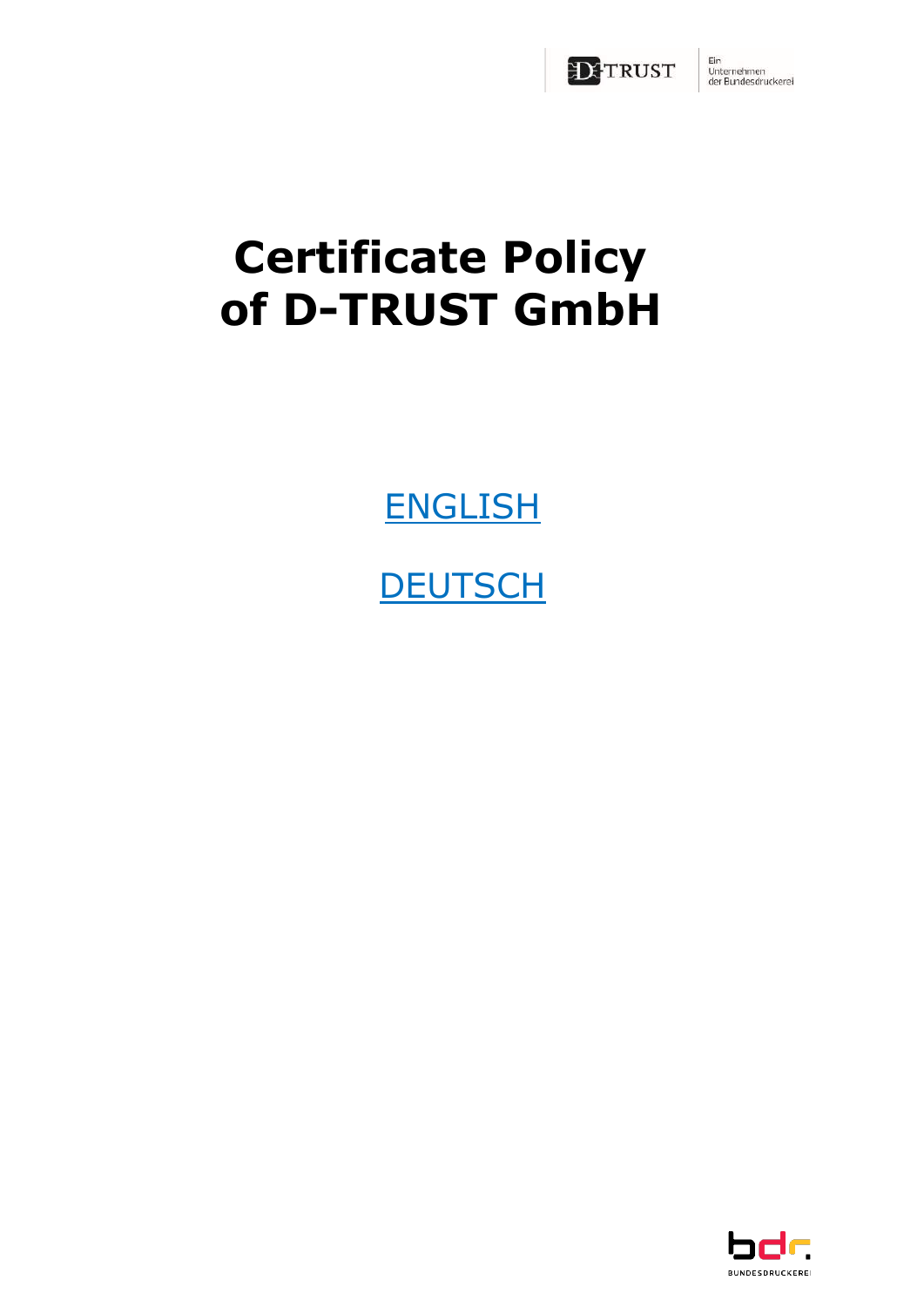

A<br>Bundesdruckerei<br>company

<span id="page-1-0"></span>Certificate Policy (CP) of D-Trust GmbH Version 4.2

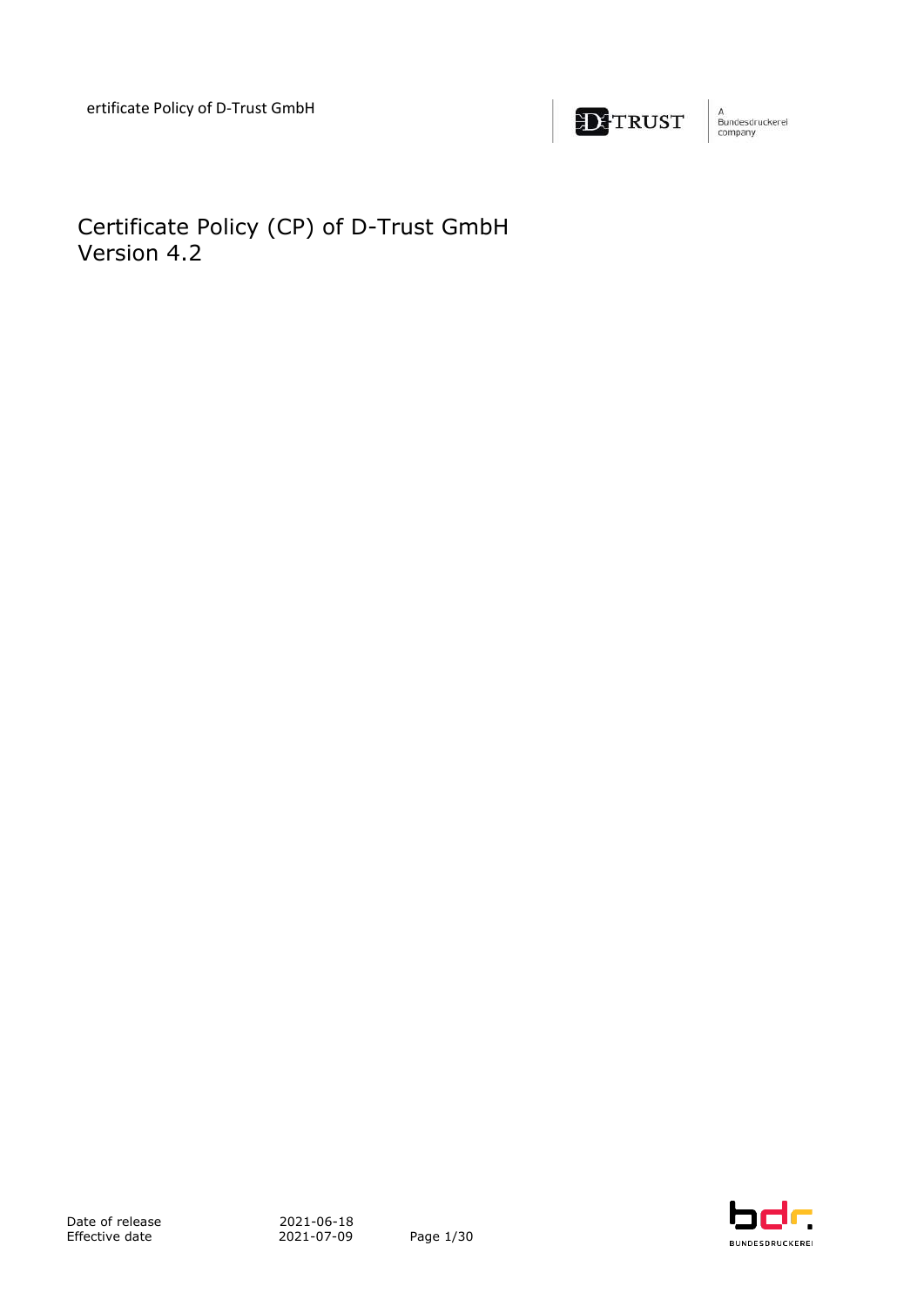

.<br>Bundesdruckerei company

## **COPYRIGHT NOTICE AND LICENSE**

**Certificate Policy of D-Trust GmbH ©2021 D-Trust GmbH**



This work is licensed under the Creative Commons Attribution-NoDerivatives 4.0 International License.

Please direct any inquiries regarding any other form of use of this CP of D-Trust GmbH not covered by the above-mentioned license to:

D-Trust GmbH Kommandantenstr. 15 10969 Berlin, Germany Phone: +49 (0)30 259391 0 E-mail: info@d-trust.net

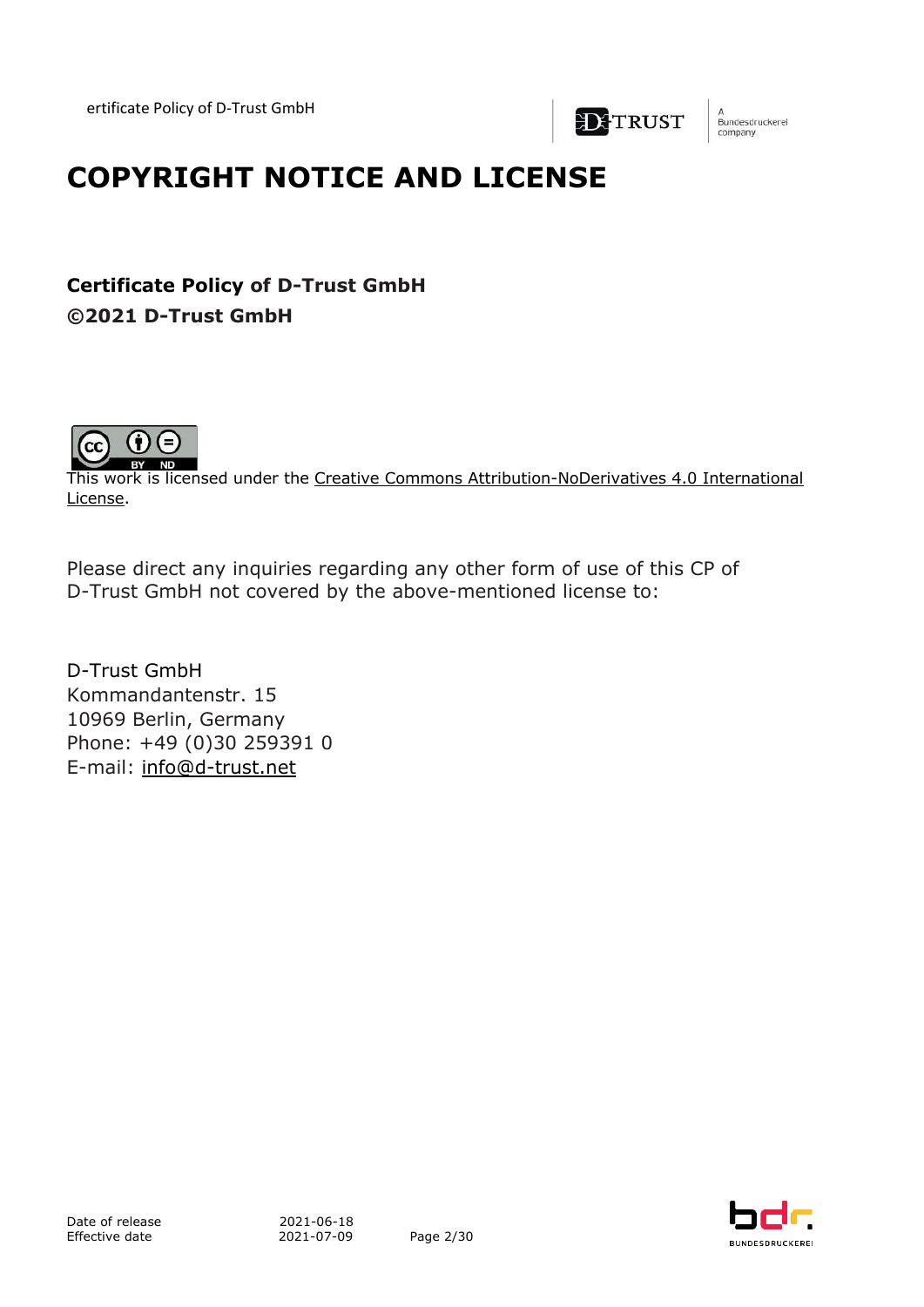

## Document History

| <b>Version</b>   | <b>Date</b>      | <b>Description</b>                                                                                                                                                                                                                                                                                                                                                                                                                                                               |
|------------------|------------------|----------------------------------------------------------------------------------------------------------------------------------------------------------------------------------------------------------------------------------------------------------------------------------------------------------------------------------------------------------------------------------------------------------------------------------------------------------------------------------|
| 2.0              | 2015-02-23       | As part of the reorganization of the Certificate Policy of D-<br>$\blacksquare$<br>Trust GmbH, the document version was raised to 2.0. The<br>Certificate Policy document history up to this point in time can<br>be found in version 1.12 from 17 November 2014.<br>Contents that refer to specific implementation have been<br>$\blacksquare$<br>shifted to the respective CPS. Each certificate clearly shows<br>the CPS under which the certificate in question was created. |
| 2.1              | 2015-10-05       | $\blacksquare$<br>Editorial changes and reference to certificates without a CPS<br>entry                                                                                                                                                                                                                                                                                                                                                                                         |
| 2.2              | 2016-10-03       | $\blacksquare$<br>Change to EN 319 411-1                                                                                                                                                                                                                                                                                                                                                                                                                                         |
| $\overline{3.0}$ | 2017-01-01       | $\blacksquare$<br>Introduction of qualified products according to EN 319 411-2<br>and eIDAS                                                                                                                                                                                                                                                                                                                                                                                      |
| 3.1              | 2017-04-01       | $\blacksquare$<br>Introduction of a qualified time-stamp service according to EN<br>319 421                                                                                                                                                                                                                                                                                                                                                                                      |
| $\overline{3.2}$ | $2017 - 10 - 01$ | $\blacksquare$<br>Editorial changes and reference to the German Trust Services<br>Act (VDG)                                                                                                                                                                                                                                                                                                                                                                                      |
| $\overline{3.3}$ | 2018-03-28       | $\blacksquare$<br>Editorial changes and adaptation to Mozilla Root Store Policy<br>2.5<br>Adaptation of the use license to "Creative Commons<br>$\blacksquare$<br>Attribution"<br>٠<br>Addition of OID for the PKI of E.ON SE and Uniper                                                                                                                                                                                                                                         |
| 3.4              | 2018-05-08       | ٠<br>Adaptation of section 9.4 to the amended data protection<br>legislation of 25 May 2018.                                                                                                                                                                                                                                                                                                                                                                                     |
| 3.5              | 2018-07-05       | Addition of OID for the telematics infrastructure for the health<br>٠<br>sector (HPC)<br>Adaptation to the requirements of the Baseline Requirements<br>$\blacksquare$<br>of the CA/Browser Forum, version 1.5.7, 29 April 2018                                                                                                                                                                                                                                                  |
| 3.6              | 2018-10-11       | $\blacksquare$<br>Section 1.5.2 updated according to Ballot SC6 (Part 2)                                                                                                                                                                                                                                                                                                                                                                                                         |
| 3.7              | 2018-11-30       | This CP complies with the requirements of Mozilla Policy 2.6.1<br>٠<br>Full annual review of the CP<br>$\blacksquare$<br>$\blacksquare$<br>Editorial changes                                                                                                                                                                                                                                                                                                                     |
| 3.8              | $2019 - 05 - 15$ | $\blacksquare$<br>Addition of PSD2-specific abbreviations<br>Full annual review of the CP<br>$\blacksquare$<br>٠<br>Editorial changes                                                                                                                                                                                                                                                                                                                                            |
| 3.9              | 2019-05-22       | ٠<br>Addition of the qualified seal certificate with PSD2 extension<br>without QSCD in section 1.1.3                                                                                                                                                                                                                                                                                                                                                                             |
| 3.10             | 2019-10-23       | Change in sales processes for trust services<br>п<br>Section 2.5 amended<br>п<br>Addition of OID for the Device PKI CPS in section 1.1.3<br>п<br>Editorial changes<br>٠                                                                                                                                                                                                                                                                                                          |
| 3.11             | 2020-03-19       | $\blacksquare$<br>Introduction of domain-validated TLS certificates (DVCP)<br>according to EN 319 411-1 and BRG<br>Full annual review of the CP<br>٠<br>Section 2.5: Reference to WCAG guideline<br>٠<br>This CP complies with the requirements of BRG 1.6.7 and<br>$\blacksquare$<br>Mozilla Policy 2.7                                                                                                                                                                         |
| 3.12             | $2020 - 04 - 28$ | ٠<br>Integration of new sub-CAs for issuing EV and OV certificates,<br>see section 1.1.3.<br>Introduction of certificates for the administration PKI (V-PKI)                                                                                                                                                                                                                                                                                                                     |

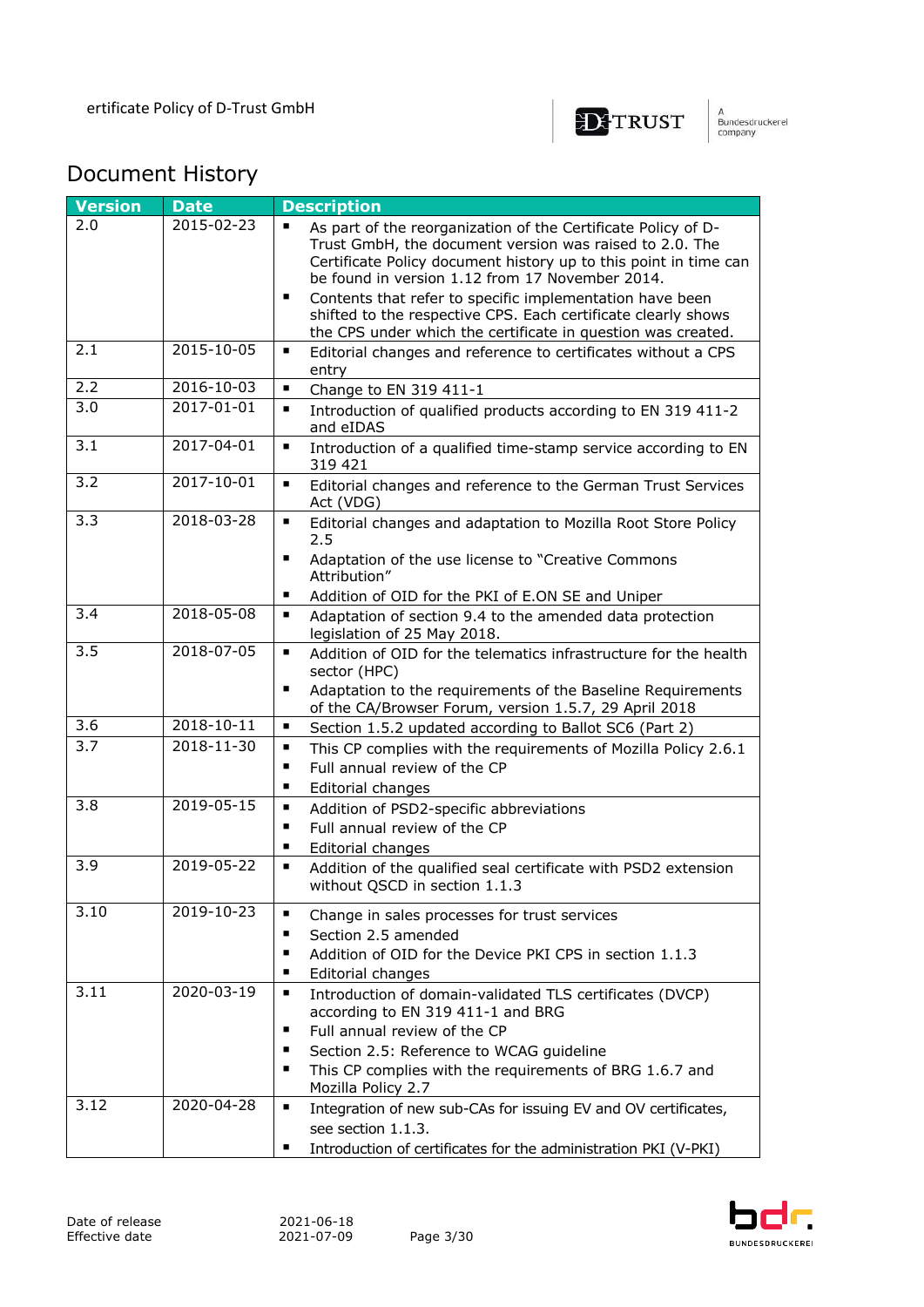

A<br>Bundesdruckerel<br>company

| <b>Version</b> | <b>Date</b> | <b>Description</b>                                                                                    |
|----------------|-------------|-------------------------------------------------------------------------------------------------------|
| 3.13           | 2020-06-17  | More detailed information in section 1.5.2 and additional<br>п                                        |
|                |             | information in section 1.6.2.                                                                         |
| 3.14           | 2020-08-20  | Introduction of an OID for administration-PKI (V-PKI)<br>п                                            |
|                |             | certificates in section 1.1.3                                                                         |
| 4.0            | 2020-11-10  | Introduction of a high-level Practice Statement (TSPS, V1.0) for<br>п<br>the following CPS documents: |
|                |             |                                                                                                       |
|                |             | CSM CPS, Root CPS and Cloud CPS, see section 1.1.2                                                    |
|                |             | Amendments in section 9<br>п                                                                          |
| 4.1            | 2021-04-23  | Introduction of the new D-TRUST OV ID in section 1.1.3                                                |
|                |             | Addition of the CA/Browser Forum OIDs for the policy level of<br>п<br>TLS certificates                |
|                |             | References updated in section 1.6.3<br>п                                                              |
|                |             | Full annual review of the CP<br>п                                                                     |
| 4.2            | 2021-06-18  | Update in the context of the BR Self Assessment<br>٠                                                  |
|                |             | Additional information in sections 9.6, 9.9 and 9.16<br>п                                             |

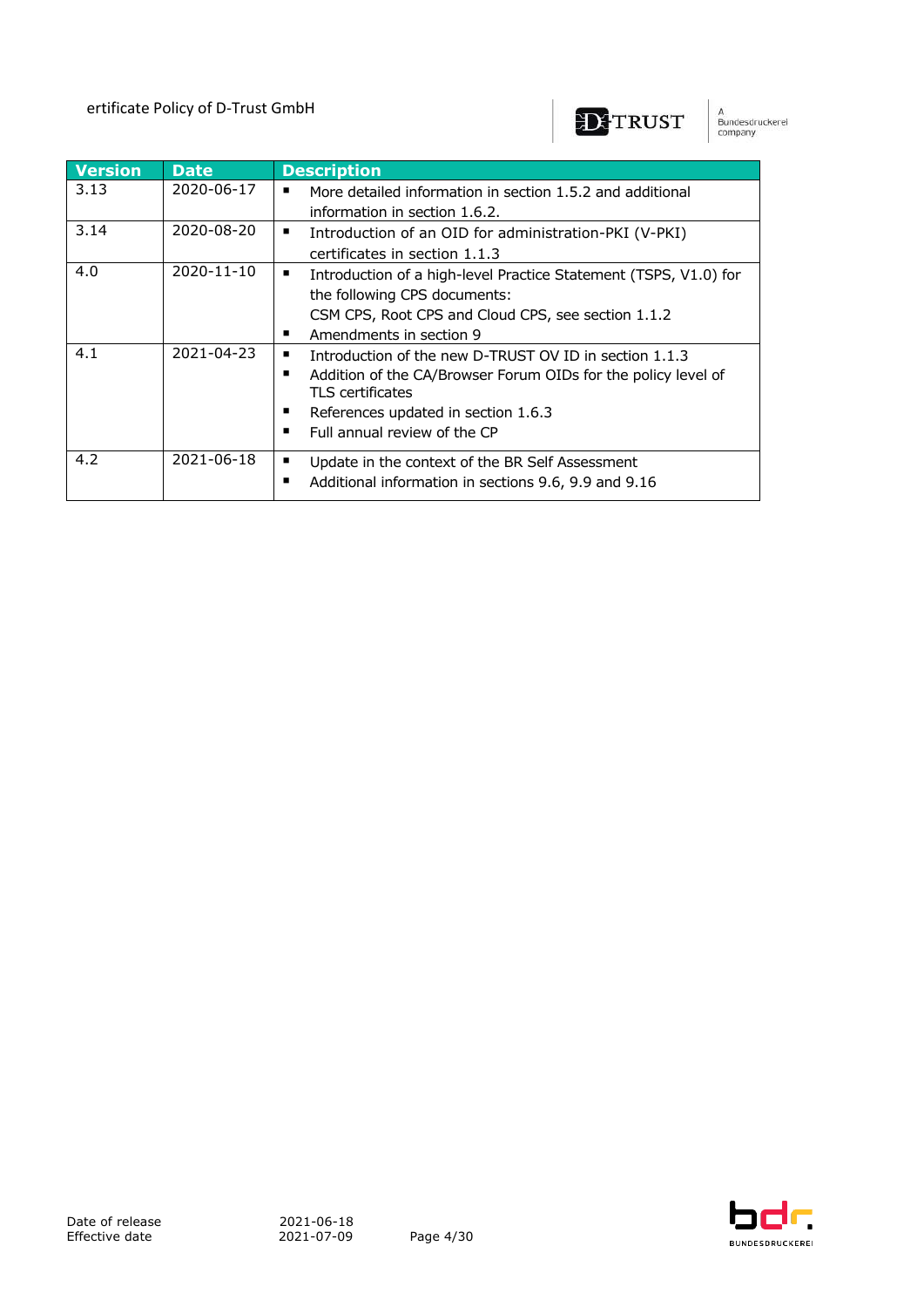

A<br>Bundesdruckerel<br>company

## Contents

| 1.   |  |
|------|--|
| 1.1  |  |
| 1.2  |  |
| 1.3  |  |
| 1.4  |  |
| 1.5  |  |
| 1.6  |  |
| 2.   |  |
| 2.1  |  |
| 2.2  |  |
| 2.3  |  |
| 2.4  |  |
| 2.5  |  |
| 3.   |  |
| 4.   |  |
| 5.   |  |
| 6.   |  |
| 7.   |  |
| 7.1  |  |
| 7.2  |  |
| 7.3  |  |
| 8.   |  |
| 9.   |  |
| 9.1  |  |
| 9.2  |  |
| 9.3  |  |
| 9.4  |  |
| 9.5  |  |
| 9.6  |  |
| 9.7  |  |
| 9.8  |  |
| 9.9  |  |
| 9.10 |  |
| 9.11 |  |
|      |  |
| 9.13 |  |
| 9.14 |  |
|      |  |
|      |  |
|      |  |

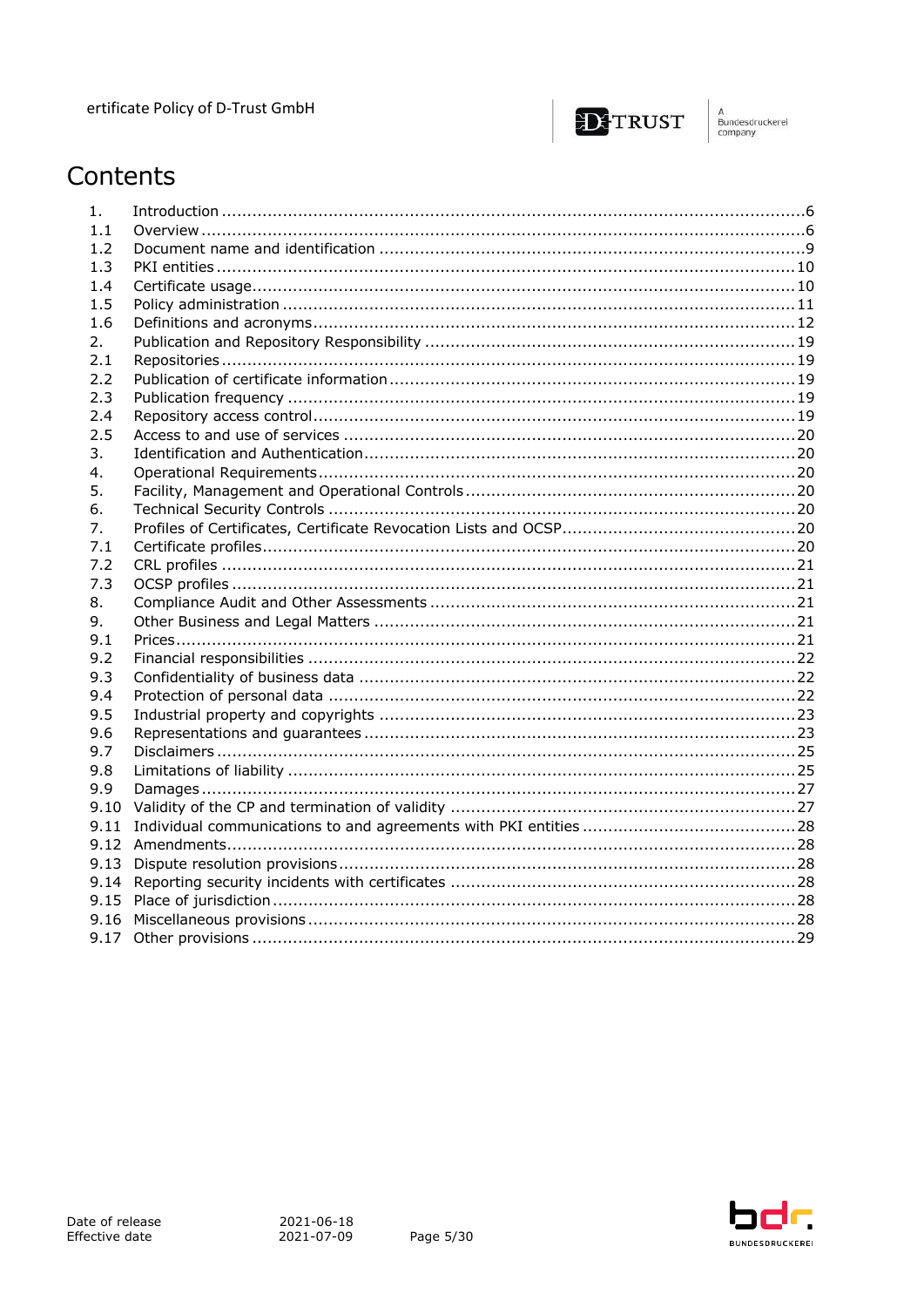ertificate Policy of D-Trust GmbH



Bundesdruckerel company

#### **1. Introduction**

#### 1.1 Overview

This document describes the Certificate Policy (hereinafter referred to as CP) of the trust services operated by D-Trust GmbH.

1.1.1 Trust service provider (TSP)

The trust service provider (TSP) – also in the legal sense – is

D-Trust GmbH Kommandantenstr. 15 10969 Berlin.

The TSP can outsource sub-tasks to partners or external providers.

The TSP, represented by its management or their agents, is responsible for compliance with the procedures as contemplated in this document and/or any statutory or certification-related requirements for the TSP.

D-Trust GmbH also issues certificates for its own purposes while complying with the relevant statutory or certification-related requirements.

#### 1.1.2 About this document

The following diagram shows the document hierarchy used by D-Trust GmbH. The green marking highlights the document which you are currently reading. At present, the three CPSs named are subject to the TSPS. Other CPSs are directly subject to the CP. They will be gradually added below the TSPS.



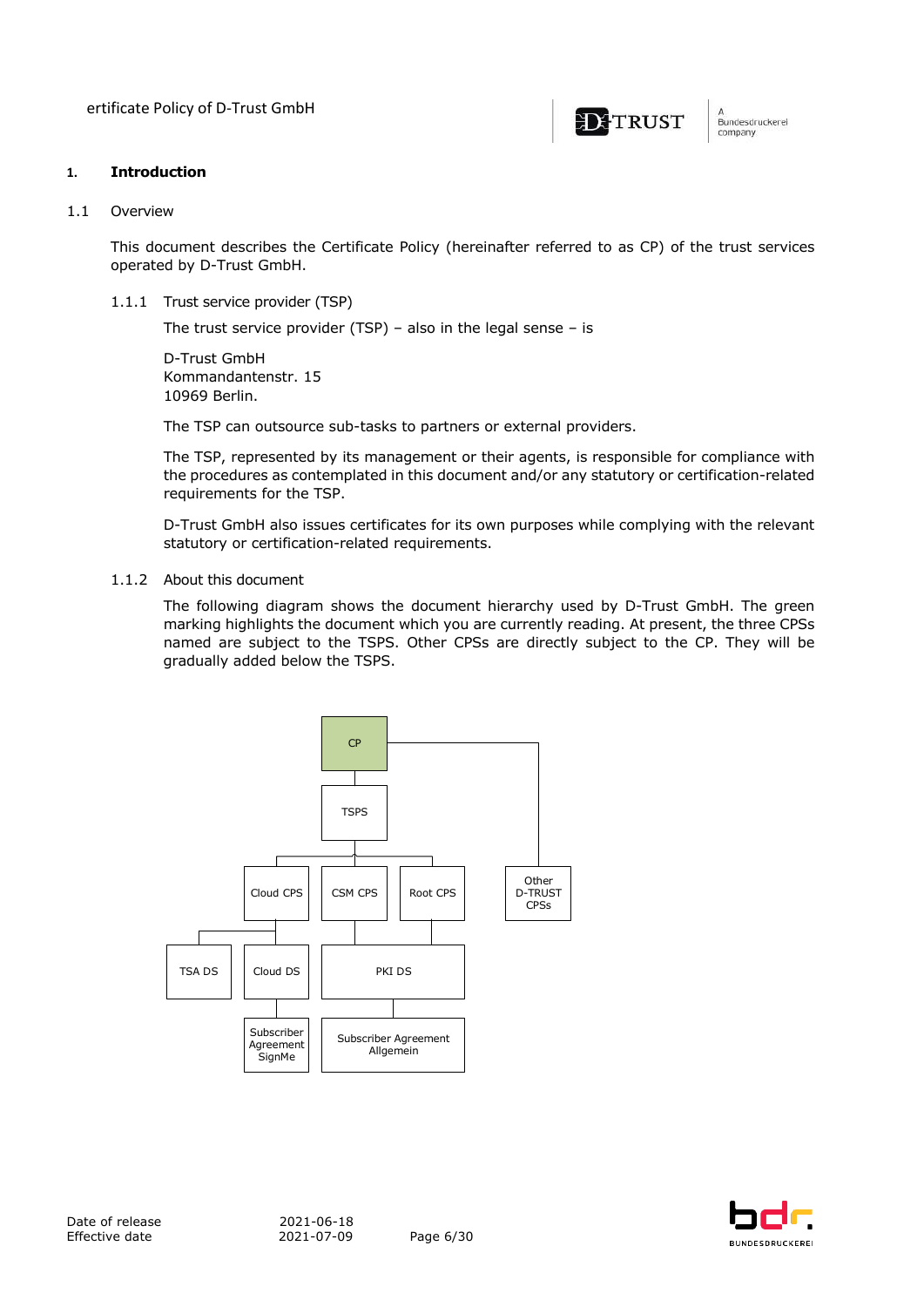

undesdruckerei company

This CP contains the requirements for the PKI and hence determines the certification process during the entire term of the end-entity certificates (EE certificates) as well as interaction between and the rights and obligations of PKI entities<sup>1</sup>.

The complete CP has a legally binding effect in as far as this is permitted under German and/or European law. It contains provisions regarding obligations, warranty and liability for the PKI entities. As regards warranties or representations, this CP contains only the warranties or representations expressly granted for this area.

Knowledge of the certification procedures and rules described in this CP and of the legal framework enables relying parties to build trust in components and PKI entities and to decide to what extent the trust and security level established by the PKI is suitable for applications.

The structure of this document is based on the RFC 3647 Internet standard: "Internet X.509 Public Key Infrastructure: *Certificate Policy and Certification Practices Framework"*.

1.1.3 Properties of the PKI and notation

These rules are described in the Certification Practice Statement (CPS) that belongs to the certificate.

Under this policy, D-Trust GmbH offers various products that meet the requirements of the Certificate Policy in terms of their special product properties. Whenever possible, services are offered as barrier-free services.

Compliance with these requirements is described in a CPS which can be assigned to a product or product group.

D-Trust GmbH uses several CPS documents. Which CPS belongs to which certificate can be found in the "cpsURI" field in each end-entity certificate.

Trust services that are also called "qualified" are qualified trust services within the meaning of eIDAS. Trust services that are not called "qualified" are non-qualified trust services within the meaning of eIDAS.

**If no CPS is stored in the certificate in question, the TSP decides on the implementation of the rules required in this CP. Certificates which do not contain a CPS are not subject to certification within the meaning of EN 319 411-1, EN 319 411-2 or eIDAS.**

**Services that are operated with certificates without a CP (PolicyOID) and/or CPS entry (cpsURI) are not trust services in the real sense within the meaning of eIDAS, but are services for technical processes.**

The OID entered shows that the certificate belongs to this policy:

*Qualified personal certificates on a qualified signature creation device* The following D-TRUST OID is assigned for certificates of certification class EN 319 411-2 QCP-n-qscd: 1.3.6.1.4.1.4788.2.150.1

Qualified certificates for the health-sector telematics infrastructure The following D-TRUST OID is assigned for certificates of certification class EN 319 411-2 QCP-n-qscd: 1.3.6.1.4.1.4788.2.211.1



 $1$  This footnote is only relevant for the German version.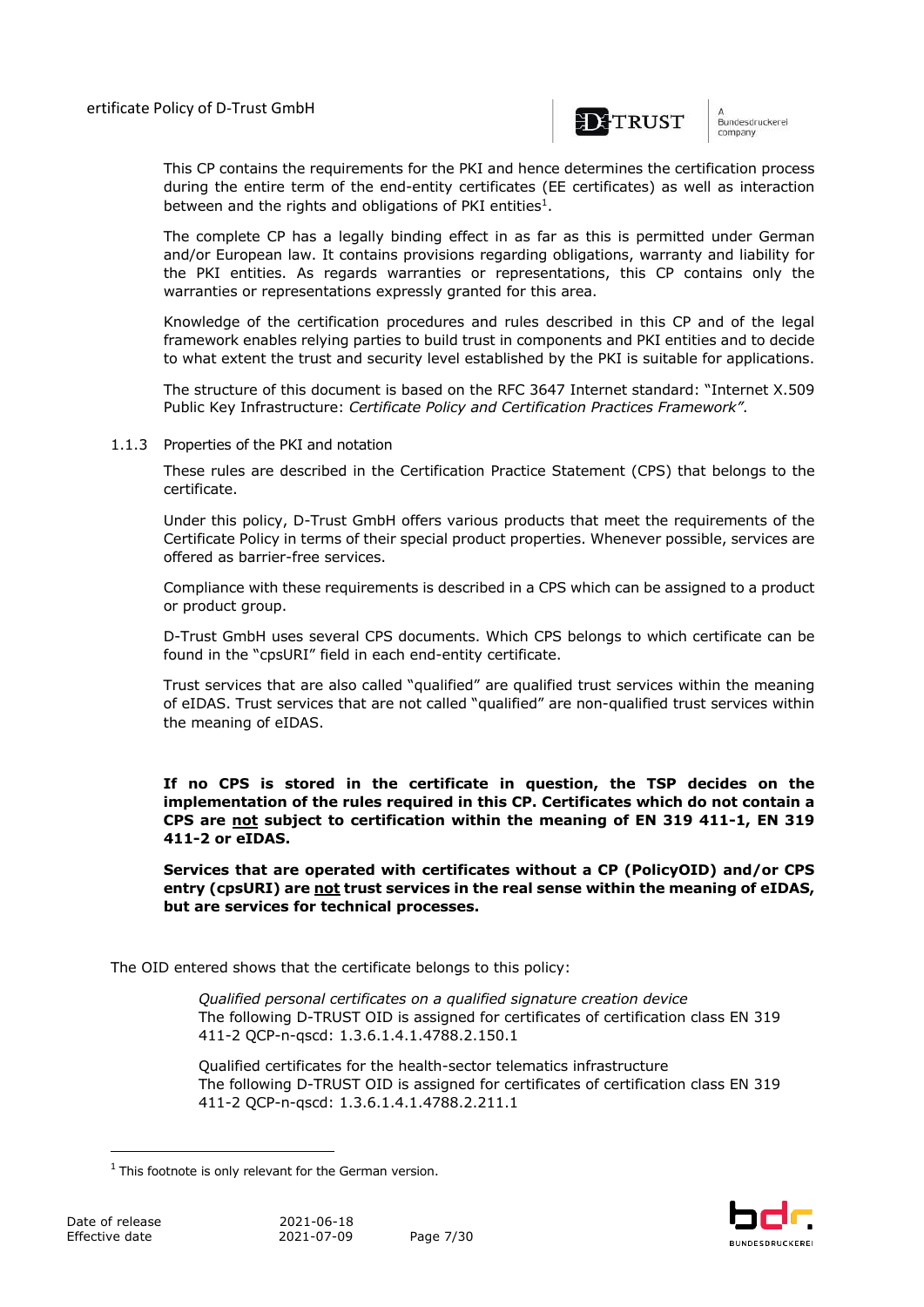

n<br>Bundesdruckerei company

*Qualified seal certificates on a qualified signature creation device* The following D-TRUST OID is assigned for certificates of certification class EN 319 411-2 QCP-l-qscd: 1.3.6.1.4.1.4788.2.150.2

*Qualified seal certificates without a qualified signature creation device* The following D-TRUST OID is assigned for certificates of certification class EN 319 411-2 QCP-l: 1.3.6.1.4.1.4788.2.150.5

*Qualified website certificates (TLS)*  The following D-TRUST OID is assigned for certificates of certification class EN 319 411-2 QCP-w: 1.3.6.1.4.1.4788.2.150.4

*Non-qualified website certificates (TLS)* The D-TRUST EV OID is assigned for EV certificates in accordance with EN 319 411-1 and [EVGL]: 1.3.6.1.4.1.4788.2.202.1

CA/Browser Forum EV OID: 2.23.140.1.1

The D-TRUST OID is assigned for EV certificates from the sub-CA "VR IDENT EV SSL CA 2020" according to EN 319 411-1 and [EVGL]: 1.3.6.1.4.1.4788.2.230.1

CA/Browser Forum EV OID: 2.23.140.1.1

The D-TRUST OID is assigned for OV certificates in accordance with EN 319 411-1: 1.3.6.1.4.1.4788.2.200.1 The following D-TRUST policy OID is assigned to all OV certificates from the sub-CA "TRUST BR CA CA 1-20-1 2020" according to EN 319 411-1: 1.3.6.1.4.1.4788.2.202.2

CA/Browser Forum OV OID: 2.23.140.1.2.2

The D-TRUST OID is assigned for OV certificates from the sub-CA "VR IDENT SSL CA 2020" according to EN 319 411-1: 1.3.6.1.4.1.4788.2.230.2

CA/Browser Forum OV OID: 2.23.140.1.2.2

The D-TRUST OID is assigned for DV certificates in accordance with EN 319 411-1 and BRG: 1.3.6.1.4.1.4788.2.202.3

CA/Browser Forum DV OID: 2.23.140.1.2.1

#### *Non-qualified certificates*

The following D-TRUST OID is assigned for certificates of certification class EN 319 411-1 LCP: 1.3.6.1.4.1.4788.2.200.2

The following D-TRUST OID is assigned for certificates of E.ON SE PKI certification class EN 319 411-1 LCP: 1.3.6.1.4.1.4788.2.210.1

The following D-TRUST OID is assigned for certificates of Uniper PKI certification class EN 319 411-1 LCP: 1.3.6.1.4.1.4788.2.212.1

The policy OID 0.4.0.127.0.7.3.6.1.1.4.4 is assigned by BSI and the policy OID 1.3.6.1.4.1.4788.2.201.2 is assigned by D-TRUST to certificates of the V-PKI (Administration PKI) of certification class TR-03145-1

The following D-TRUST OID is assigned for certificates of certification class EN 319 411-1 NCP: 1.3.6.1.4.1.4788.2.200.3

The following D-TRUST OID is assigned for machine certificates of certification class TR-03145: 1.3.6.1.4.1.4788.2.400.1.

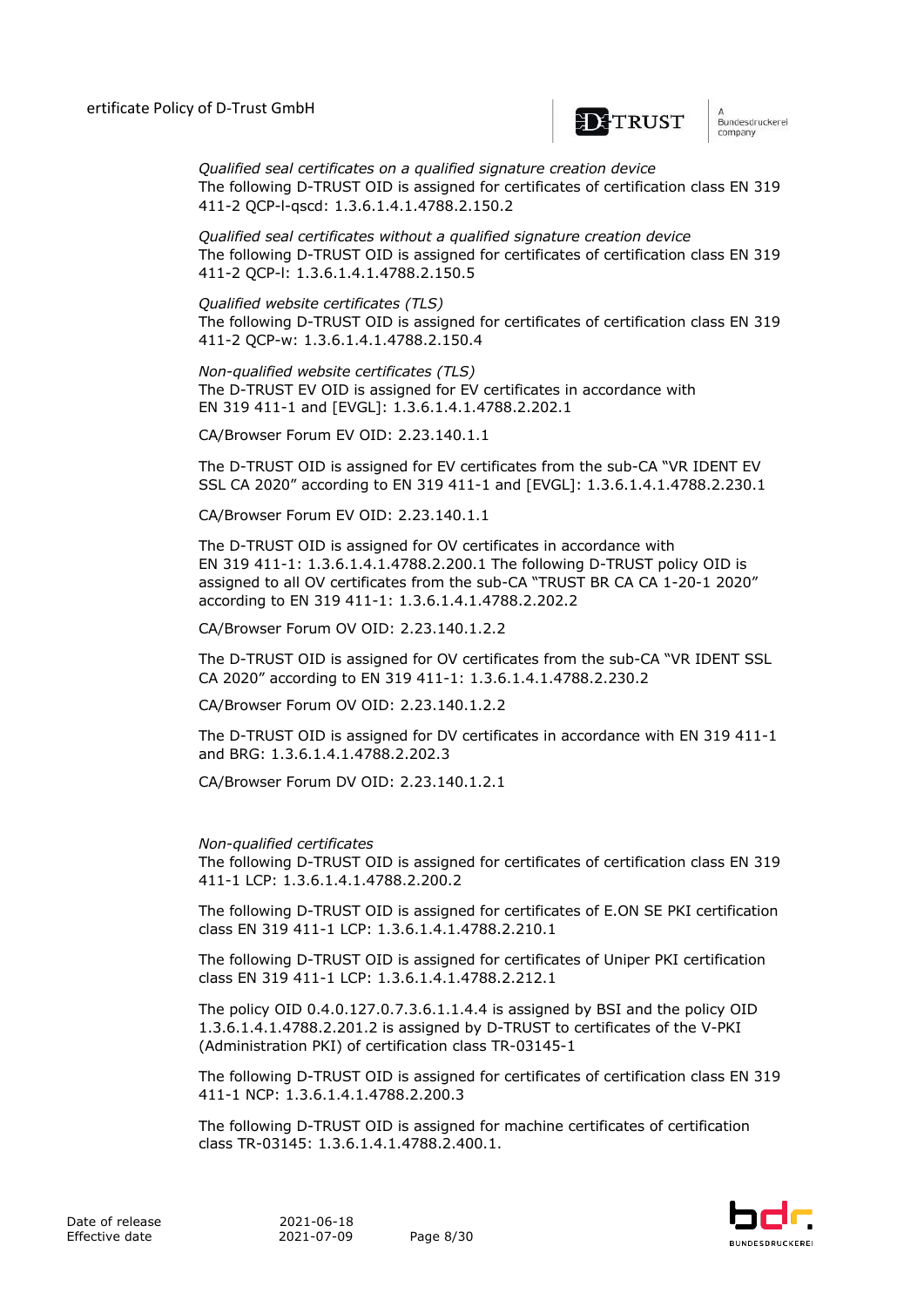

The following D-TRUST OID is assigned for certificates without a certification class:  $1.3.6.1.4.1.4788.2.500^{2.3}$ 

The following D-TRUST OID is assigned for certificates that are issued exclusively for test purposes: 1.3.6.1.4.1.4788.2.2.2<sup>2</sup>

All other certificates under this policy are given the following D-TRUST OID: 1.3.6.1.4.1.4788.2.200.1

#### *Non-qualified certificates of the Cloud PKI*

The secret keys for certificates from the Cloud PKI remain in the protected environment of the trust service provider. The following OIDs are additionally assigned for such certificates.

The following D-TRUST OID is additionally assigned for certificates of certification class EN 319 411-1 LCP: 1.3.6.1.4.1.4788.2.250.1

#### *Qualified certificates of the Cloud PKI*

The secret keys for certificates from the Cloud PKI remain in the protected environment of the trust service provider. The following OIDs are additionally assigned for such certificates.

The following D-TRUST OID is additionally assigned for certificates of certification class EN 319 411-2 QCP-n-qscd: 1.3.6.1.4.1.4788.2.100.1

The following D-TRUST OID is additionally assigned for certificates of certification class EN 319 411-2 QCP-l-qscd: 1.3.6.1.4.1.4788.2.100.2

The following D-TRUST OID is additionally assigned for the qualified time-stamp service according to EN 319 421 BTSP: 1.3.6.1.4.1.4788.2.100.3

Certificates that have the properties of a product or a product group of the previously listed policies are available at the following link:

#### https://www.bundesdruckerei.de/en/Repository

#### 1.2 Document name and identification

| Document name:    | Certificate Policy of D-Trust GmbH                             |
|-------------------|----------------------------------------------------------------|
| Identifier (OID): | This document has the D-TRUST OID:<br>1.3.6.1.4.1.4788.2.200.1 |
| Version           | 47                                                             |



<sup>&</sup>lt;sup>2</sup>These are certificates that are used purely for technical applications or for test purposes. These are hence NOT trust services within the meaning of eIDAS.

<sup>&</sup>lt;sup>3</sup> This OID can include other service-specific sub-levels.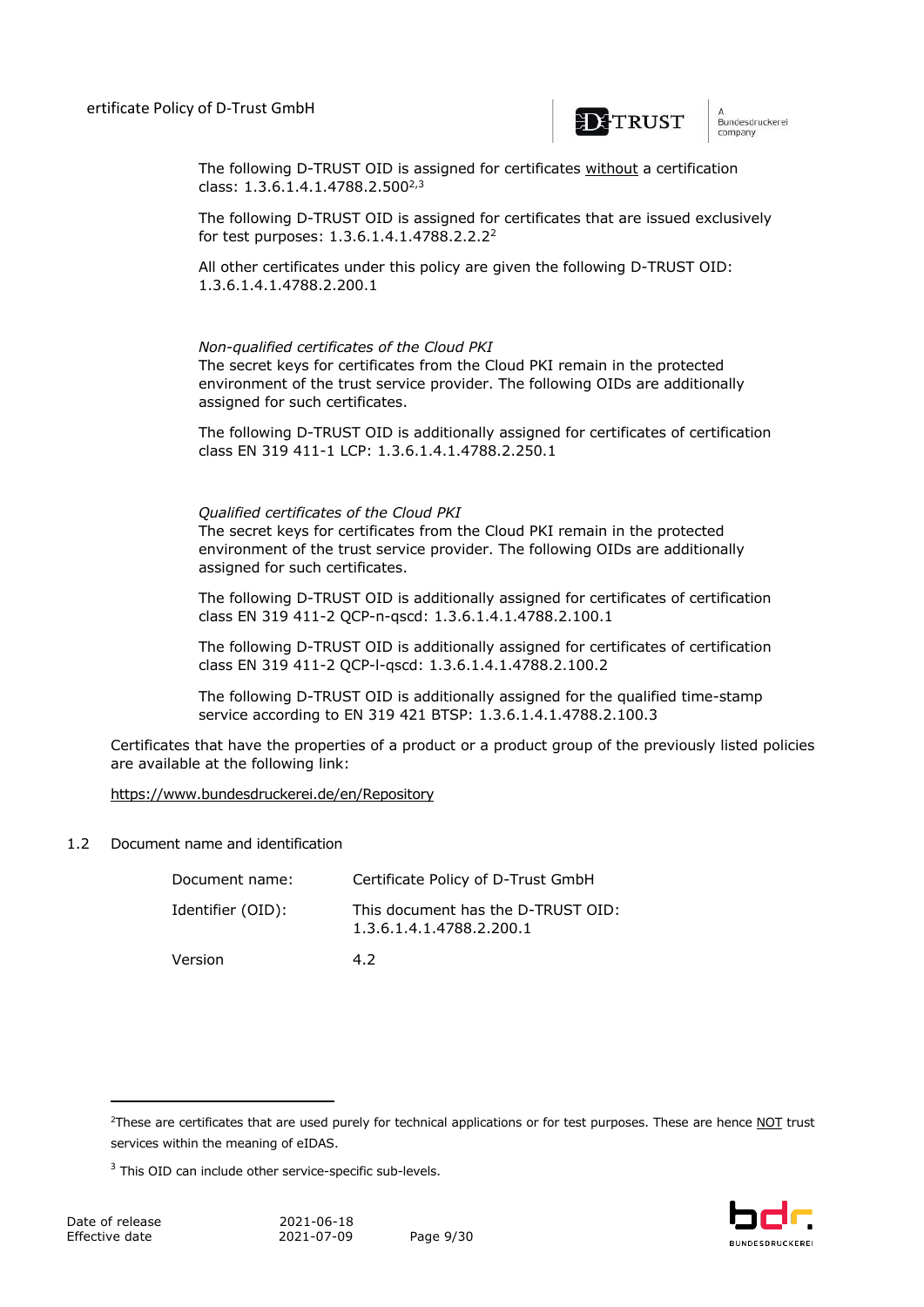

#### 1.3 PKI entities

1.3.1 Certification authorities (CAs)

Certification authorities (CAs) issue both certificates and certificate revocation lists. The following types of certificates are possible:

- ¡ Personal certificates for natural persons (EE certificate)
- ¡ Seal certificates for legal entities (EE certificate)
- ¡ Group certificates for groups of individuals, functions and IT processes (EE certificate)
- ¡ Certificates for web servers (TLS certificates/EE certificate) that serve a technical purpose but which can also suitably authenticate the end-entity (subject) system
- ¡ Certificates for devices or machines that serve a purely technical purpose. Certificate contents are not verified in this case.
- ¡ Certification authorities (lower-level CA certificates of the TSP)
- ¡ Service certificates for legal entities (EE certificates as well as service certificates for time stamps) under which also the qualified time stamp is issued.

Root authorities issue certificates exclusively with the extension basicConstraints: CA=TRUE (CA certificate). Lower-level CAs issue EE certificates and/or further CA certificates. The name of the certification authority is shown in the "issuer" field of the certificates issued and in the CRLs.

In its capacity as a TSP, the certification authority operates services as contemplated in Chapter III of Regulation (EU) No 910/2014 in conjunction with (52) of the recitals (service for remote signatures).

1.3.2 Registration authorities (RAs)

These rules are described in the CPS that belongs to the certificate.

1.3.3 Subscribers and end-entities (EEs)

These rules are described in the CPS that belongs to the certificate.

### 1.3.4 Relying parties (RPs)

Relying parties are natural persons or legal entities using the certificates of D-Trust GmbH and having access to the services of the TSP.

### 1.4 Certificate usage

1.4.1 Permitted certificate usage

Certificates that are subject to this Certificate Policy can be generally used for all purposes. The subscriber is responsible for using the certificates in such a manner that their use complies with the applicable statutory provisions. This applies in particular to adherence to the applicable export and import regulations.

Other rules are described in the CPS that belongs to the certificate.

1.4.2 Forbidden certificate usage

Certificates may not be used for services or systems that, in the case of disruption or failure, lead to considerable tangible or intangible damage or danger to life and limb.

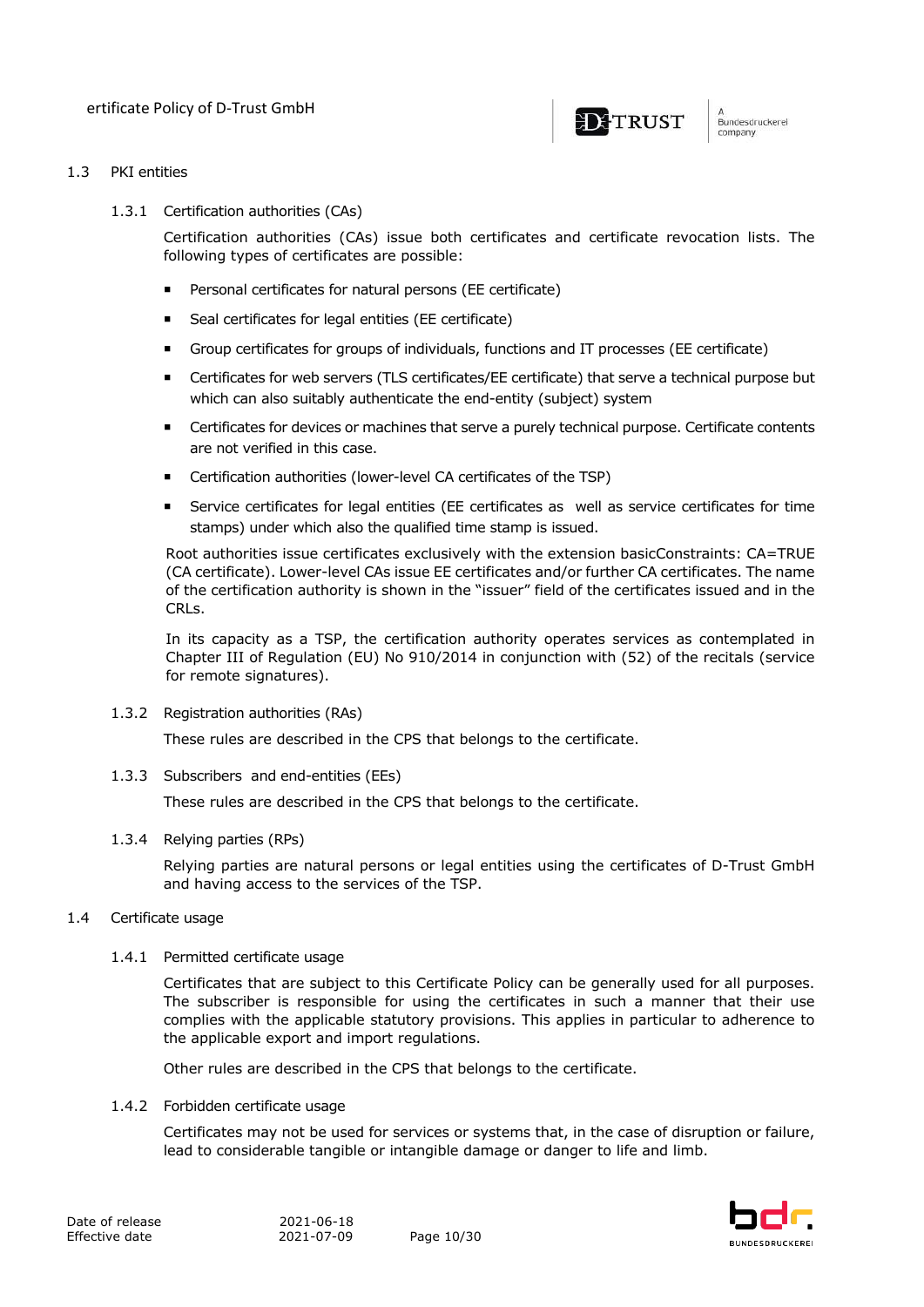

n<br>Bundesdruckerei company

This includes, for instance, nuclear power plants, chemical production plants or aviation systems and especially services and systems related to critical infrastructures.

Deviating provisions can be agreed to in writing with the trust service provider and on a caseto-case basis.

Types of use other than those listed in the certificate are not permitted.

1.4.3 Service certificate usage

The TSP uses service certificates to perform trust services in accordance with [eIDAS]. Service certificates are issued by the TSP itself and for its own use. They are subject to the requirements of the respective type of certification.

The types of use include:

- CA certificates for CA and certificate issuance
- $\blacksquare$  Signing status information<sup>4</sup>
- $\blacksquare$  Signing time stamps<sup>5</sup>

#### 1.5 Policy administration

1.5.1 Responsibility for the document

This CP is maintained and updated by D-Trust GmbH. The representative of management is responsible for acceptance of the document.

This CP is checked and updated annually by the TSP. A change is indicated by a new version number of this document.

Contact details:

D-Trust GmbH CP and CPS editorial unit Kommandantenstr. 15

10969 Berlin, Germany

Phone: +49 (0)30 259391 0 E-mail: info@d-trust.net

#### 1.5.2 Reporting security incidents with certificates

The subscriber should revoke the certificate in the fastest way possible. The fastest way for the subscriber to revoke a certificate is to use unambiguous authentication via the online interface.

The TSP provides the following contacts for reporting security incidents with certificates (e.g. in the event of suspected misuse):



<sup>4</sup> OCSP information is signed using special OCSP service certificates.

<sup>&</sup>lt;sup>5</sup> Time stamps are signed using special service certificates.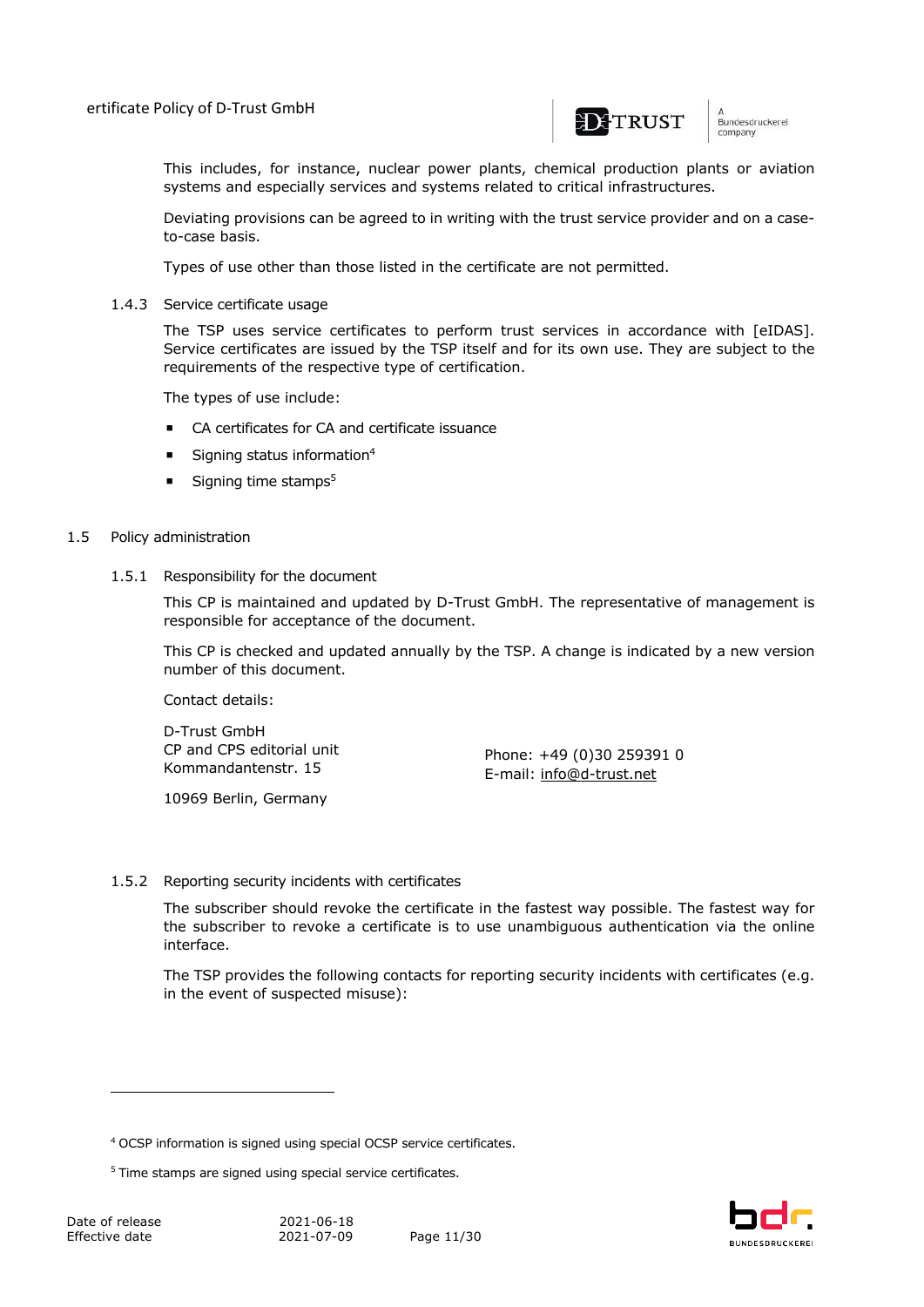

Bundesdruckerel company

#### **EVCP, OVCP, DVCP and QCP-w (TLS certificates)**

In the case of TLS certificates, the following website is available:

https://www.bundesdruckerei.de/en/Service-Support/Support/Reporting-a-certificateproblem

The "Certificate Problem Report" form must be used to report and describe the security incident with certificates and then sent to the above e-mail address.

Within 24 hours of receiving the Certificate Problem Report, D-Trust GmbH will contact both the issuer of the Certificate Problem Report and the subscriber (preliminary report). The Certificate Problem Report must be completed in full and must be fully understandable.

- In the event than an urgent security incident is identified with an end-entity certificate (subscriber certificate/TLS certificate), the certificate will be revoked within 24 hours.
- As soon as a justified, however, not urgent reason for revocation is identified with an endentity certificate (subscriber certificate), the certificate will be revoked within five days.
- As soon as a justified reason for revocation is identified for a subordinate CA, revocation will take place within seven days.

D-Trust GmbH, the subscriber and the party requesting revocation together determine the specific time of revocation.

The reasons for revoking certificates are listed in the Baseline Requirements (BRG) of the CA/Browser Forum, see section 4.9. Certificate revocation and suspension.

### **QCP-n, QCP-l, LCP, V-PKI (non-TLS certificates)**

In all other cases, such as S/MIME, signature card, seal with or without a card, the following e-mail address is available: support@d-trust.net

1.5.3 Compatibility of CPs of external CAs with this CP

This CP describes the minimum requirements which all PKI entities must fulfil.

Both in CA and in EE certificates, further CPs can be referenced via policy OIDs which do not contradict this CP. The reference of a policy OID in the certificate extensions serves as the CA's confirmation of compatibility of the certification practices with the referenced CP (for instance, NCP 0.4.0.2042.1.1 according to EN 319 411-1).

#### 1.6 Definitions and acronyms

#### 1.6.1 Definitions and names

| CA certificate                            | The certificate issued for a certification authority<br>for the signature key of the CA.       |
|-------------------------------------------|------------------------------------------------------------------------------------------------|
| <b>CA Root Inclusion Prozess</b>          | Inclusion of CAs in software application<br>components of verifying third-party manufacturers. |
| Certification Authority (CA)              | Instance of the root PKI, see section 1.3.1.                                                   |
| Certificate policy                        | Certificate Policy (CP), see section 1.1.                                                      |
| Certification Practice Statement<br>(CPS) | Declaration of implementation by the CA                                                        |

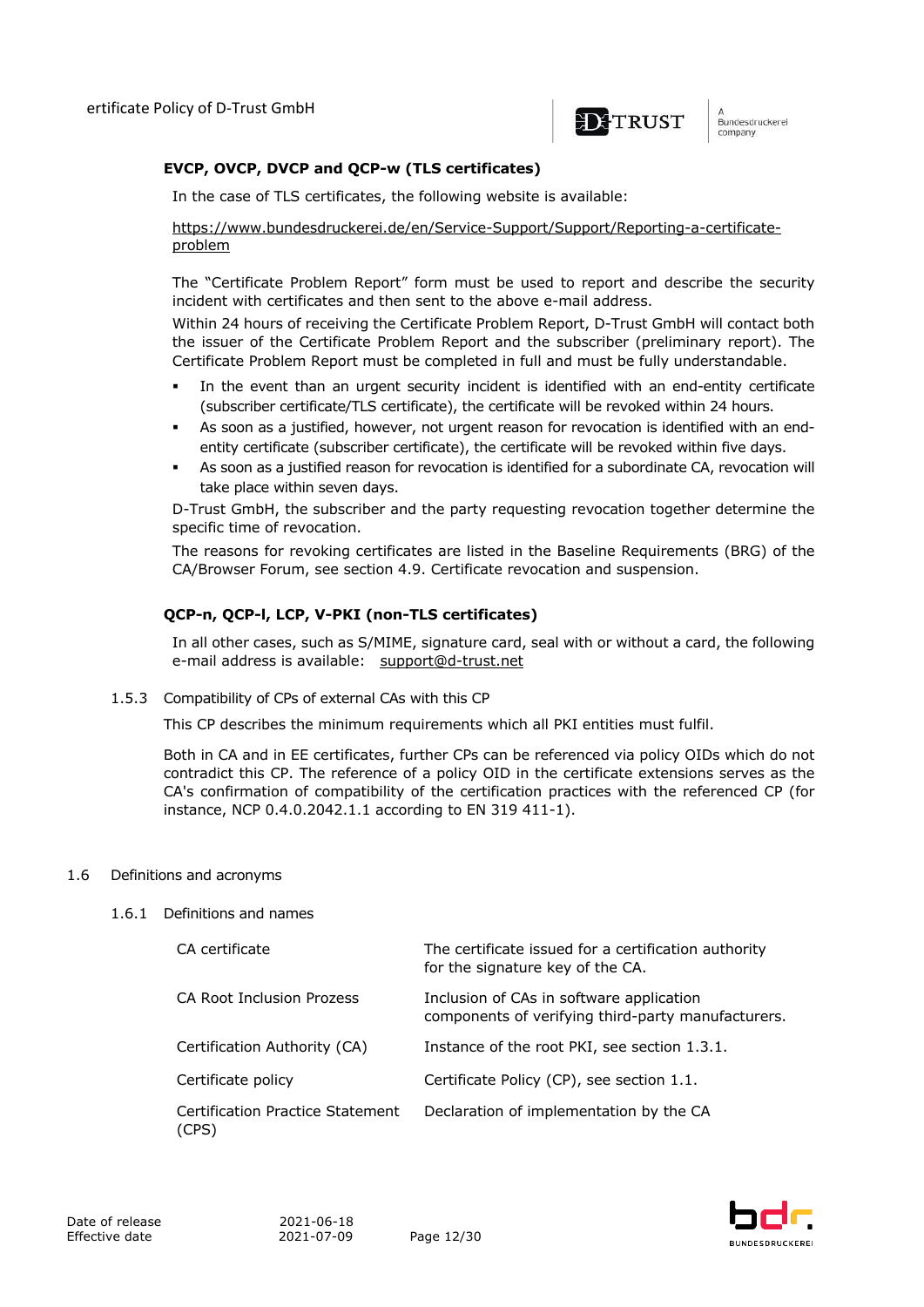## ertificate Policy of D-Trust GmbH



A<br>Bundesdruckerel<br>company

| Certificate Service Manager<br>(CSM) | A D-TRUST service for creating and managing<br>certificates.                                                                                                                                                                     |
|--------------------------------------|----------------------------------------------------------------------------------------------------------------------------------------------------------------------------------------------------------------------------------|
| Certification service provider       | Provider of certification services, is used in the<br>same sense as the term trust service provider.                                                                                                                             |
| Cross-certificate                    | Certificate that is used in order to confirm that<br>other CAs are trusted.                                                                                                                                                      |
| D-TRUST Root CA                      | Root certificate authority, see section 1.3.1.                                                                                                                                                                                   |
| D-TRUST Root PKI                     | PKI operated by D-Trust GmbH.                                                                                                                                                                                                    |
| Distinguished Name                   | A technical name made up of several name parts<br>which clearly describes in certificates the issuing<br>CA and/or the subscriber within the root PKI. The<br>distinguished name is defined in detail in standard<br>$[X.501]$ . |
| EE certificate                       | See end-entity certificate.                                                                                                                                                                                                      |
| Electronic seal                      | The electronic seal serves as proof that an<br>electronic document was issued by a legal entity<br>and proves the origin and integrity of the<br>document.                                                                       |
| End-entity/Subject                   | The identity of the end-entity/subject is linked to<br>the certificate and the pertinent key pair, see also<br>section $1.3.3$ .                                                                                                 |
| End-entity certificate               | Certificate that may not be used to certify other<br>certificates or CRLs.                                                                                                                                                       |
| EV certificates                      | Certificate with extended validation of the<br>subscriber                                                                                                                                                                        |
| Federal Network Agency               | Bundesnetzagentur                                                                                                                                                                                                                |
| HR-DB                                | Human-resources database (of an organization)                                                                                                                                                                                    |
| Other third parties                  | Natural persons or legal entities who, for instance,<br>request revocation of a certificate.                                                                                                                                     |
| Postident Basic                      | Identification method, offered by Deutsche Post<br>AG.                                                                                                                                                                           |
| Publicly trusted (PT) services       | are trust services according to the specifications of<br>the Certificate Consumer members of the CA<br>Browser/Forum in combination with the<br>specifications of the CA Browser/Forum.                                          |
| Publicly Trusted Certificate (PTC)   | is a certificate issued by a publicly trusted (PT)<br>service.                                                                                                                                                                   |
| Qualified trust service              | Electronic service according to Art. 3 (17) eIDAS                                                                                                                                                                                |
| Qualified certificate                | A certificate issued by a qualified trust service<br>provider that fulfils the requirements of Annex I of<br>eIDAS                                                                                                               |

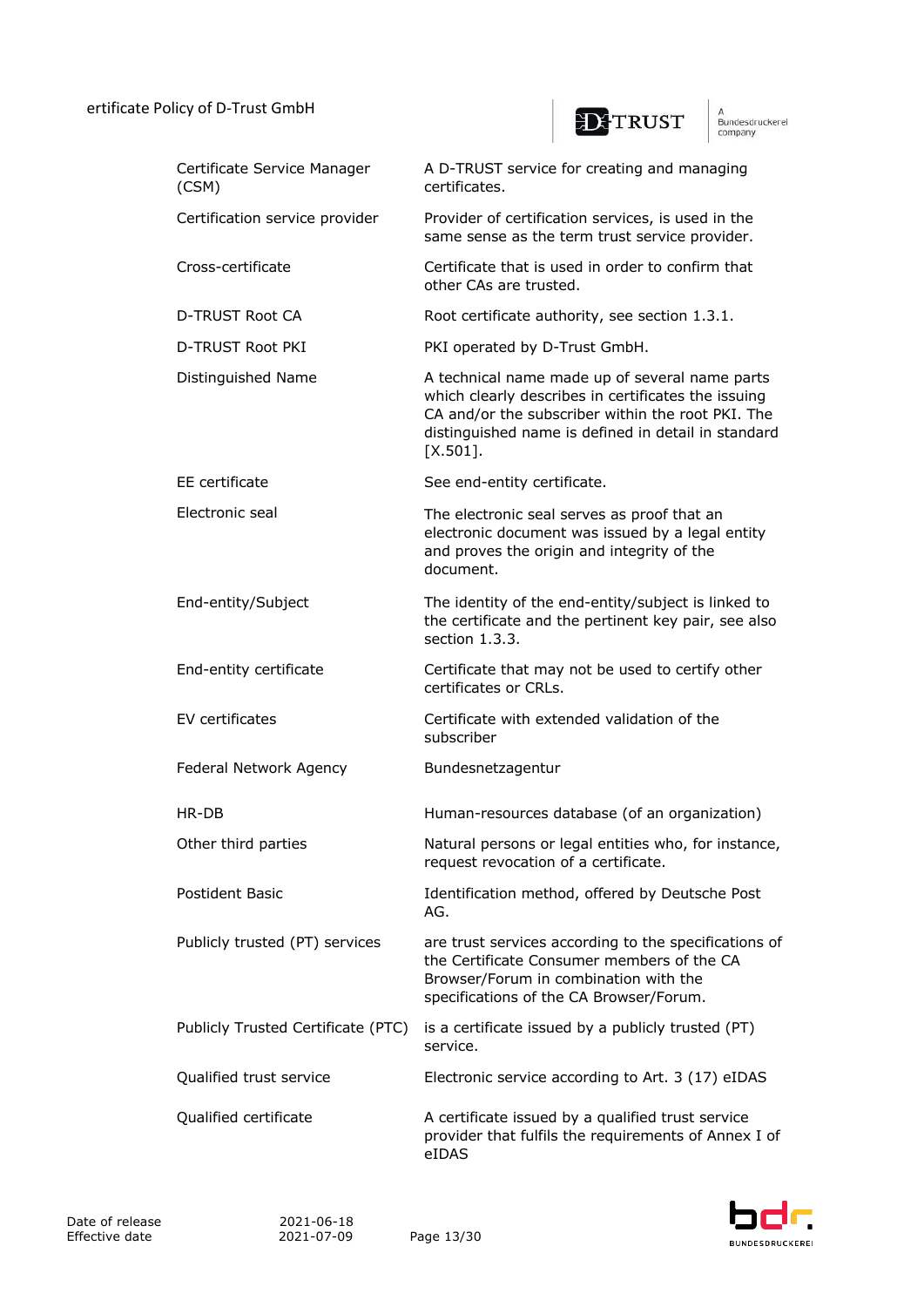## ertificate Policy of D-Trust GmbH



A<br>Bundesdruckerel<br>company

| Registration authority                        | Registration authority (RA), part of the PKI that<br>identifies the entities, refer to section 1.3.2.                                                                                    |
|-----------------------------------------------|------------------------------------------------------------------------------------------------------------------------------------------------------------------------------------------|
| Relying party<br>(Relying Party)              | An individual or a legal entity who/that uses<br>certificates, see section 1.3.4.                                                                                                        |
| Repository service                            | PKI service for online requests for information,<br>such as certificates and revocation lists, usually<br>carried out via LDAP protocol.                                                 |
| Revocation                                    | The revocation of a certificate is irreversible.                                                                                                                                         |
| Root Store                                    | Storage of trusted root CA certificates in software<br>application components of verifying third-party<br>manufacturers.                                                                 |
| Signature card                                | Processor smartcard that can be used to generate<br>electronic signatures and for other PKI<br>applications.                                                                             |
| sign-me                                       | A service provided by D-Trust GmbH for remotely<br>triggered signature processes                                                                                                         |
| Soft PSE                                      | Software Personal Security Environment, also<br>referred to as software token, contains the EE key<br>pair, the EE certificate as well as the certificate of<br>the issuing CA authority |
| Status request service                        | PKI service for online requests regarding the status<br>of a certificate (OCSP).                                                                                                         |
| Subordinate CA (sub-CA) or<br>intermediate CA | A lower-level CA that issues EE certificates and/or<br>further CA certificates.                                                                                                          |
| Subscriber<br>(Subscriber)                    | Subscriber, a natural person or legal entity<br>who/that applies for and holds EE certificates, see<br>section 1.3.3.                                                                    |
| Third parties concerned                       | If a certificate contains details of subscriber's<br>powers of representation for third parties, these<br>are referred to as "third parties concerned"                                   |
| Third party authorized to revoke              | A natural person or legal entity authorized to<br>revoke certificates.                                                                                                                   |
| Token                                         | Medium for certificates and key material.                                                                                                                                                |
| Trust center                                  | The security zone on the premises of D-Trust<br>GmbH                                                                                                                                     |
| Trust service                                 | Electronic service according to Art. 3 (16) eIDAS                                                                                                                                        |
| Trust service provider (TSP)                  | Provider of trust services according to<br>Art. 3 (19) eIDAS                                                                                                                             |
| VideoIdent                                    | Identification method, offered by Identity TM AG                                                                                                                                         |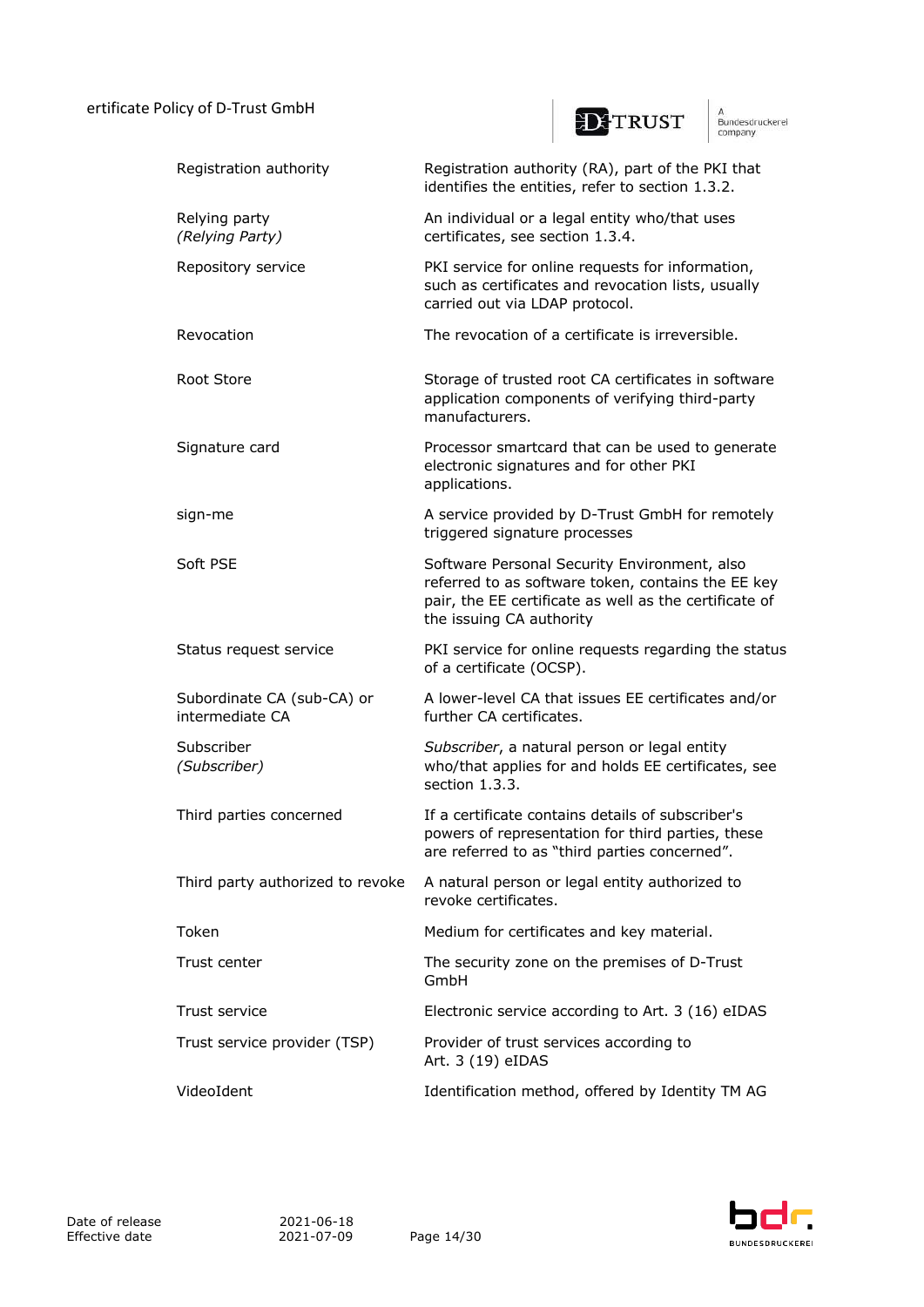

## 1.6.2 Acronyms

| <b>BAFIN</b> | Federal Financial Supervisory Authority                                                                 |
|--------------|---------------------------------------------------------------------------------------------------------|
| <b>BDSG</b>  | German Federal Data Protection Act                                                                      |
| <b>BRG</b>   | Baseline Requirements Guidelines                                                                        |
| BSI          | Bundesamt für Sicherheit in der Informationstechnik (German<br>Federal Office for Information Security) |
| CA           | Certification Authority                                                                                 |
| Cloud CPS    | Certification Practice Statement of the D-TRUST Cloud PKI                                               |
| CN.          | Common Name                                                                                             |
| <b>CP</b>    | Certificate Policy of D-Trust GmbH                                                                      |
| <b>CPS</b>   | <b>Certification Practice Statement</b>                                                                 |
| CSM CPS      | Certification Practice Statement of the D-TRUST CSM PKI                                                 |
| <b>CRL</b>   | Certificate Revocation List                                                                             |
| DN.          | Distinguished Name                                                                                      |
| <b>DSGVO</b> | General Data Protection Regulation                                                                      |
| <b>DVCP</b>  | Domain Validation ertificate Policy                                                                     |
| <b>EBA</b>   | European Banking Authority                                                                              |
| <b>EVCP</b>  | <b>Extended Validation Certificate Policy</b>                                                           |
| <b>FIPS</b>  | Federal Information Processing Standard                                                                 |
| <b>FQDN</b>  | Fully qualified domain name                                                                             |
| <b>HSM</b>   | Hardware Security Module                                                                                |
| <b>ISO</b>   | International Organization for Standardization                                                          |
| LCP          | Lightweight Certificate Policy                                                                          |
| LDAP         | Lightweight Directory Access Protocol                                                                   |
| <b>NCA</b>   | National Competent Authority                                                                            |
| NetSec-CAB   | Network Security Requirements- CA/Browser Forum                                                         |
| <b>NCP</b>   | Normalized Certificate Policy                                                                           |
| NCP+         | Normalized Certificate Policy requiring a secure user device                                            |
| <b>OCSP</b>  | Online Certificate Status Protocol                                                                      |
| 0ID          | Object Identifier                                                                                       |
| <b>OVCP</b>  | Organizational Validation Certificate Policy                                                            |

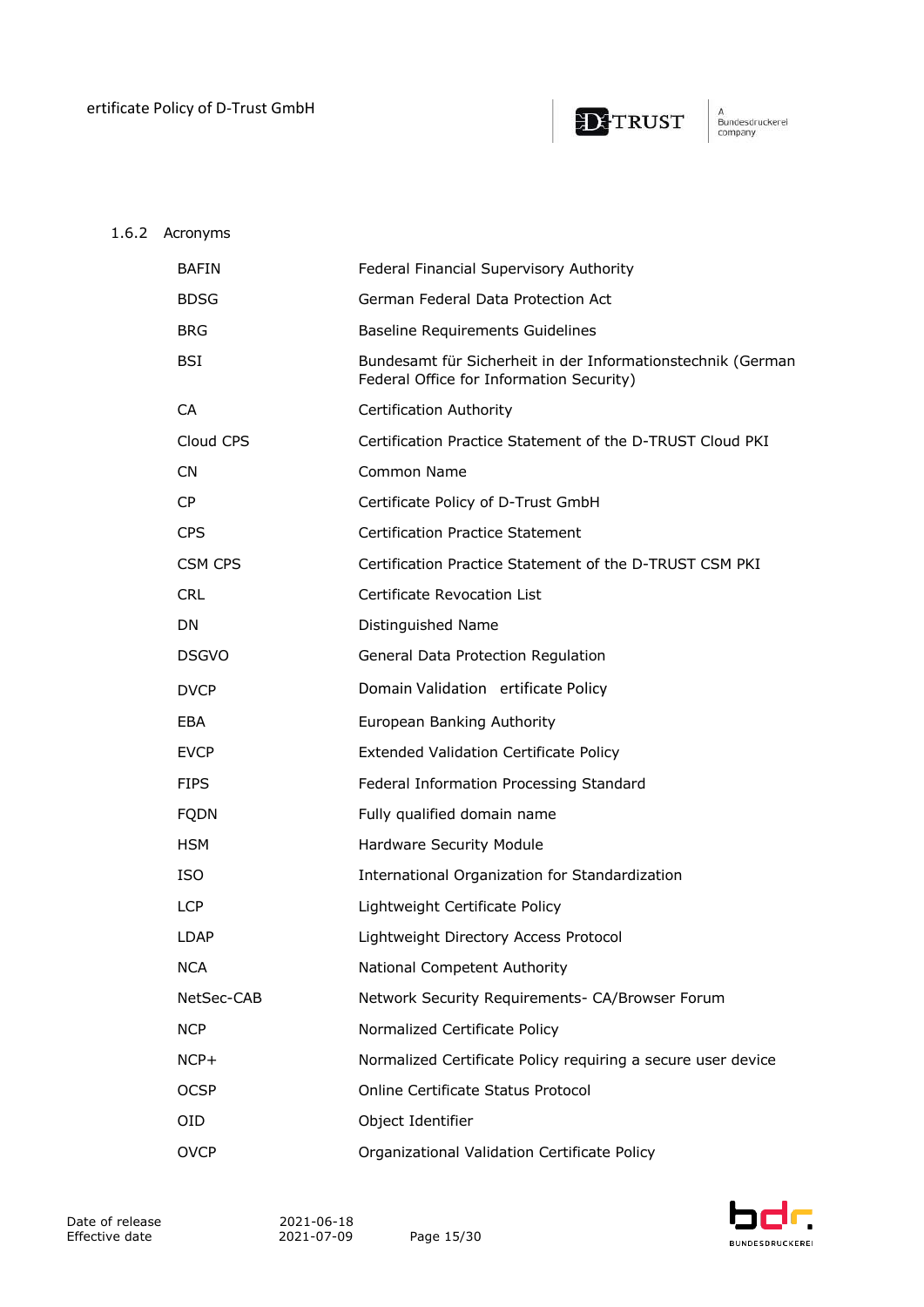

A<br>Bundesdruckerel<br>company

| <b>PIN</b>       | Personal Identification Number                                                                                                    |
|------------------|-----------------------------------------------------------------------------------------------------------------------------------|
| <b>PKI</b>       | Public Key Infrastructure                                                                                                         |
| PSD <sub>2</sub> | Payment Services Directive 2                                                                                                      |
| <b>PSE</b>       | Personal Security Environment                                                                                                     |
| <b>PSP</b>       | Payment Service Provider                                                                                                          |
| PSP_AI           | <b>Account Information Service Provider</b>                                                                                       |
| PSP_AS           | Account Servicing Payment Service Provider                                                                                        |
| PSP_IC           | Payment Service Provider Issuing Card-based payment<br>instruments                                                                |
| PSP_PI           | Payment Initiation Service Provider                                                                                               |
| <b>PUK</b>       | Personal Unblocking Key                                                                                                           |
| <b>QCP</b>       | Qualified Certificate Policy                                                                                                      |
| QCP-I            | Qualified Certificate Policy for Legal Persons                                                                                    |
| QCP-n            | Qualified Certificate Policy for Natural Persons                                                                                  |
| QCP-w            | Qualified Certificate Policy for Qualified Website Authentication                                                                 |
| QSCD             | Qualified Signature Creation Device                                                                                               |
| QSealC           | Qualified electronic Seal Certificate                                                                                             |
| QWAC             | Qualified Website Authentication Certificate                                                                                      |
| <b>RA</b>        | Registration Authority                                                                                                            |
| <b>RFC</b>       | Request for Comment                                                                                                               |
| Root CPS         | Certification Practice Statement of the D-TRUST Root PKI                                                                          |
| <b>RTS</b>       | Regulatory Technical Standard for PSD2 strong customer<br>authentication and common and secure open standards of<br>communication |
| <b>SSCD</b>      | Secure Signature Creation Device                                                                                                  |
| <b>SUD</b>       | Secure User Device                                                                                                                |
| TLS              | Transport Layer Security, also known under the previous name<br>Secure Sockets Layer (SSL)                                        |
| <b>TSP</b>       | <b>Trust Service Provider</b>                                                                                                     |
| <b>TSPS</b>      | <b>Trust Service Practice Statement</b>                                                                                           |
| <b>URL</b>       | Uniform Resource Locator                                                                                                          |
| UTF8             | <b>Unicode Transformation Format-8</b>                                                                                            |
| V-PKI            | <b>Administration PKI</b>                                                                                                         |

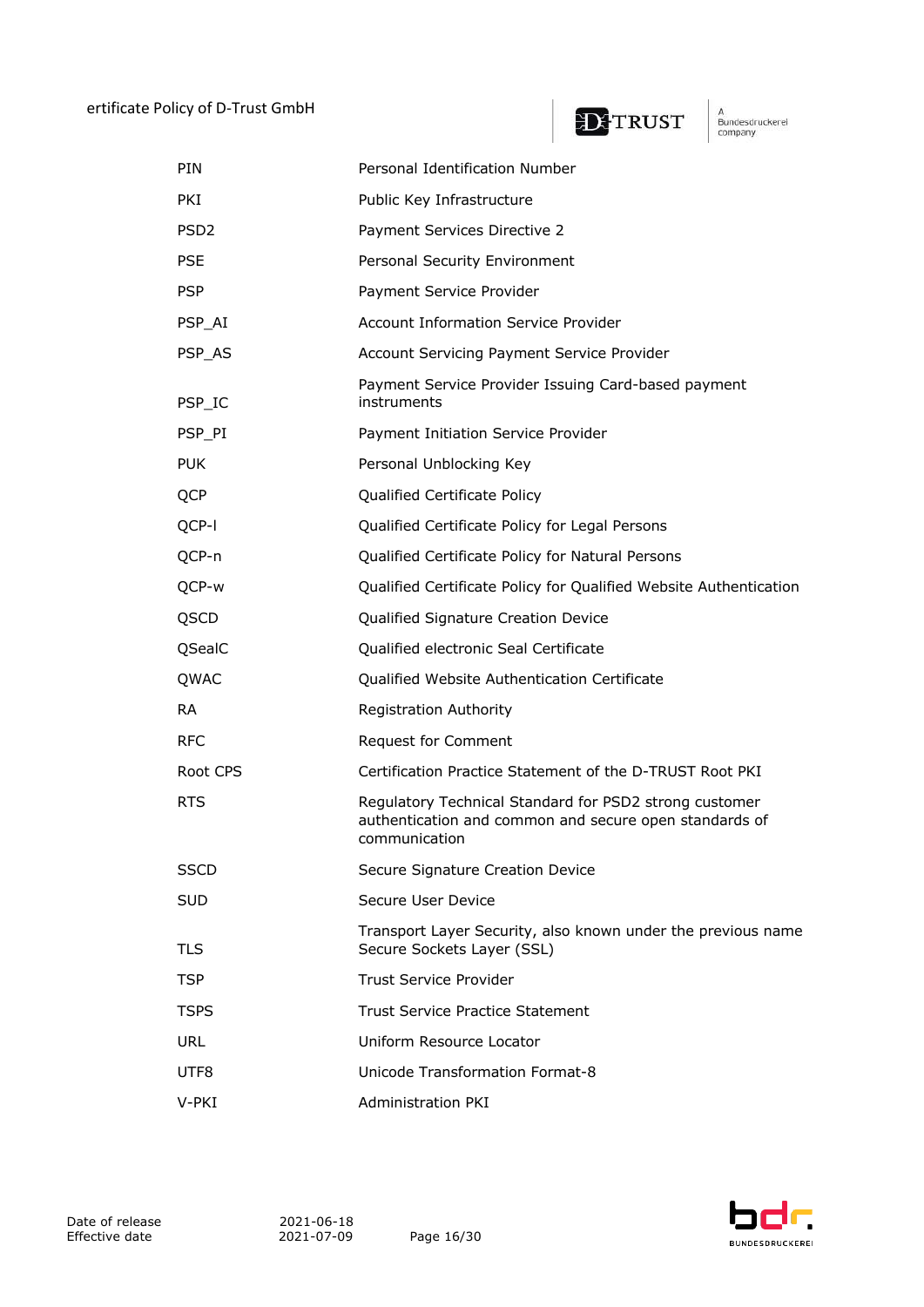$1.6.3$ 



|  | References     |                                                                                                                                                                                                                                                                                                                                                    |  |
|--|----------------|----------------------------------------------------------------------------------------------------------------------------------------------------------------------------------------------------------------------------------------------------------------------------------------------------------------------------------------------------|--|
|  | [AGB]          | General Terms and Conditions of D-Trust GmbH, latest version                                                                                                                                                                                                                                                                                       |  |
|  | [BRG]          | Baseline Requirements of the CA/Browser Forum, CA/Browser Forum,<br>version 1.7.6, 2021-06-03                                                                                                                                                                                                                                                      |  |
|  | [CP V-PKI BSI] | "Security guidelines of the administration root certification authority"<br>version 3.2 dated 9 January 2003 and the related amendments dated<br>29 January 2013 issued by the Federal Office for Information Security.<br>https://www.bsi.bund.de/DE/Themen/DigitaleGesellschaft/EGovernmen<br>t/VerwaltungsPKIVPKI/Dokumente/dokumente_node.html |  |
|  | [CPS]          | Certification Practice Statement of the D-TRUST PKI, D-Trust GmbH,<br>latest version. The applicable CPS is referenced in the respective<br>certificate.                                                                                                                                                                                           |  |
|  | [eHealth       | eHealth Network Guidelines                                                                                                                                                                                                                                                                                                                         |  |
|  | Network]       | Technical Specifications for Digital Green Certificates; Volume 1; V1.0.5<br>$(2021 - 04 - 21);$                                                                                                                                                                                                                                                   |  |
|  |                | Technical Specifications for Digital Green Certificates; Volume 5; Public<br>Key Certificate Governance; V1.02 (2021-05-12)                                                                                                                                                                                                                        |  |
|  | [eIDAS]        | Regulation (EU) No 910/2014 of the European Parliament and of the<br>Council of 23 July 2014 on electronic identification and trust services<br>for electronic transactions in the internal market and repealing<br>Directive 1999/93/EC                                                                                                           |  |
|  | [ETSI-ALG]     | Electronic Signatures and Infrastructures (ESI); Cryptographic Suites;<br>ETSI TS 119 312 V1.3.1 (2019--02)                                                                                                                                                                                                                                        |  |
|  | [EN 319 401]   | Electronic Signatures and Infrastructures (ESI);<br>General Policy Requirements for Trust Service Providers;<br>ETSI EN 319 401 V2.2.1 (2018-04)                                                                                                                                                                                                   |  |
|  | [EN 319 411-1] | Electronic Signatures and Infrastructures (ESI); Policy and security<br>requirements for Trust Service Providers issuing certificates; Part 1:<br>General requirements; ETSI EN 319 411-1 V1.2.2 (2018-04)                                                                                                                                         |  |
|  | [EN 319 411-2] | Electronic Signatures and Infrastructures (ESI); Policy and security<br>requirements for Trust Service Providers issuing certificates; Part 2:<br>Requirements for trust service providers issuing EU qualified<br>certificates; ETSI EN 319 411-2 V2.2.2 (2018-04)                                                                                |  |

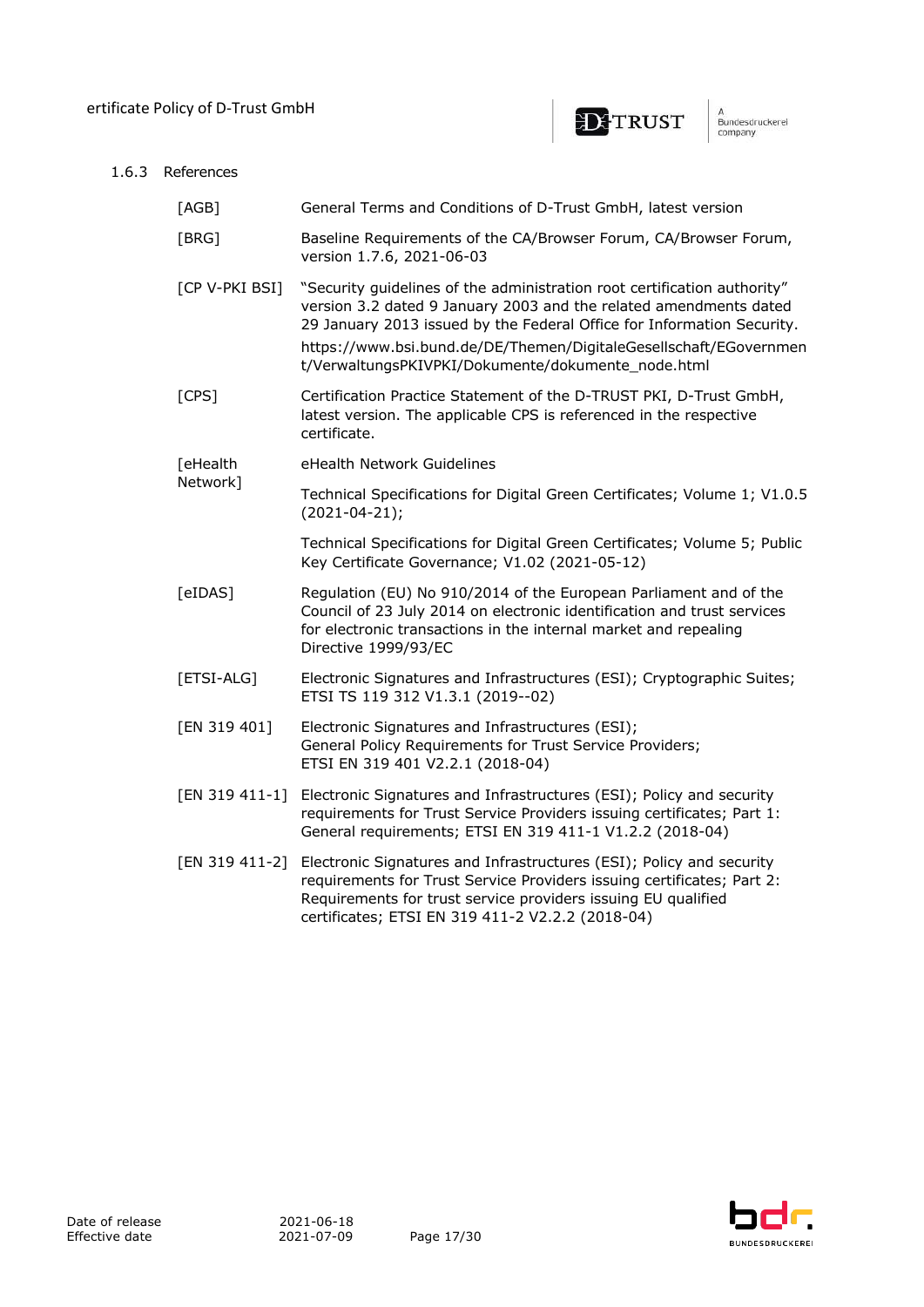

n<br>Bundesdruckerei company

[EN 319 412] Electronic Signatures and Infrastructures (ESI); Certificate Profiles; Part 1: Overview and common data structures; ETSI EN 319 412-1 V1.1.1 (2016-02), Electronic Signatures and Infrastructures (ESI); Certificate Profiles; Part 2: Certificate profile for certificates issued to natural persons; ETSI EN 319 412-2 V2.1.1 (2016-02), Electronic Signatures and Infrastructures (ESI); Certificate Profiles; Part 3: Certificate profile for certificates issued to legal persons; ETSI EN 319 412-3 V1.1.1 (2016-02), Electronic Signatures and Infrastructures (ESI); Certificate Profiles; Part 4: Certificate profile for web site certificates; ETSI EN 319 412-4 V1.1.1 (2016-02), Electronic Signatures and Infrastructures (ESI); Certificate Profiles; Part 5: QCStatements; ETSI EN 319 412-5 V2.2.3 (2020-01) [EN 319 421] Electronic Signatures and Infrastructures (ESI);Policy and Security Requirements for Trust Service Providers issuing Time-Stamps; ETSI EN 319 421 V1.1.1 (2016-03) [EN 319 422] Electronic Signatures and Infrastructures (ESI);Time-stamping protocol and time-stamp token profiles; ETSI EN 319 422 V1.1.1 (2016-03) [EVGL] Guidelines for Extended Validation Certificates, CA/Browser Forum, Version 1.7.6, 2021-06-02 HADDEX Sanktionsliste https://www.awr-portal.de/SubBoy/pdf.jsp?site=ReadMe&lang=en [ISO 3166] ISO 3166-1:1997: Codes for the representation of names of countries and their subdivisions - Part 1: Country codes [NetSec-CAB] CA/Browser Forum Network and Certificate System Security Requirements, version 1.7, 05 April 2021 [RFC 2247] Using Domains in LDAP/X.500 Distinguished Names, January 1998 [RFC 3647] Internet X.509 Public Key Infrastructure – Certificate Policy and Certification Practices Framework, November 2003 [RFC 5280] Internet X.509 Public Key Infrastructure Certificate and Certificate Revocation List (CRL) Profile, May 2008 [RFC 6818] Updates to the Internet X.509 Public Key Infrastructure Certificate and Certificate Revocation List (CRL) Profile, January 2013 [RFC 6960] X.509 Internet Public Key Infrastructure Online Certificate Status Protocol – OCSP, June 2013 [RFC 6962] Certificate Transparency, June 2013 [TR-03145-1] Secure CA operation, Part 1: Generic requirements for Trust Centers instantiating as Certification Authority (CA) in a Public-Key Infrastructure (PKI) with security level "high", Version 1.1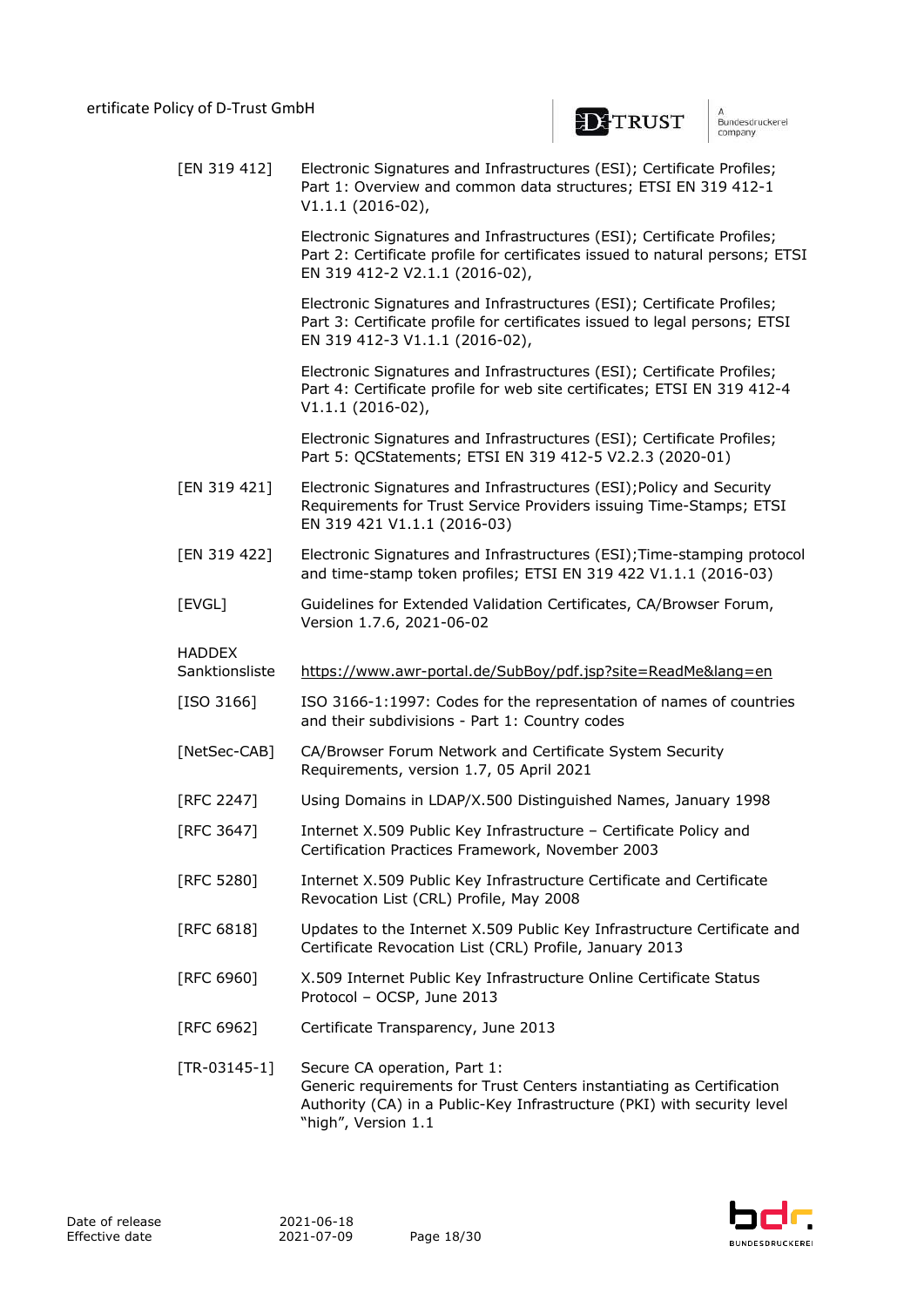

Bundesdruckerel company

| $[TR-02102-1]$ | "Cryptographic methods: Recommendations and Key Lengths", version<br>2020-01                                                                                                 |
|----------------|------------------------------------------------------------------------------------------------------------------------------------------------------------------------------|
| [VDG]          | Trust Services Act (Trust Services Act of 18 July 2017 (Federal Gazette<br>I, p. 2745), last revised by Article 2 of the Law of 18 July 2017 (Federal<br>Gazette I, p. 2745) |
| $[X.501]$      | ITU-T RECOMMENDATION X.501, Information Technology - Open<br>Systems Interconnection - The Directory: Models, Version October<br>2019                                        |
| [X.509]        | ITU-T Recommendation X.509 (1997 E): Information Technology -<br>Open Systems Interconnection - The Directory: Authentication<br>Framework, October 2019                     |

## **2. Publication and Repository Responsibility**

#### 2.1 Repositories

The TSP publishes CRLs and certificates in the LDAP<sup>6</sup> repository at: Idap://directory.d-trust.net

The complete certificate-specific link can be found on the certificate itself.

CA certificates are published on the D-Trust GmbH websites and can be requested using the following link in the repository: https://www.d-trust.net/repository

The repository also contains test websites for TLS certificates as well as other demo certificates for other products via which the certificate status can be retrieved.

The TSP provides an online service (OCSP) that can be used to request the revocation status of D-TRUST certificates. The link can be found on the certificate. End-entities/subjects can also query the status of their certificates on the following website:

https://www.bundesdruckerei.de/en/OCSP-Request.

This CP, the TSPS, the CPS and the Subscriber Agreement can be downloaded in PDF format from the website order and distribution process of the TSP:

#### https://www.d-trust.net/repository.

Different procedures for transmitting the Subscriber Agreement can be agreed to on a customerspecific basis.

2.2 Publication of certificate information

These rules are described in the respective CPS that belongs to the certificate.

2.3 Publication frequency

These rules are described in the respective CPS that belongs to the certificate.

2.4 Repository access control

Certificates, revocation lists, TSPS, CPS and CPs can be publicly retrieved 24/7 and at no cost. Read only access is unrestricted. Changes in repository and web contents are carried out exclusively by the TSP.



 $6$  Certificates and revocation lists are retrieved using LDAPv3 according to RFC4511 without Security Layer.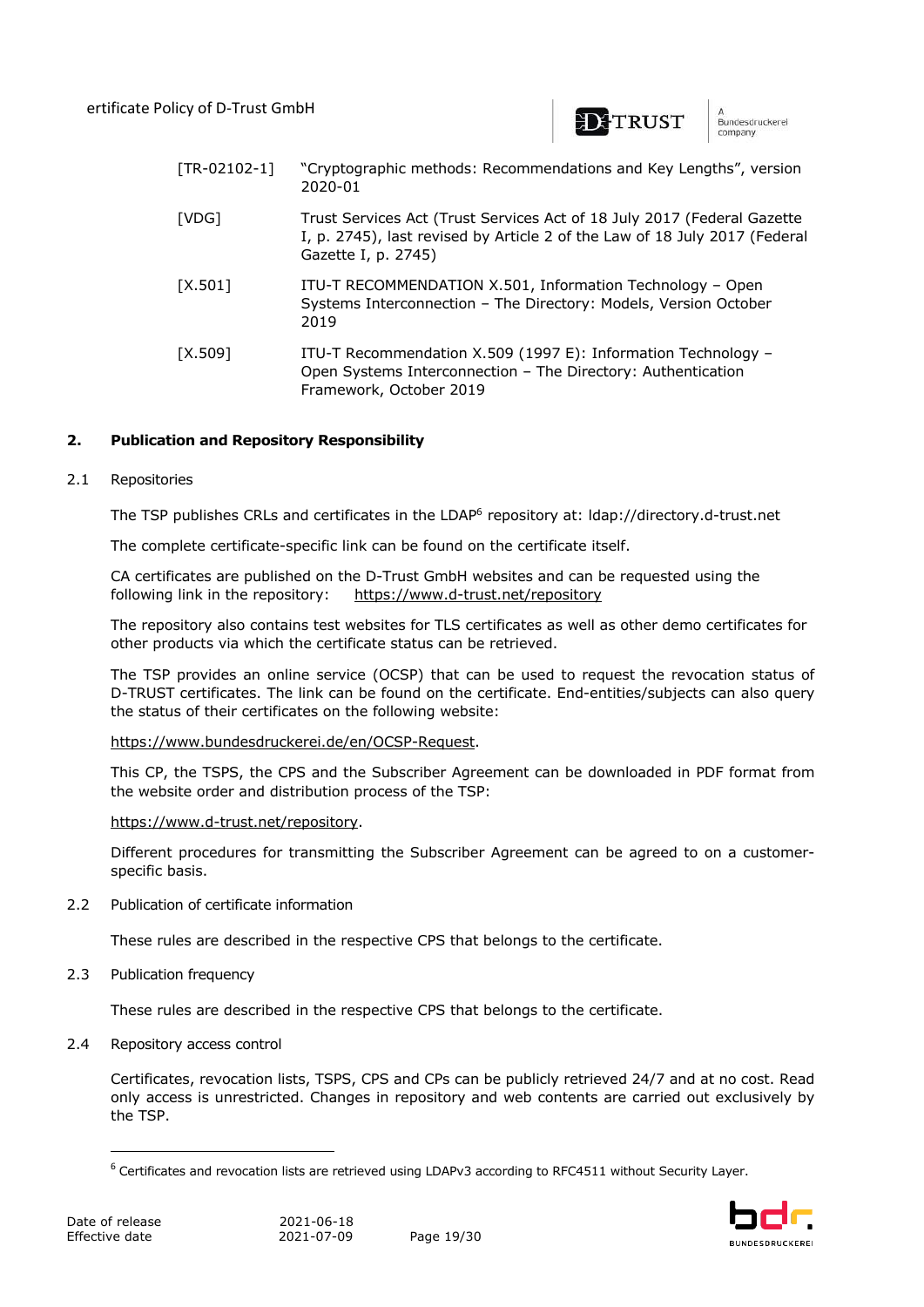ertificate Policy of D-Trust GmbH



n<br>Bundesdruckerei company

The relevant parts of other non-public documents can be issued on request against proof of a legitimate interest.

2.5 Access to and use of services

D-TRUST's services are offered to the public and are accessible to all. In principle, they can be used by anyone who has agreed to the General Terms and Conditions, the Subscriber Agreement, the Certificate Policy and the Certification Practice Statement of D-Trust GmbH applicable to the respective service (in short: Terms & Conditions). D-Trust GmbH is committed to offering low-barrier services.

The Web Content Accessibility Guidelines (WCAG) of the W3C primarily serve as a guideline for developing largely barrier-free Internet content.

#### **3. Identification and Authentication**

Identification and authentication of D-TRUST certificates are carried out according to product and customer-specific requirements as well as the requirements for the respective certification (e.g. eIDAS, EN 319 411-1 or EN 319 411-2).

These rules are described in the respective CPS that belongs to the certificate.

#### **4. Operational Requirements**

The operational requirements for D-TRUST certificates are subject to product and customer-specific requirements as well as the requirements for the respective certification (e.g. eIDAS, EN 319 411-1 or EN 319 411-2).

These rules are described in the respective CPS that belongs to the certificate.

### **5. Facility, Management and Operational Controls**

The TSP sets up facility, management and operational controls that meet with the requirements of [EN 319 411-1], [EN 319 411-2], [EVGL] and [eIDAS].

These rules are described in the respective CPS that belongs to the certificate.

### **6. Technical Security Controls**

The TSP sets up technical security controls that meet with the requirements of [EN 319 411-1], [EN 319 411-2], [EVGL] and [eIDAS]. The latest information on the signature and encryption algorithms used can be found in the CPS section 7.1.3.

Subscribers and relying parties must use trusted computers and software.

These rules are described in the respective CPS that belongs to the certificate.

#### **7. Profiles of Certificates, Certificate Revocation Lists and OCSP**

#### 7.1 Certificate profiles

The certificates issued by the CAs of the D-TRUST PKI meet the requirements of the ITU [X.509], IETF [RFC 5280] and IETF [RFC 6818] standards, as well as ETSI [ETSI EN 319 412]. Deviations are described, when necessary, in a referenced document.

**QCP**

The issued qualified certificates meet the requirements of [eIDAS], Annexes I, III and IV.

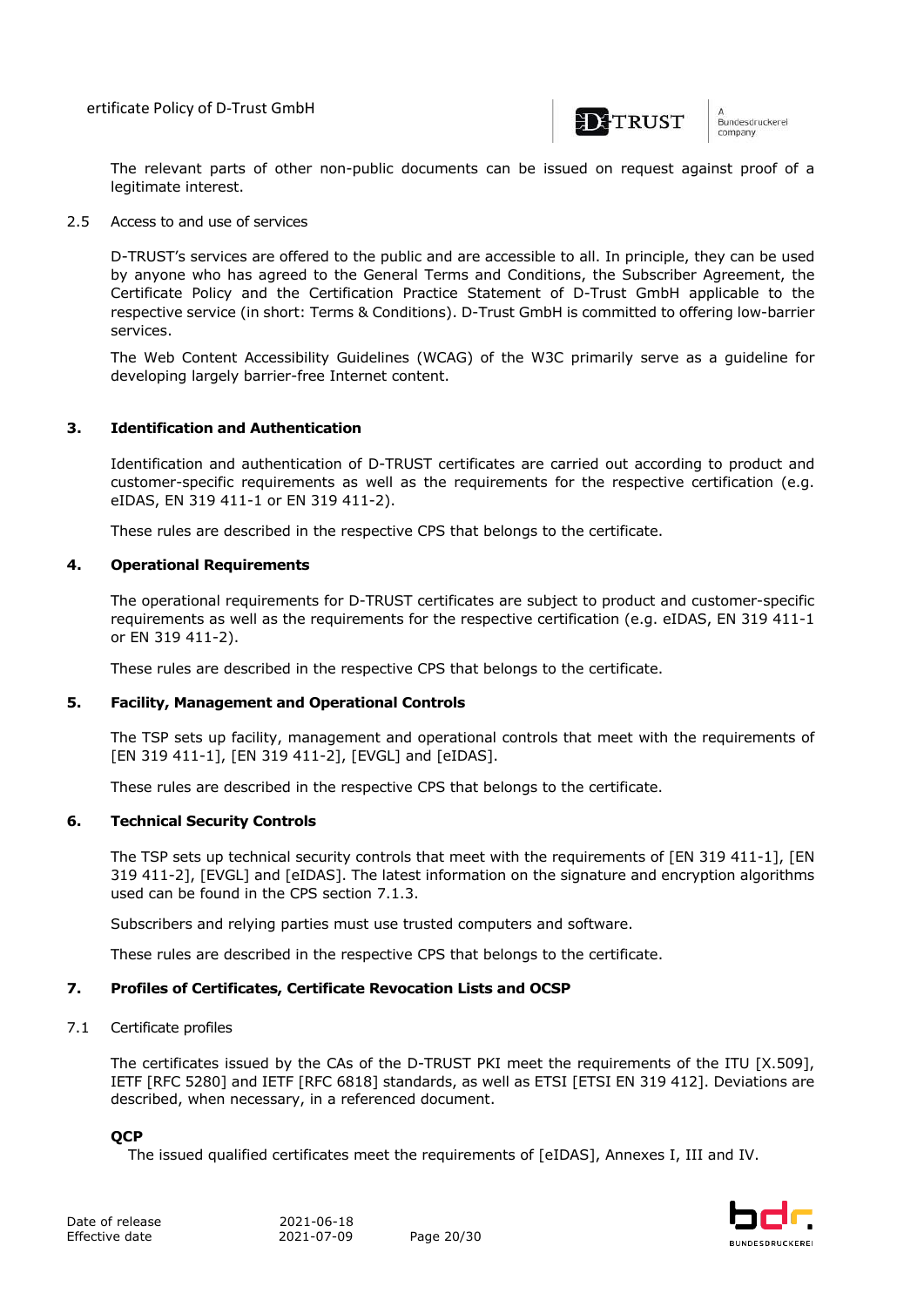

.<br>Bundesdruckerei company

## **EVCP**

The issued EV certificates meet the requirements of [EVGL].

The profiles are described in the respective CPS that belongs to the certificate.

7.2 CRL profiles

The certificate revocation lists issued meet the requirements of ITU [X.509], IETF [RFC 5280] and IETF [RFC 6818] standards.

The profiles are described in the respective CPS that belongs to the certificate.

7.3 OCSP profiles

This status query service complies with the [RFC 6960] standard.

The profiles are described in the respective CPS that belongs to the certificate.

#### **8. Compliance Audit and Other Assessments**

These rules are described in the respective CPS that belongs to the certificate.

## **9. Other Business and Legal Matters**

- 9.1 Prices
	- 9.1.1 Certificate prices

Remuneration for the services described in this document is laid down in the price list or the respective agreement.

9.1.2 Prices for access to certificates

Certificate requests in the repository service are free of charge.

9.1.3 Prices for revocation or status information

Revocation and the retrieval of status information are free of charge.

Revoked certificates are not replaced.

9.1.4 Prices for other services

If offered, refer to the price list or the respective agreement.

If the acquisition or temporary loan of hardware or software, especially card readers, has been agreed, this will be deemed compensated by payment of the agreed prices, including the required simple user license.

9.1.5 Rules for cost refunds

The respective agreements with the customer or the General Terms and Conditions [AGB] apply.

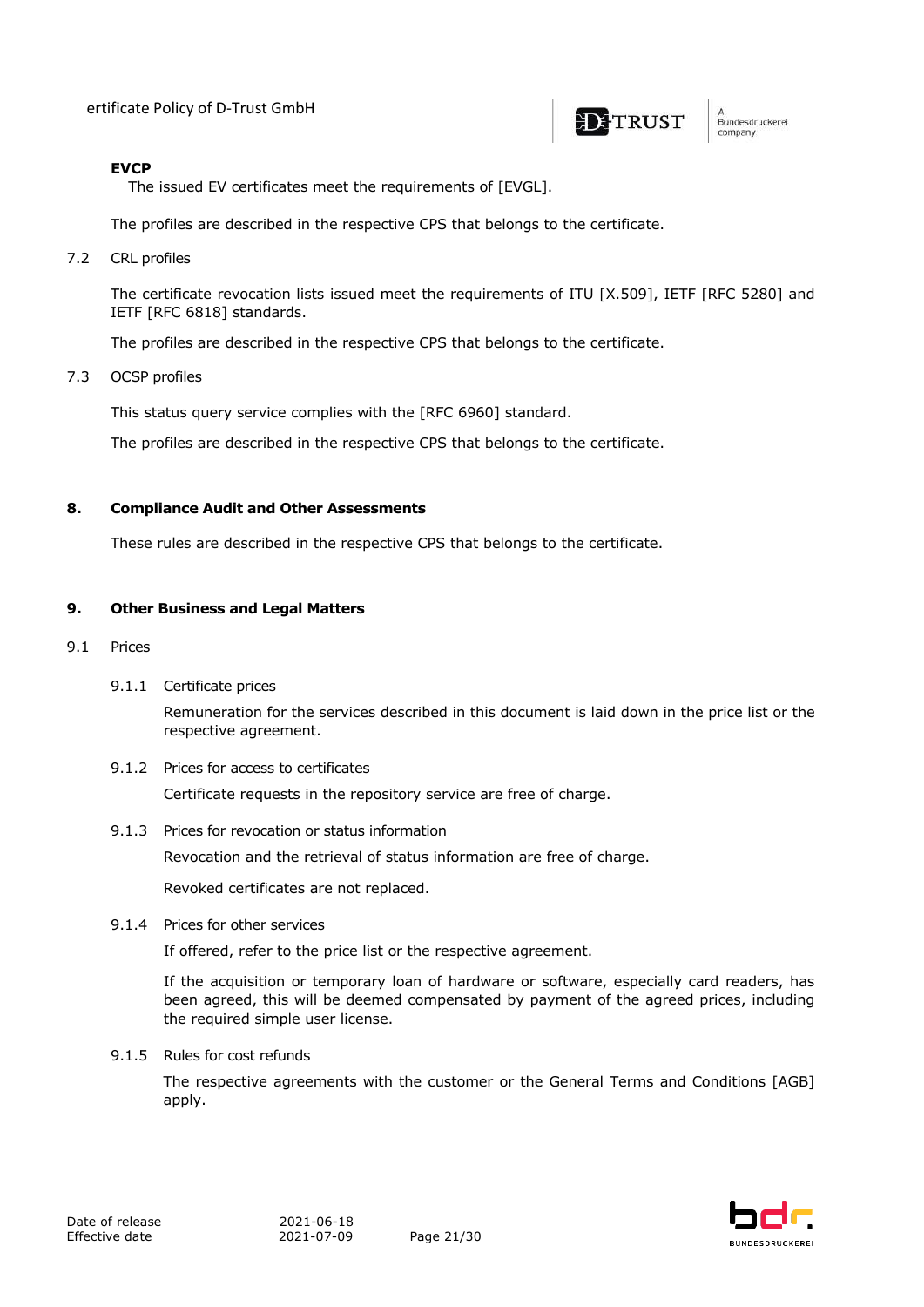

#### 9.2 Financial responsibilities

9.2.1 Insurance cover

D-Trust GmbH has the means and the financial stability required to operate trust services in a suitable manner.

The TSP meets the requirement pursuant to Article 24 (2) lit. c (eIDAS) in conjunction with section 10 of the German Trust Services Act (VDG, *Vertrauensdienstgesetz*) and, with a view to damage pursuant to Article 13, has taken out liability insurance pursuant to section 10 VDG (€250,000 for each case of damage caused by a liability-triggering event). Non-qualified trust services are covered by business liability insurance.

The TSP meets the requirements of [EVGL] 8.4.

- 9.2.2 Other resources for maintaining operations and compensation for damage No stipulation.
- 9.2.3 Insurance or warranty for end users No stipulation.
- 9.3 Confidentiality of business data
	- 9.3.1 Definition of confidential business data

The confidentiality of information can be agreed to unless this is already defined in applicable law.

9.3.2 Business data not treated as confidential

All information in issued and published certificates as well as the data referred to in section 2.2 is deemed to be public.

9.3.3 Responsibilities for the protection of confidential business data

In certain cases, the TSP can be obliged to employ suitable technical and organizational measures to protect data provided to it and deemed to be confidential business data against disclosure and illicit access, and further not to use such data for other unintended purposes or to disclose it to third parties only in as far as such obligation does not violate the law. As part of organizational measures, the employees working for the TSP will be obliged to maintain confidentiality regarding the data in as far as permitted by law.

- 9.4 Protection of personal data
	- 9.4.1 Data protection concept

The TSP works on the basis of a data protection concept that determines the protection of confidential personal data. The TSP meets the requirements of the Federal Data Protection Act (BDSG) as well as the General Data Protection Regulation (GDPR).

9.4.2 Definition of personal data

Art.4 (1) GDPR is applicable.

9.4.3 Data not treated as confidential

Confidential data does not include such data that must be published in order to fulfil its purpose (certificate revocation lists, status information, published certificates).

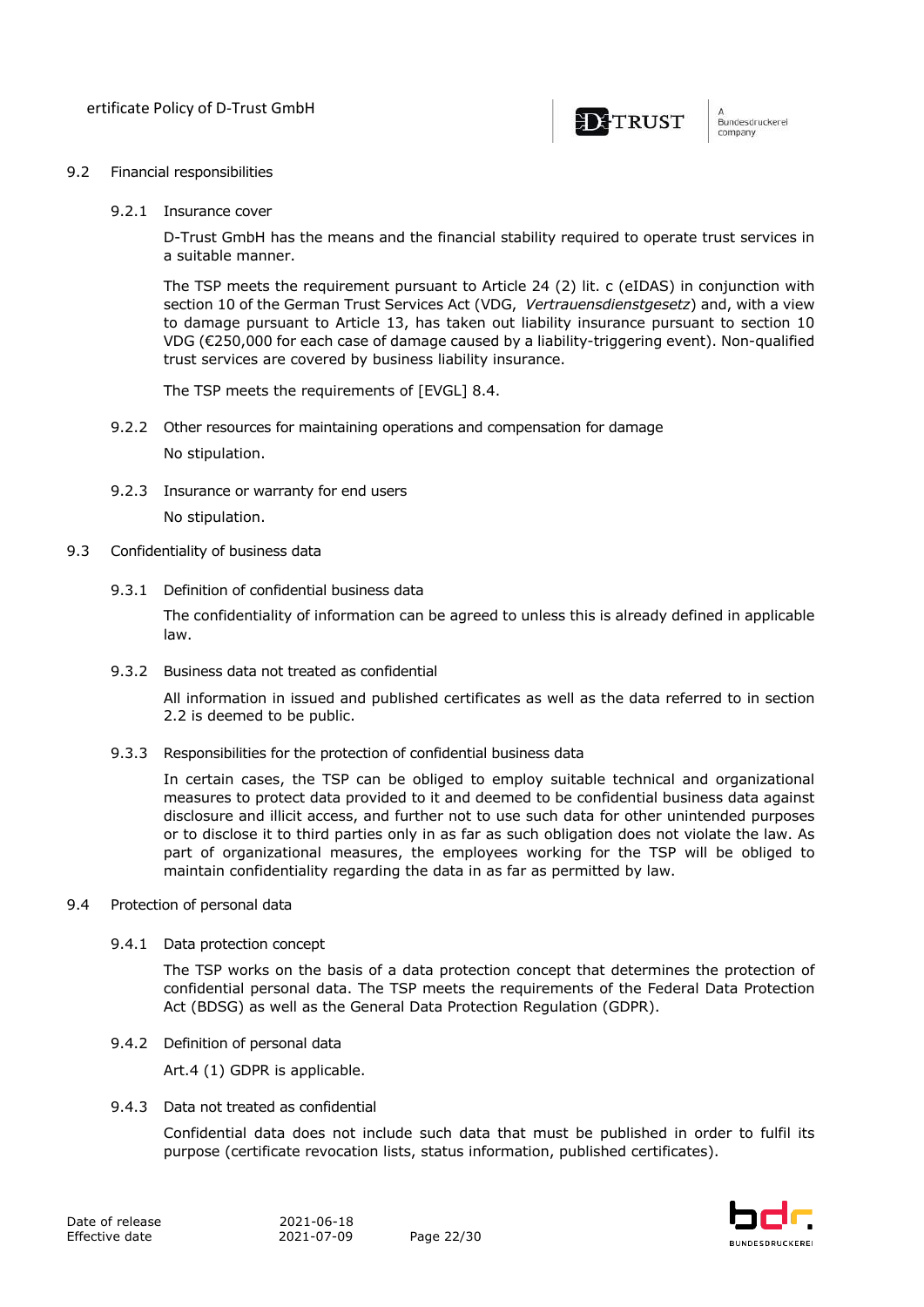

#### 9.4.4 Responsibilities for data protection

The TSP warrants compliance with data protection legislation. All of the TSP's employees are obliged to observe data protection. The company's data protection officer conducts internal control while external control is carried out by the Berlin Commissioner for Data Protection and Freedom of Information.

9.4.5 Information concerning and consent to the use of personal data

No later than at the time of application, the subscriber will be informed of which personal data will be contained in the certificate. Certificates are only published after the subscriber has agreed to this at the time of application.

If nothing to the contrary is laid down in law, subscribers consent to the use of their personal data, at the latest at the time of application, or have obtained the consent of any third parties concerned by this point in time.

Any personal data that is no longer needed to provide the service will be immediately deleted. Personal data which is needed for certificate proof is subject to the deadlines foreseen in section 5.5.2 of the CPS.

9.4.6 Information pursuant to legal or government requirements

The TSP, as a company under private law, is subject to the General Data Protection Regulation, the Federal Data Protection Act and the laws of the Federal Republic of Germany. Information is disclosed accordingly.

Information is disclosed when required by law pursuant to sec. 8 (2) VDG.

With a view to information requests pursuant to the Federal Data Protection Act, subjects should contact the offices in charge pursuant to the Federal Data Protection Act.

9.4.7 Other conditions for information

Information other than the type of information described in section 9.4.6 is not disclosed.

- 9.5 Industrial property and copyrights
	- 9.5.1 TSP

The applicability and content of copyrights and other IP rights are based on the general statutory provisions.

9.5.2 Subscriber

The subscriber undertakes to comply with intellectual property rights in the application and certificate data.

#### 9.6 Representations and guarantees

9.6.1 Scope of services by the TSP

Agreements, if any, and the General Terms and Conditions [AGB] apply together with this CP. With a view to any warranties or representations, this CP and the relevant CPS contain only those warranties or representations expressly granted for this area.

The TSP ensures that the procedures described in the relevant CPS or TSPS, respectively are implemented and adhered to.

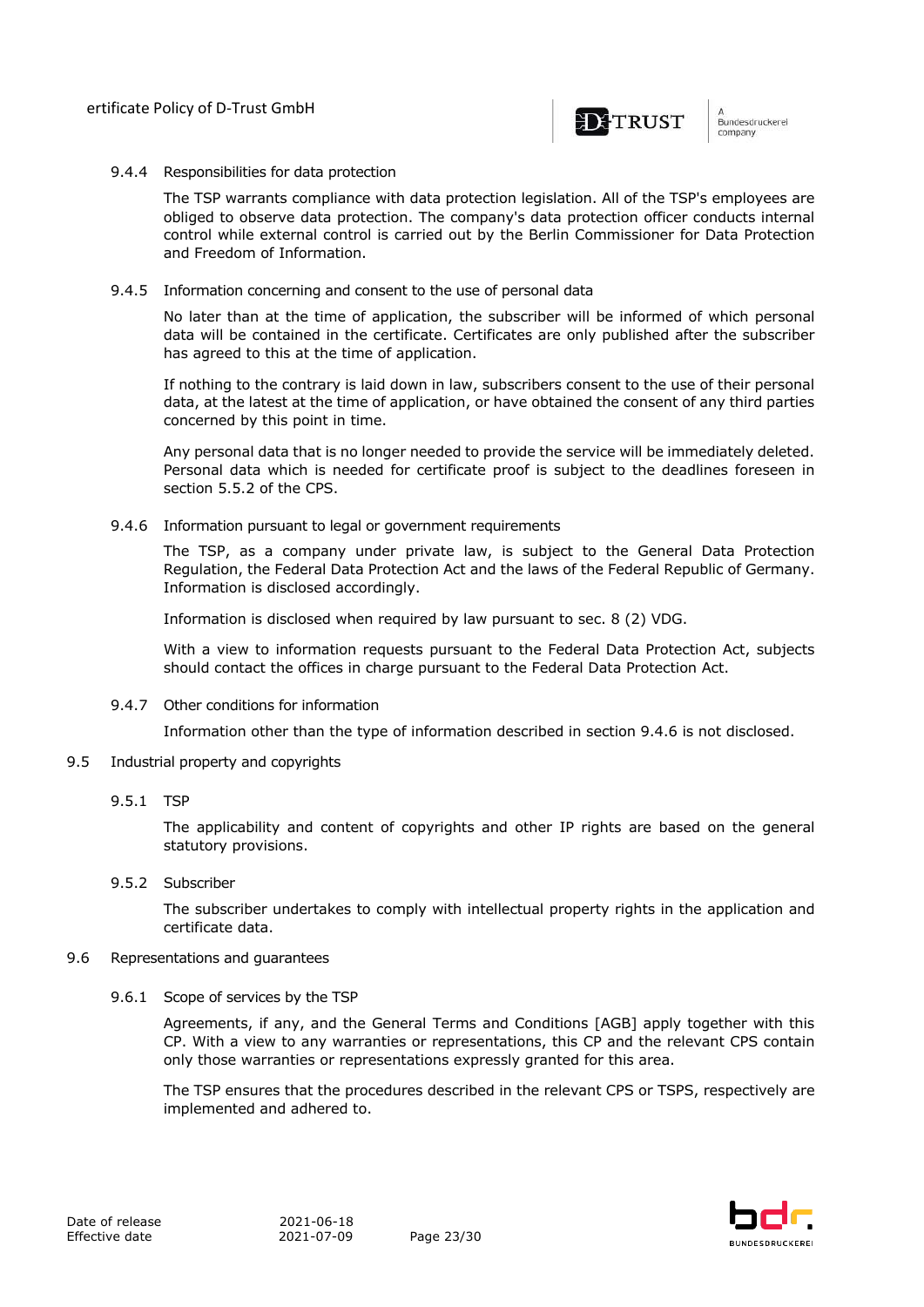

.<br>Bundesdruckerel company

#### **QCP, EVCP, OVCP, DVCP, LCP, V-PKI**

The TSP ensures the unambiguous identification of the subscriber and/or (according to the agreement) the end-entity and the allocation of the public key to the end-entity according to the applicable requirements. The TSP ensures that a name (DistinguishedName in the subject field) used in certificates is always unambiguous within the D-TRUST PKI and beyond the life cycle of the certificate and that it is always assigned to the same subscriber. This ensures the unambiguous identification of the subscriber on the basis of the name (subject) used in the certificate.

The TSP operates the CAs and makes the repository service and the revocation information available.

#### **EVCP**

The TSP does not provide any guarantees in the legal sense according the German Civil Code, however, it does observe the provisions according to section 7.1 [EVGL] with a view to "Legal Existence","Identity","Right to Use Domain Name", "Authorization for EV Certificate","Accuracy of Information", "Subscriber Agreement", "Status", "Revocation" and warrants adherence hereto.

Moreover, the TSP provides reporting mechanisms pursuant to section 4.9.3 [BRG]. The reporting mechanisms allow subscribers, relying parties, suppliers of application software and other third parties concerned to report suspicious certificates to the TSP. The TSP then follows up on this suspicion (e.g. fraud, phishing, etc.).

#### **Replacement of signature-creation devices**

D-Trust GmbH reserves the right to replace signature-creation devices before the end of the respective period of use if this is necessary in order to comply with applicable laws or safeguard the legitimate interests of D-Trust GmbH or is otherwise required for an important reason, especially if a replacement becomes necessary for security reasons. D-Trust GmbH will duly take the interests of the customer into consideration.

#### **Support and advice**

To the extent that support and advisory services are provided, D-Trust GmbH will select the employees assigned to this matter and offer support and advice during normal business hours on Monday through Friday, 7am to 6pm, except on national holidays, by way of first-level support through online or telephone contact, unless otherwise agreed. Where required and in order to provide support and advisory services, D-Trust GmbH will be permitted to inspect the corresponding documents or data, or the required information will be provided.

The TSP can outsource sub-tasks to partners or external providers. The TSP ensures in such cases that the provisions of the CP and the CPS are observed.

9.6.2 Scope of services of the RA

The TSP operates registration authorities (RAs). The RA performs identification and registration. The General Terms and Conditions [AGB] apply as well as the provisions of this CP.

9.6.3 Subscriber's representations and guarantees

Agreements, if any, and the General Terms and Conditions [AGB] apply together with this CP.

#### **QCP, EVCP, OVCP, DVCP, LCP, V-PKI**

The subscriber agrees to the Subscriber Agreement containing the subscriber's representations and guarantees.

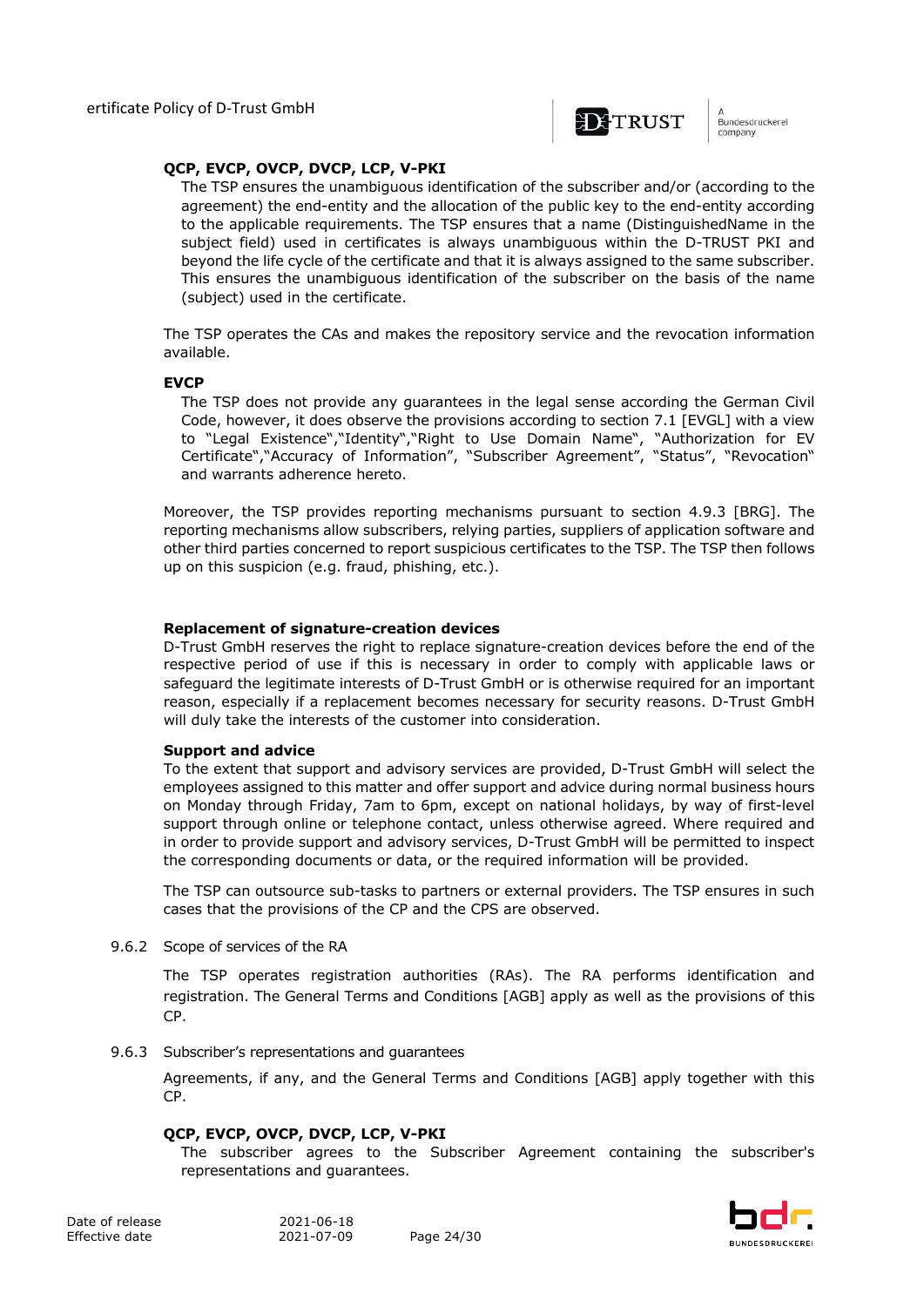

.<br>Bundesdruckerel company

#### **EVCP, OVCP, DVCP, LCP, V-PKI**

The subscriber undertakes to inform the end-entity of its rights and obligations. The Subscriber Agreement meets with the requirements of [EVGL] and [BRG].

#### **EVCP**

The Subscriber Agreement meets with the requirements of section 10.3 [EVGL].

9.6.4 Representations and guarantees of the certificate user

The relying party's representations and guarantees are not laid down in this CP. There is no contractual relationship between the TSP and the relying party. Otherwise, the General Terms and Conditions [AGB] and the statutory provisions are applicable.

#### 9.7 Disclaimers

#### 9.7.1 TSP's disclaimer

The agreements entered into and the General Terms and Conditions [AGB] apply.

#### **EVCP**

If EV certificates are issued, the following provisions pursuant to section 18 [EVGL] are additionally applicable:

If the TSP has issued the EV certificate without deviations pursuant to this Certificate Policy, the TSP will not be liable for damage caused with the certificate.

The TSP expressly does not assume any liability, especially for damage that is caused by the use or non-use of certificates without certification or by incorrect use of electronic signatures for which the customer is liable.

Any impairment of the functioning of the certificate storage medium, which results from using unsuitable hardware or software, falls under the customer's sphere of risk.

#### 9.8 Limitations of liability

9.8.1 Limitation of liability

D-Trust GmbH's liability for the products offered within the scope of the certification and trust services is limited according to the information in the product description.

Furthermore, the respective agreements, if any, and the General Terms and Conditions [AGB] apply.

#### 9.8.2 Liability for slight negligence

Notwithstanding section 9.8.1, D-Trust GmbH's liability in the case of slightly negligent breaches of duty are limited to the direct average damages that are foreseeable and typical for the type of goods and the certification and trust services. This also applies in the case of any slightly negligent breaches of duty on the part of legal representatives or vicarious agents. D-TRUST is not liable to entrepreneurs for any slightly negligent violation of insignificant contractual obligations.

9.8.3 No limitation of liability in special cases

The aforesaid limitation of liability does not apply to product liability claims by the customer. Furthermore, the limitation of liability does not apply to physical injury, damage to health or death of the customer caused by reasons for which D-Trust GmbH is responsible. Section 9.8.1 remains unaffected by the foregoing.

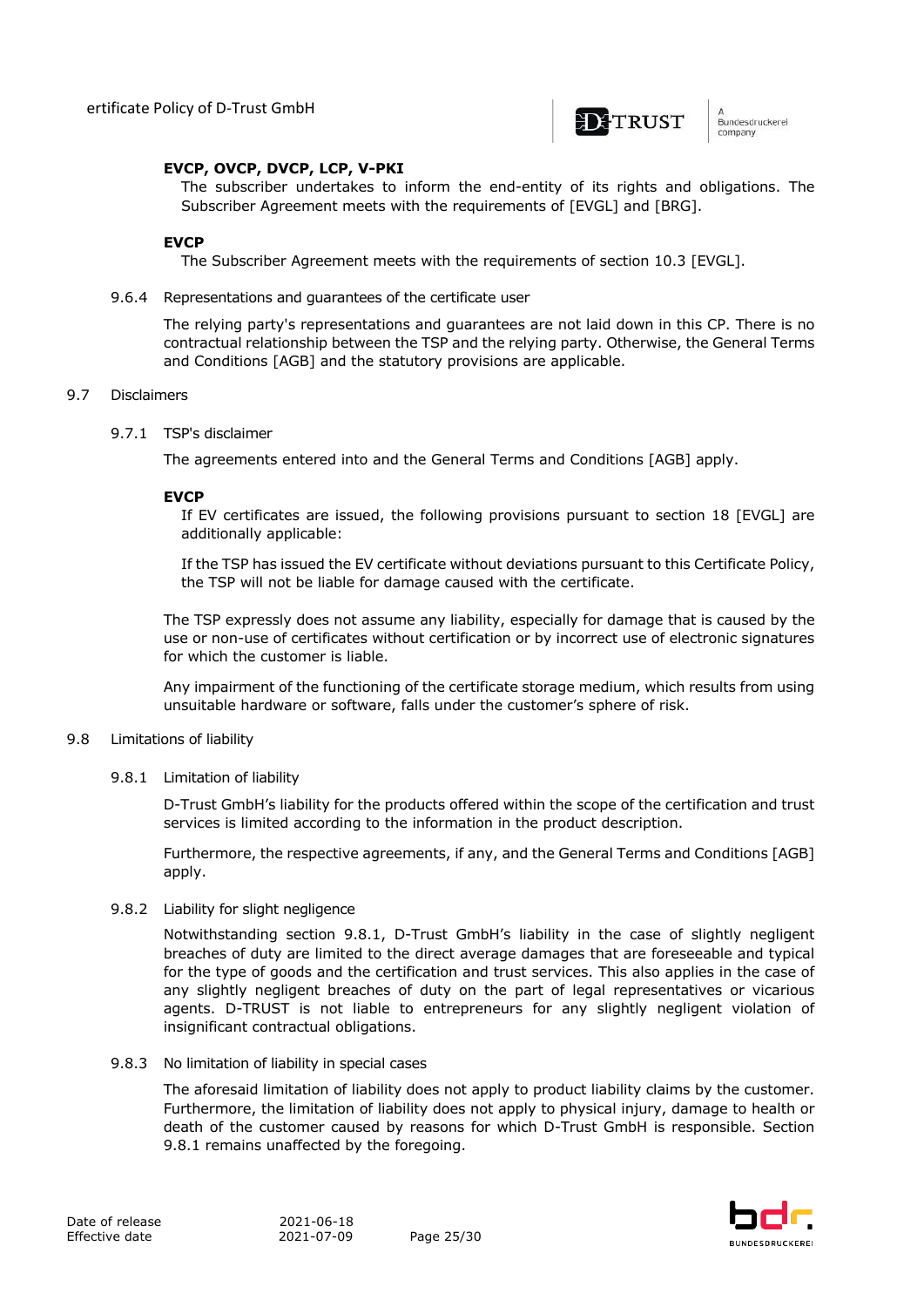

.<br>Bundesdruckerel company

#### 9.8.4 Liability for identification

The issuing of certificates only confirms that the required proof of identity or proof of legitimization was properly and verifiably submitted to D-Trust GmbH at the time of application in accordance with the applicable statutory regulations in Germany or the contractually agreed provisions. In as far as the customer performs the required identity verification on the basis of the specific agreement with D-Trust GmbH, the customer will adhere to D-Trust GmbH's requirements for identity verification. In the event that the customer violates such requirements, the customer will indemnify and hold harmless D-Trust GmbH with regard to any resultant claims raised by third parties.

#### 9.8.5 Liability provisions in the case of EV certificates

In the event that the provisions of this Certificate Policy were not adhered to when issuing the EV certificate, the following liability provisions apply also in accordance with the requirements laid down in section 18 [EVGL]:

The TSP is only liable for the correct verification of the application and the resultant contents of the EV certificates to the extent of its verification possibilities. The issuance of EV certificates merely confirms that at the time of application D-TRUST was given the necessary proof of identity or authorization pursuant to the requirements of this Certificate Policy. In as far as an external registration authority performs the necessary identity verification with a view to the subscriber, this registration authority must observe and undertake to observe the requirements of D-TRUST in line with the provisions of this Certificate Policy during the verification of identity. In the event that the registration authority violates these requirements, D-Trust GmbH and Bundesdruckerei GmbH must be held harmless against all claims by the subscriber or third parties. The foregoing also applies to cases where the subscriber itself as a registration authority verifies the identity of subscribers who belong to its organization.

The subscriber is liable for damage which D-Trust GmbH or Bundesdruckerei GmbH may suffer due to incorrect data in the EV certificate or incorrect use of EV certificates for which the subscriber is liable.

Otherwise, in the cases stated above, the TSP's liability for each EV certificate is limited to a maximum of USD 2,000.00 or the equivalent amount in euro on the day such damage occurred.

#### 9.8.6 Customer's liability

The customer is liable for any damage which D-Trust GmbH may suffer as a result of incorrect information in the certificate caused by the customer, and as a result of the incorrect use of electronic signatures for which the customer is responsible. The customer is also liable for any damage which results from the authorized or unauthorized use of the services rendered by D-Trust GmbH if and to the extent that the customer is responsible for such damage.

#### 9.8.7 Limitation period

If the customer is a company, any claims for damages which the customer may raise on the grounds of a defect in the products supplied will become statute-barred one year after delivery of the product. If the customer is a consumer, any claims for damages due to a defect in the delivered goods will become statute-barred two years after delivery of the goods. This foregoing does not apply to cases where D-Trust GmbH can be blamed for gross default or to cases of physical injury, damage to health or death of the customer caused by reasons for which D-Trust GmbH is responsible.

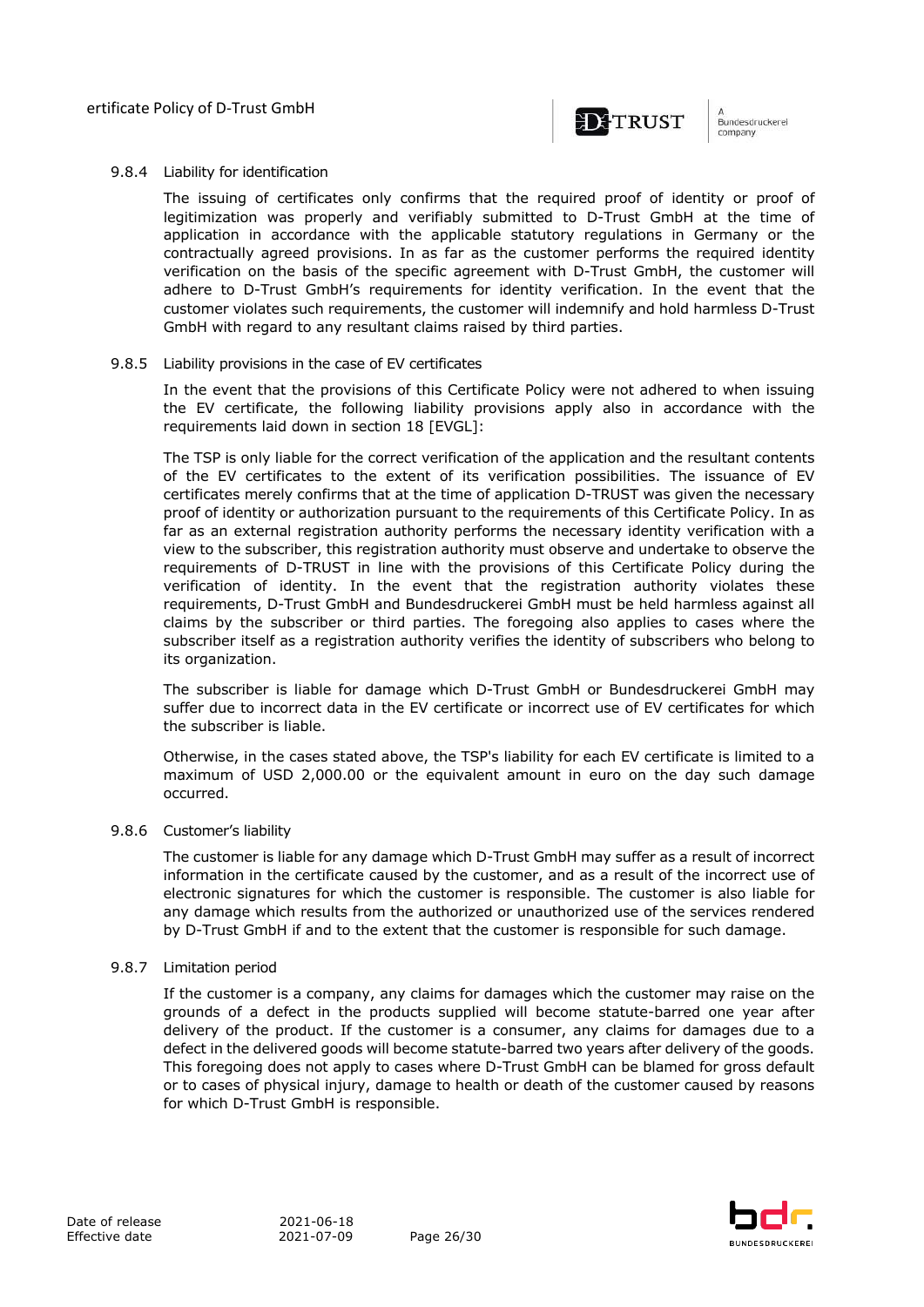

#### 9.9 Damages

9.9.1 Claims by the TSP against subscribers

In the event that the customer demands correction of the information specified in its order, the customer will be obliged to bear the costs of such correction on the basis of the agreed prices in as far as the customer was responsible for the incorrect information in the order form, for instance, due to faulty transmission for which the customer is responsible.

Furthermore, the respective agreements, if any, and the General Terms and Conditions [AGB] apply.

9.9.2 Claims by the subscriber against the TSP

Agreements, if any, and the General Terms and Conditions [AGB] apply.

The customer will only be entitled to offset against claims which are uncontested or have been recognized by a court of law. The customer will only be entitled to exercise a right of retention due to counterclaims resulting from this contractual relationship.

Furthermore, the respective agreements, if any, and the General Terms and Conditions [AGB] apply.

9.9.3 Claims by application software suppliers against the TSP

#### **EVCP, OVCP, DVCP, LCP**

Notwithstanding the limitations on its liability to subscribers and Relying Parties, the TSP understands and acknowledges that the application software suppliers who have entered into a root certificate distribution agreement with the TSP do not assume any obligation or potential liability in relation to the TSP under these requirements or that might otherwise exist due to the issuance and maintenance of certificates or reliance thereon by Relying Parties or others. Therefore, the TSP must defend, indemnify and hold harmless any application software supplier against any third-party claims, damages or losses suffered by such application software supplier in conjunction with a certificate issued by the TSP, regardless of the cause of the claim or the jurisdiction involved. However, the foregoing does not apply to any claims, damages or losses suffered by such application software supplier in conjunction with a certificate issued by the TSP if such claim, damage or loss was directly caused by such application software supplier's software displaying as not trustworthy a certificate that is still valid or displaying as trustworthy: (1) a certificate that has expired, or (2) a certificate that has been revoked (but only in cases where the revocation status is currently available online from the TSP and the application software either failed to check the status or ignored a notice of revoked status).

#### 9.10 Validity of the CP and termination of validity

#### 9.10.1 Validity of the CP

This CP is applicable from the time of its publication and will remain in effect until the last certificate issued under this CP expires. The version of the CP published at the time the application is made is the applicable version.

9.10.2 Termination of validity

See section 9.10.1.

9.10.3 Effect of termination

See section 9.10.1.

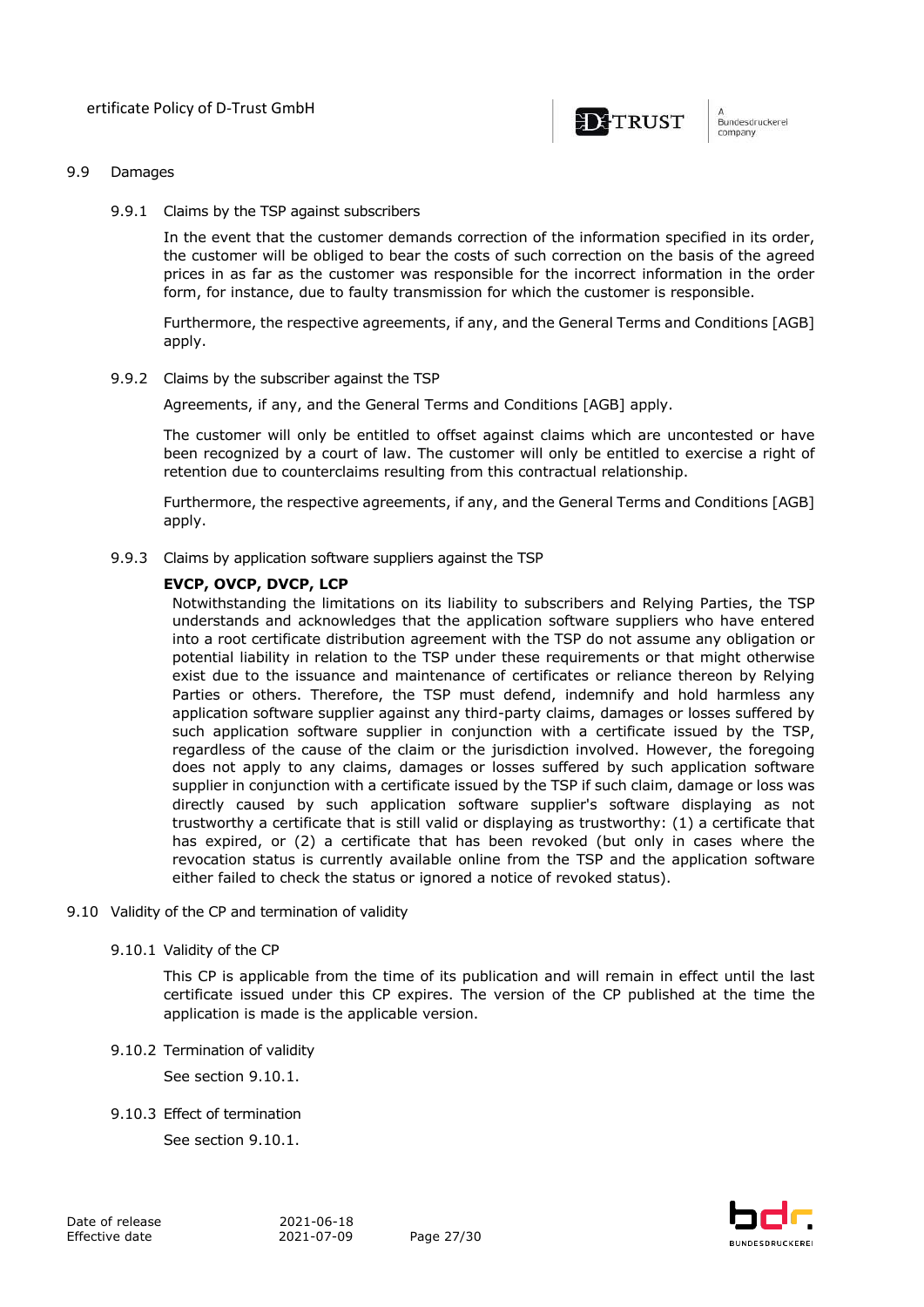

9.11 Individual communications to and agreements with PKI entities

Messages issued by the TSP to subscribers will be forwarded to the most recent address recorded in D-Trust GmbH's documents or to the e-mail address in the (electronically signed) application.

- 9.12 Amendments
	- 9.12.1 Procedure for amendments

Amendments to this CP are included in this document and published under the same OID. Editorial changes will be marked.

9.12.2 Notification mechanisms and deadlines

No stipulation.

9.12.3 Conditions for OID changes

No stipulation.

9.13 Dispute resolution provisions

Complaints regarding adherence to or implementation of this CP should be submitted in writing to the TSP (D-Trust GmbH, Kommandantenstr. 15, 10969 Berlin, Germany). If the matter has not been resolved within four weeks after the complaint was submitted, the following applies: Any legal relations between Bundesdruckerei, D-Trust GmbH and third parties who derive legal relations under this CP are subject to the laws of the Federal Republic of Germany, barring the United Nations Convention on Contracts for the International Sale of Goods.

9.14 Reporting security incidents with certificates

See section 1.5.2.

9.15 Place of jurisdiction

The place of jurisdiction for any legal disputes is Berlin in as far as the customer is a merchant, a legal entity under public law or a special fund under public law, or if the customer does not have a place of general jurisdiction in the Federal Republic of Germany. D-Trust GmbH is entitled to enforce its rights at the general place of jurisdiction for the customer. An exclusive place of jurisdiction, if any, will not be affected by the foregoing provision.

9.15.1 Compliance with applicable law

This CP is subject to the laws of the Federal Republic of Germany and the laws of the European Union. Any legal relations between D-Trust GmbH and the customer are subject to the laws of the Federal Republic of Germany. The UN Convention on Contracts for the International Sale of Goods is excluded.

#### 9.15.2 Place of performance

The place of performance for D-Trust GmbH and the customer is Berlin.

#### 9.16 Miscellaneous provisions

9.16.1 Completeness

The following documents are the subject matter of the applicable agreements involving PKI entities:

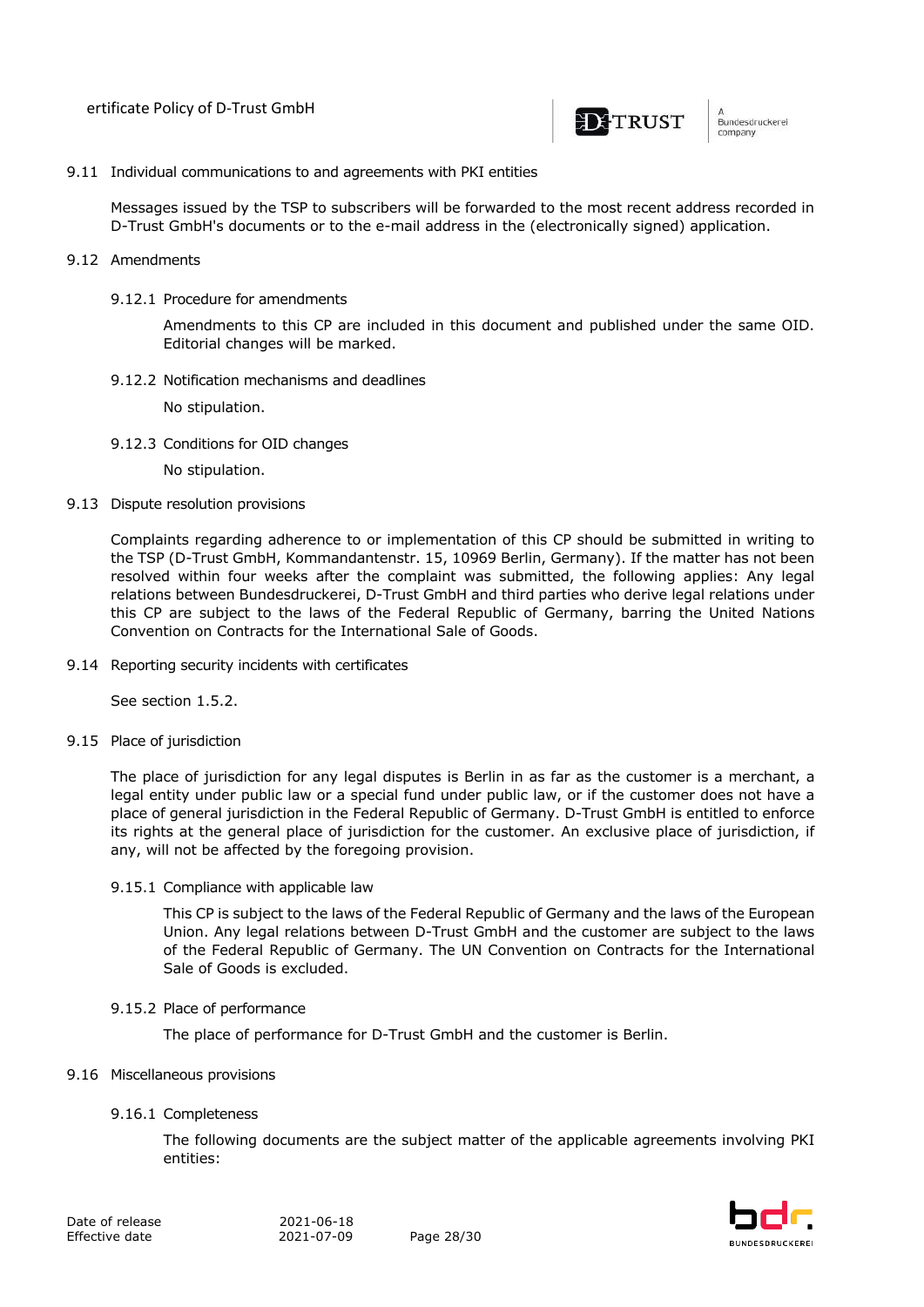

- **EXECUTE:** Agreement and application documents
- The General Terms and Conditions [AGB] valid at the time of application or any valid version included
- The CP in effect at the time of application
- ¡ In the case of qualified certificates, the PKI user information valid at the time of application

The following documents are applicable for TLS CAs, their sub-CAs and root CAs:

- **EXECUTE:** Agreement and application documents
- The General Terms and Conditions [AGB] valid at the time of application or any valid version included
- ¡ The version of the [EVGL] and the CP valid at the time of application

#### 9.16.2 Differentiation

No stipulation.

9.16.3 Partial invalidity

In the event that one or more of the provisions of this CP are invalid, the validity of the remaining provisions will not be affected by such invalidity.

#### **QCP-w, EVCP, OVCP, DVCP**

The provisions of BRG 9.16.3 apply.

9.16.4 Enforcement (legal counsel's fees and waiver of remedies in law)

Agreements, if any, and the General Terms and Conditions [AGB] apply.

9.16.5 Force majeure

Agreements, if any, and the General Terms and Conditions [AGB] apply.

#### 9.17 Other provisions

#### 9.17.1 Conflicting provisions

The provisions contained in section 9.16.1 are final. They are applicable in relation to each other in the order in which they are enumerated in section 9.16.1 with subordinate effect.

9.17.2 Compliance with export laws and regulations

D-Trust GmbH particularly hereby rejects any terms and conditions of the customer, which would involve D-Trust GmbH in a boycott that exceeds the applicable statutory EU and UN penalty provisions or would cause D-Trust GmbH to make any declarations in this regard.

#### **Right to refuse performance, termination, rescission, disclaimer**

In the event that the deliveries or services to be rendered by D-Trust GmbH require prior export or import authorization of any government and/or state authority, or in the event that the delivery or service is otherwise restricted or prohibited due to national or international laws, D-Trust GmbH is entitled to suspend performance of its obligation to render such deliveries or services or to make payments until such authorization has been granted or such restriction or prohibition has been cancelled. In the event that the delivery or service depends on the granting of export or import authorization and such authorization is not granted, D-Trust GmbH will be entitled to terminate or withdraw from the contract at any time. D-Trust GmbH will not be held liable if delivery is delayed for any one or more of the reasons listed

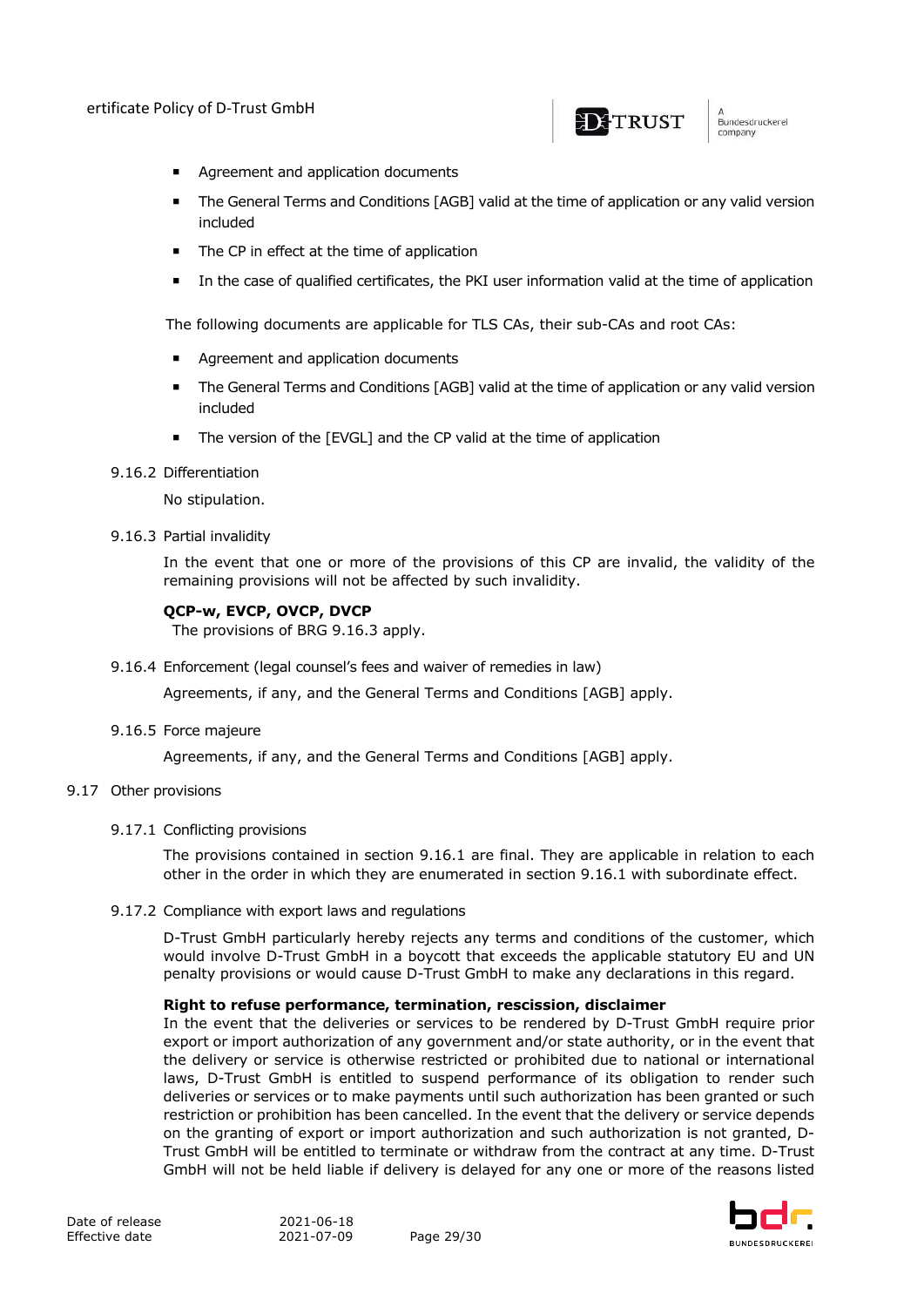

n<br>Bundesdruckerei company

in this section or if delivery cannot be effected at all due to export regulations unless D-Trust GmbH acted intentionally or with gross negligence. The same applies in cases of justified withdrawal or termination.

#### **Undertaking**

By accepting the offer, or at the latest by accepting the delivery or service, the customer guarantees that it will not conduct any business with the goods which breaches applicable statutory export regulations and, in particular, that it will perform any further deliveries, transfers or exports of the delivered goods solely in compliance with the applicable statutory export control regulations. The customer undertakes to also impose the above regulations on its customers.

#### **Exclusion of participants**

The customer undertakes to ensure that no persons, organizations or institutions are involved in the handling of the contract or will be supported by the contract who/which are listed in the sanction lists of the EU and of the United Nations (in particular, Council Regulation (EC) No 881/2002, Council Regulation (EC) No 2580/2001, Council Regulation (EU) No 753/2011). The foregoing also applies to persons, organizations or institutions named in the sanctions lists of other governments (in particular, the US Denied Persons List, US Entity List, US Specially Designated Nationals List, US Debarred List) in as far as these do not unilaterally go beyond the UN or EU sanctions.

The customer further guarantees that neither it nor any of its shareholders are listed on such a list, and that it is not under the control of or a partner of any person or corporate body found on such lists. In the event that the customer or any of its shareholders, or a person or corporate body that the customer is a partner of, is added to a sanctions list during the term of this contract, the customer will be obliged to immediately notify D-Trust GmbH in this regard. D-Trust GmbH will in such case also be entitled at any time to cancel or withdraw from the contract without the customer being entitled to any claims as a result thereof.

#### **Violation against export control laws**

D-Trust GmbH and the customer agree that effective export control by the customer is an important prerequisite for performance of the agreement. D-TRUST and the customer will therefore always consider a breach of export control regulations in conjunction with D-TRUST products to be a severe violation of the interests of D-Trust GmbH. The foregoing is also applicable in the case of any violations committed by third parties. In such case, D-Trust GmbH will be entitled to terminate the contract for cause or to withdraw from the contract. The customer is obliged to indemnify and hold harmless D-Trust GmbH with regard to any resultant third-party claims for damages. The customer is obliged to compensate D-Trust GmbH for other costs and damage, whether tangible or intangible, including, in particular, penalties and fines, which are incurred due to failure to observe the obligations listed in section 9.17.2.

Furthermore, the respective agreements, if any, and the General Terms and Conditions [AGB] apply.

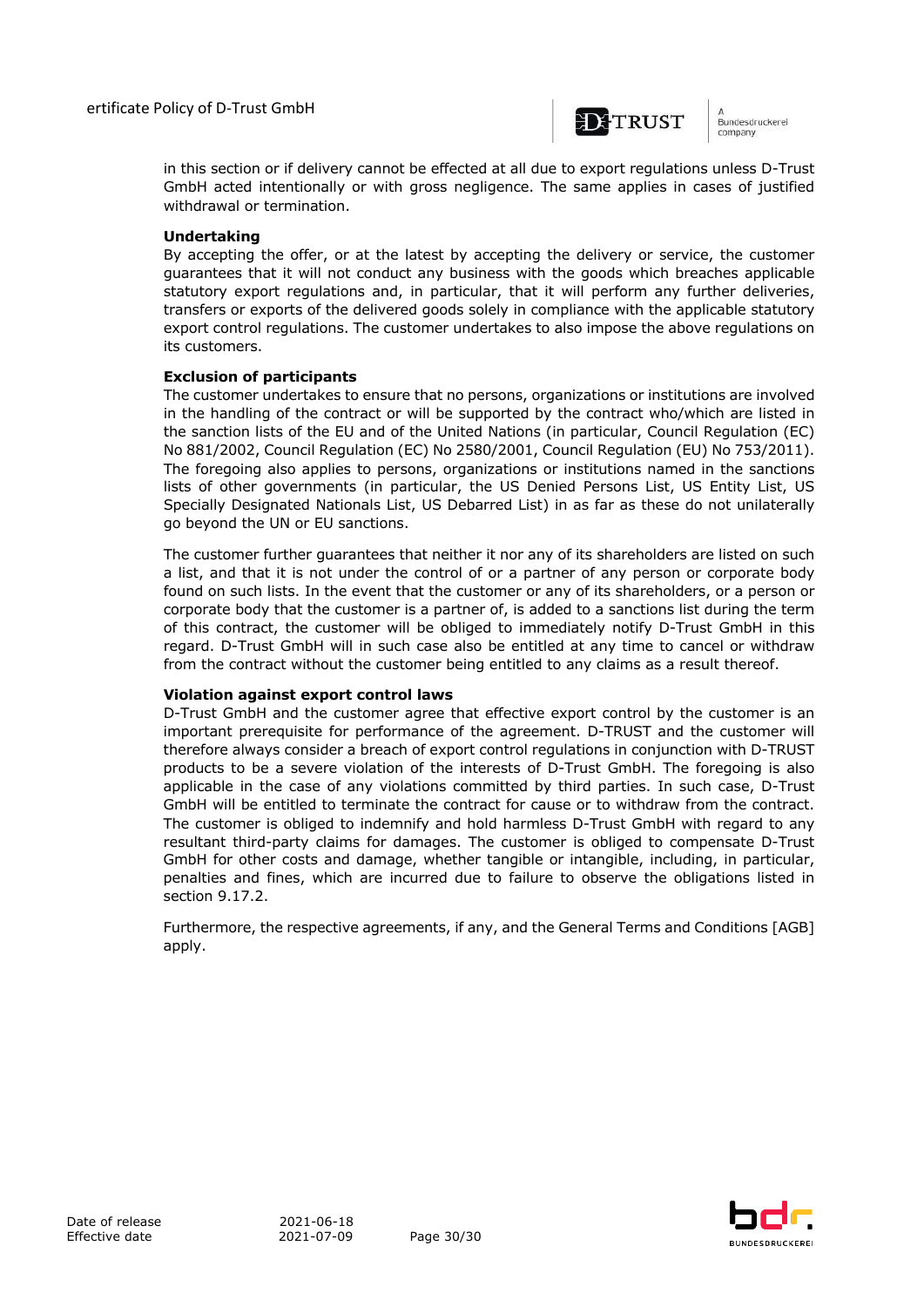

Ein<br>Unternehmen<br>der Bundesdruckerel

<span id="page-31-0"></span>Zertifikatsrichtlinie (CP) der D-Trust GmbH Version 4.2

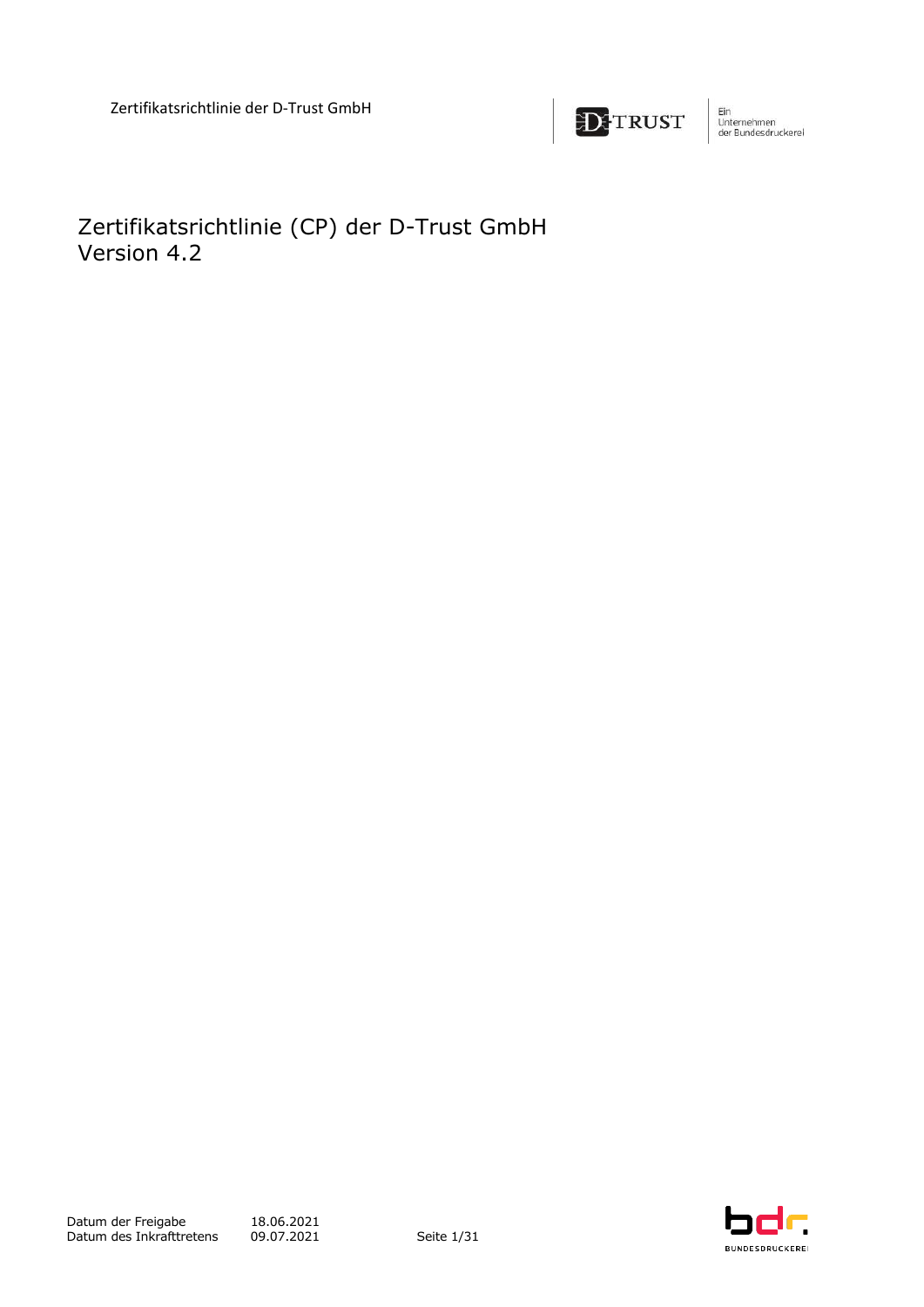

Ein Unternehmen<br>der Bundesdruckerel

## **COPYRIGHT UND NUTZUNGSLIZENZ**

## **Zertifikatsrichtlinie der D-Trust GmbH ©2021 D-Trust GmbH**



This work is licensed under the Creative Commons Attribution-NoDerivatives 4.0 International License.

Anfragen zu einer sonstigen, in der vorgenannten Lizenz nicht enthaltenen Nutzungsart dieser CP der D-Trust GmbH sind zu richten an:

D-Trust GmbH Kommandantenstr. 15 10969 Berlin, Germany Tel: +49 (0)30 259391 0 E-Mail: info@d-trust.net

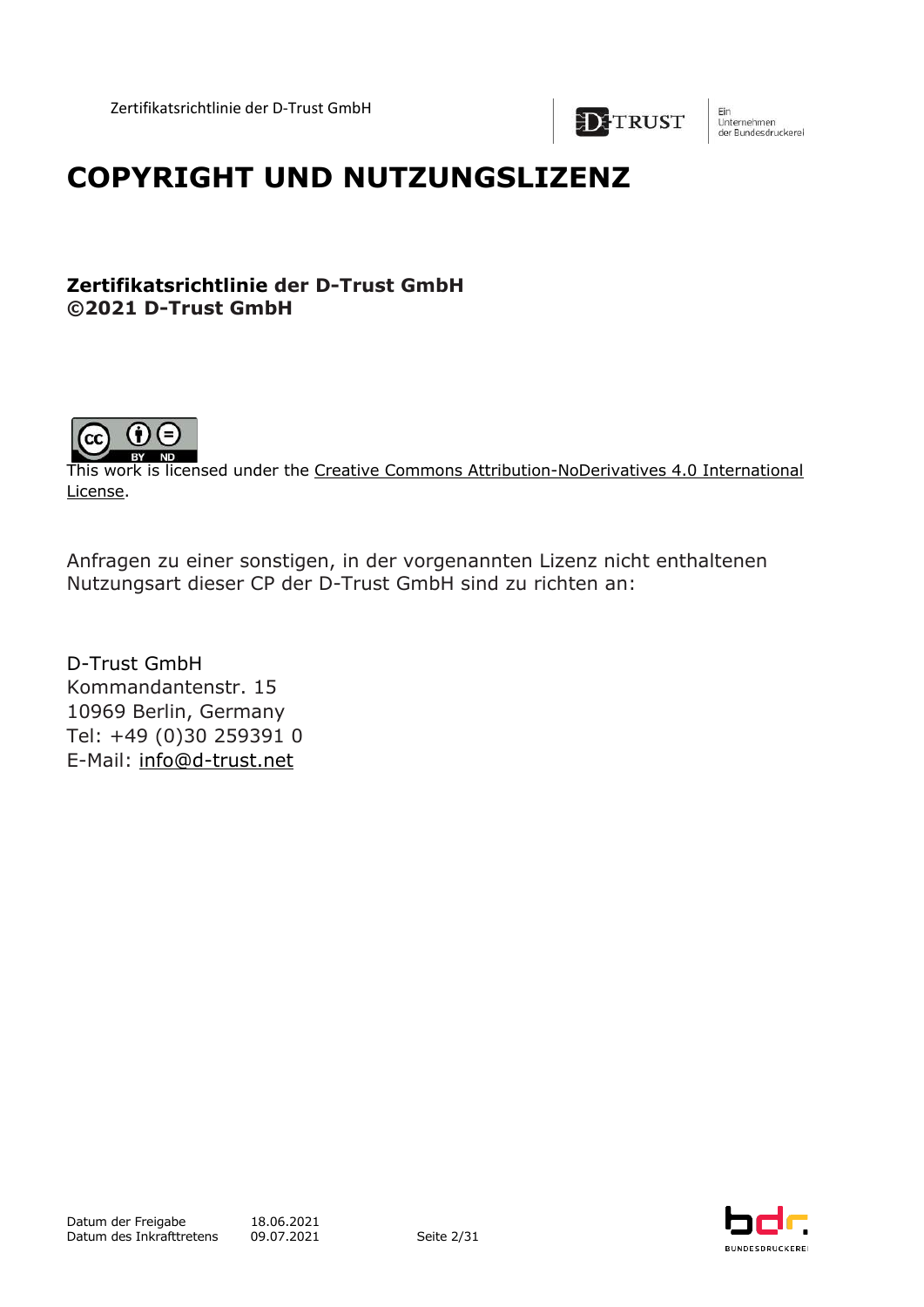

## Dokumentenhistorie

| <b>Version</b>   | <b>Datum</b> | <b>Beschreibung</b>                                                                                                                                                                                                                                                                                                                                                                                                                                                                                                             |
|------------------|--------------|---------------------------------------------------------------------------------------------------------------------------------------------------------------------------------------------------------------------------------------------------------------------------------------------------------------------------------------------------------------------------------------------------------------------------------------------------------------------------------------------------------------------------------|
| 2.0              | 23.02.2015   | $\blacksquare$<br>Im Rahmen der Umstrukturierung der Zertifikatsrichtlinie der<br>D-Trust GmbH, wurde die Version des Dokumentes auf 2.0<br>hochgezählt. Die Dokumentenhistorie der Zertifikatsrichtlinie<br>bis zu diesem Zeitpunkt kann in der Version 1.12 vom<br>17.11.2014 nachgelesen werden.<br>Es wurden Inhalte, die die konkrete Umsetzung betreffen in<br>$\blacksquare$<br>die jeweilige CPS verschoben. Es ist aus dem jeweiligen<br>Zertifikat zu erkennen unter welcher CPS dieses Zertifikat<br>entstanden ist. |
| 2.1              | 05.10.2015   | $\blacksquare$<br>Editorische Änderungen und Hinweis auf Zertifikate ohne CPS-<br>Eintrag                                                                                                                                                                                                                                                                                                                                                                                                                                       |
| 2.2              | 03.10.2016   | $\blacksquare$<br>Umstellung auf EN 319 411-1                                                                                                                                                                                                                                                                                                                                                                                                                                                                                   |
| 3.0              | 01.01.2017   | $\blacksquare$<br>Einführung von qualifizierten Produkten gemäß EN 319 411-2<br>und eIDAS                                                                                                                                                                                                                                                                                                                                                                                                                                       |
| 3.1              | 01.04.2017   | $\blacksquare$<br>Einführung eines qualifizierten Zeitstempeldienstes gemäß EN<br>319 421                                                                                                                                                                                                                                                                                                                                                                                                                                       |
| 3.2              | 01.10.2017   | $\blacksquare$<br>Editorische Änderungen und Hinweise auf das<br>Vertrauensdienstegesetz (VDG)                                                                                                                                                                                                                                                                                                                                                                                                                                  |
| 3.3              | 28.03.2018   | $\blacksquare$<br>Editorische Änderungen und Angleichung an Mozilla Root<br>Store Policy 2.5<br>п<br>Anpassung Nutzungslizenz an "Creative Commons Attribution"<br>Ergänzung der OID für die PKI der E.ON SE und der Uniper<br>$\blacksquare$                                                                                                                                                                                                                                                                                   |
| 3.4              | 08.05.2018   | $\blacksquare$<br>Anpassung vom Abschnitt 9.4 an die<br>Datenschutzgesetzänderung zum 25.05.2018                                                                                                                                                                                                                                                                                                                                                                                                                                |
| 3.5              | 05.07.2018   | $\blacksquare$<br>Ergänzung der OID für die Telematikinfrastruktur des<br>Gesundheitswesens (HBA)<br>Angleichung an die Anforderungen der Baseline Requirements<br>٠<br>des CA/Browser Forum, Version 1.5.7, 29.04.2018                                                                                                                                                                                                                                                                                                         |
| 3.6              | 11.10.2018   | $\blacksquare$<br>Aktualisierung des Abschnitts 1.5.2 gem. Ballot SC6 (Part 2)                                                                                                                                                                                                                                                                                                                                                                                                                                                  |
| $\overline{3.7}$ | 30.11.2018   | $\blacksquare$<br>Dieses CP entspricht den Anforderungen der Mozilla Policy<br>2.6.1<br>٠<br>Jährliches Review der gesamten CP<br>٠<br>Redaktionelle Anpassungen                                                                                                                                                                                                                                                                                                                                                                |
| 3.8              | 15.05.2019   | Ergänzung von PSD2 spezifischen Abkürzungen<br>$\blacksquare$<br>Jährliches Review der gesamten CP<br>п<br>٠<br>Redaktionelle Anpassungen                                                                                                                                                                                                                                                                                                                                                                                       |
| 3.9              | 22.05.2019   | Ergänzung der qualifizierten Siegelzertifikate mit der<br>$\blacksquare$<br>Ausprägung PSD2 ohne QSCD in Abschnitt 1.1.3                                                                                                                                                                                                                                                                                                                                                                                                        |
| 3.10             | 23.10.2019   | $\blacksquare$<br>Änderung der Vertriebsprozesse für Vertrauensdienste<br>Abschnitt 2.5 ergänzt<br>٠<br>Ergänzung der OID für die Device PKI CPS in Abschnitt 1.1.3<br>п<br>Editorische Änderungen<br>п                                                                                                                                                                                                                                                                                                                         |
| 3.11             | 19.03.2020   | $\blacksquare$<br>Einführung von Domain validierten TLS-Zertifikaten (DVCP)<br>gemäß EN 319 411-1 und BRG<br>Jährliches Review der gesamten CP<br>٠<br>Abschnitt 2.5: Bezug zur Richtlinie WCAG<br>п<br>Diese CP entspricht den Anforderungen BRG 1.6.7 und der<br>п<br>Mozilla Policy 2.7                                                                                                                                                                                                                                      |
| 3.12             | 28.04.2020   | $\blacksquare$<br>Einbindung neuer SubCAs zur Ausstellung von EV- und OV-<br>Zertifikaten, siehe Abschnitt 1.1.3<br>Einführung von Zertifikaten für die Verwaltungs-PKI (V-PKI)<br>٠                                                                                                                                                                                                                                                                                                                                            |

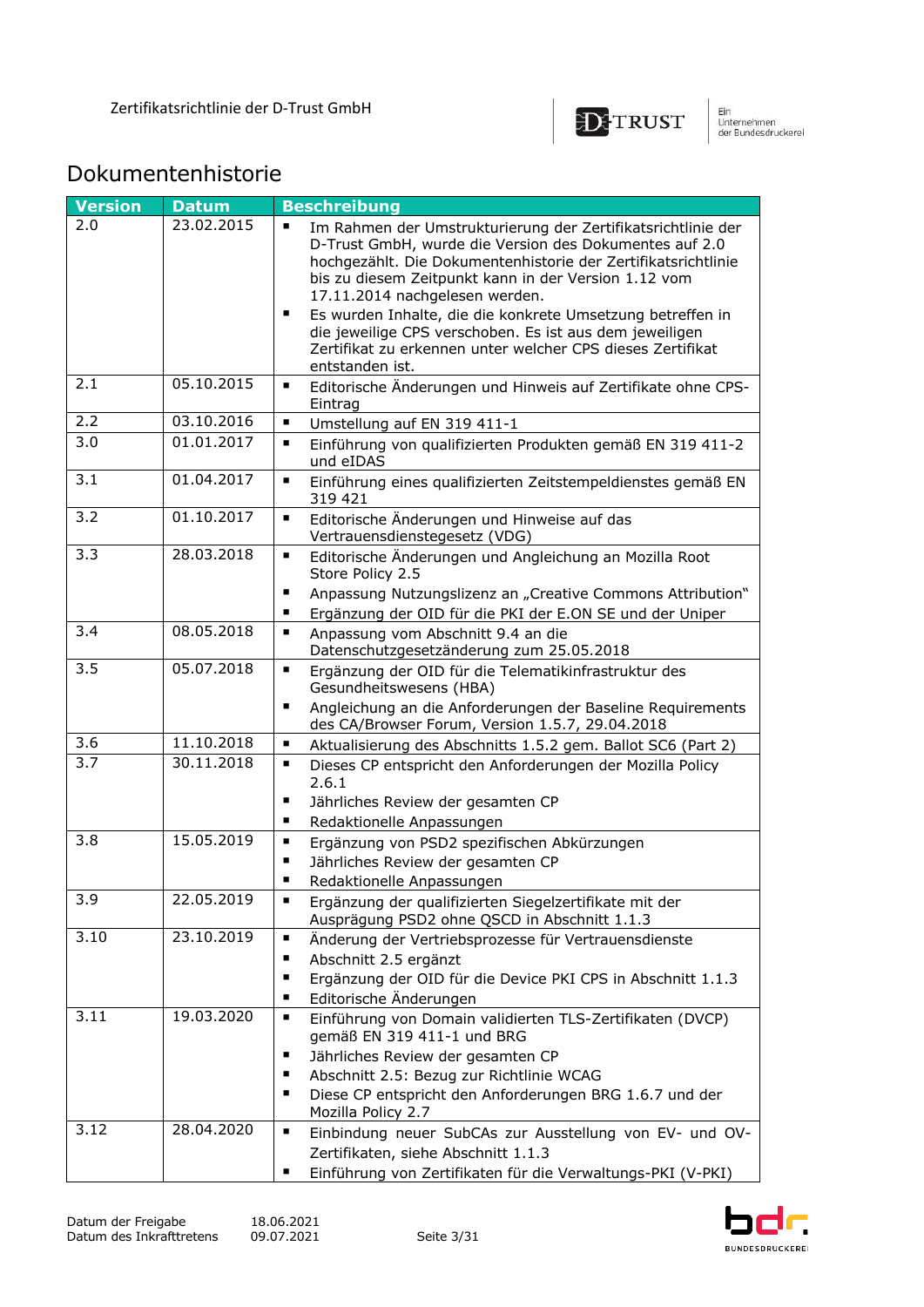

Ein<br>Unternehmen<br>der Bundesdruckerel

| 3.13 | 17.06.2020 | Konkretisierungen in Abschnitt 1.5.2 und Ergänzungen in<br>Abschnitt 1.6.2.                                                                                                                                                                            |
|------|------------|--------------------------------------------------------------------------------------------------------------------------------------------------------------------------------------------------------------------------------------------------------|
| 3.14 | 21.08.2020 | Einführung einer OID für Zertifikate aus der Verwaltung-PKI<br>$\blacksquare$<br>(V-PKI) in Abschnitt 1.1.3                                                                                                                                            |
| 4.0  | 10.11.2020 | Einführung eines übergeordnetes Practice Statements<br>п<br>(TSPS, V1.0) für die folgenden CPS-Dokumente:<br>CSM CPS, Root CPS und Cloud CPS, siehe Abschnitt 1.1.2<br>Ergänzungen in Abschnitt 9<br>п                                                 |
| 4.1  | 23.04.2021 | Einführung der neuen D-TRUST OV OID in Abschnitt 1.1.3<br>٠<br>Aufnahme der CA/Browser Forum OIDs für die Policy Level<br>п<br>von TLS Zertifikaten<br>Aktualisierung der Referenzen in Abschnitt 1.6.3<br>п<br>Jährliches Review des gesamten CP<br>п |
| 4.2  | 18.06.2021 | Update im Rahmen des BR Self Assessments<br>п<br>Ergänzungen in den Abschnitten 1.6.1, 9.6, 9.9 und 9.16<br>п                                                                                                                                          |

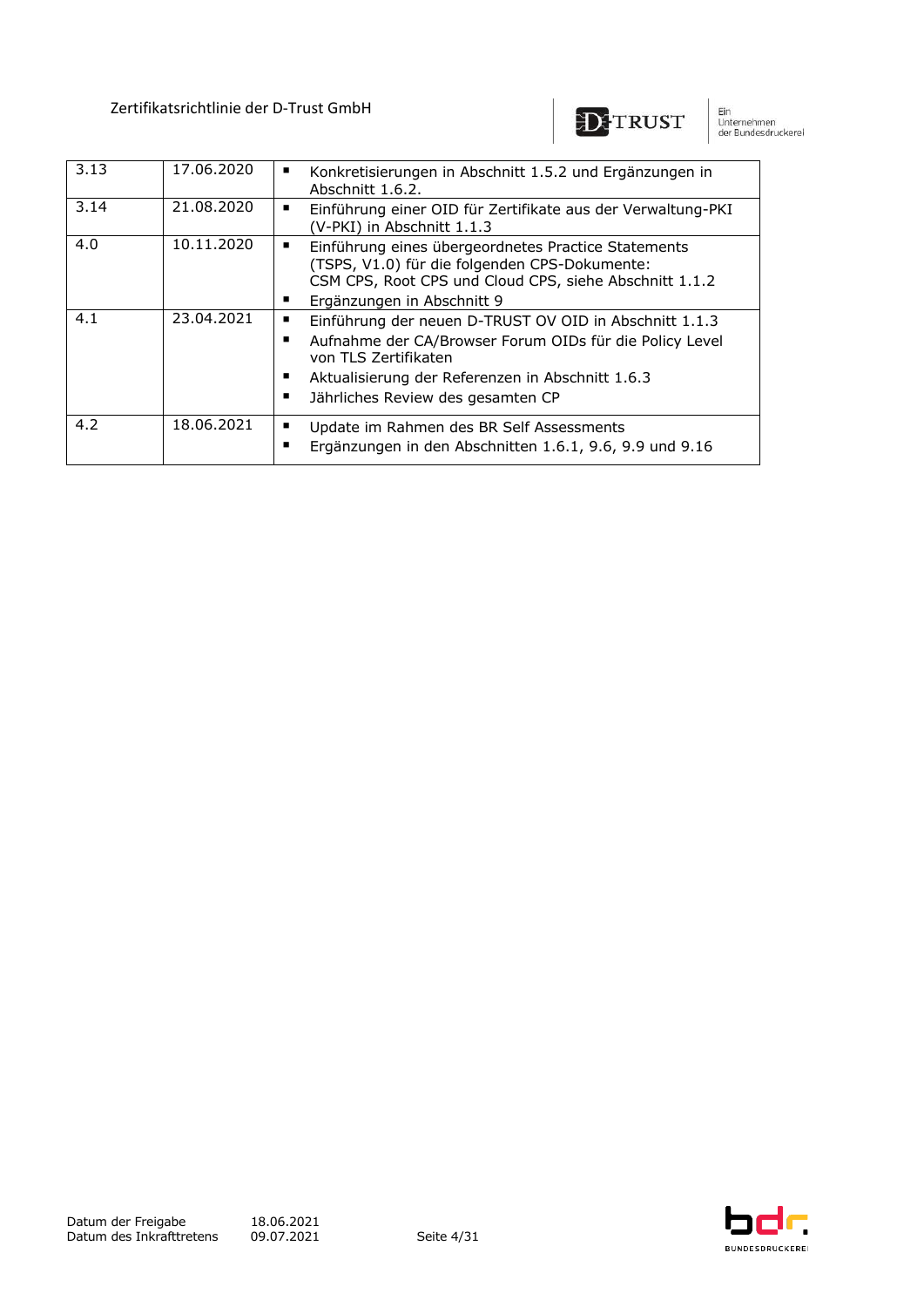

Ein<br>Unternehmen<br>der Bundesdruckerel

## Inhaltsverzeichnis

| 1.   |  |
|------|--|
| 1.1  |  |
| 1.2  |  |
| 1.3  |  |
| 1.4  |  |
| 1.5  |  |
| 1.6  |  |
| 2.   |  |
| 2.1  |  |
| 2.2  |  |
| 2.3  |  |
| 2.4  |  |
| 2.5  |  |
| 3.   |  |
| 4.   |  |
| 5.   |  |
| 6.   |  |
| 7.   |  |
| 7.1  |  |
| 7.2  |  |
| 7.3  |  |
| 8.   |  |
| 9.   |  |
| 9.1  |  |
| 9.2  |  |
| 9.3  |  |
| 9.4  |  |
| 9.5  |  |
| 9.6  |  |
| 9.7  |  |
| 9.8  |  |
| 9.9  |  |
| 9.10 |  |
| 9.11 |  |
| 9.12 |  |
| 9.13 |  |
| 9.14 |  |
|      |  |
|      |  |
|      |  |

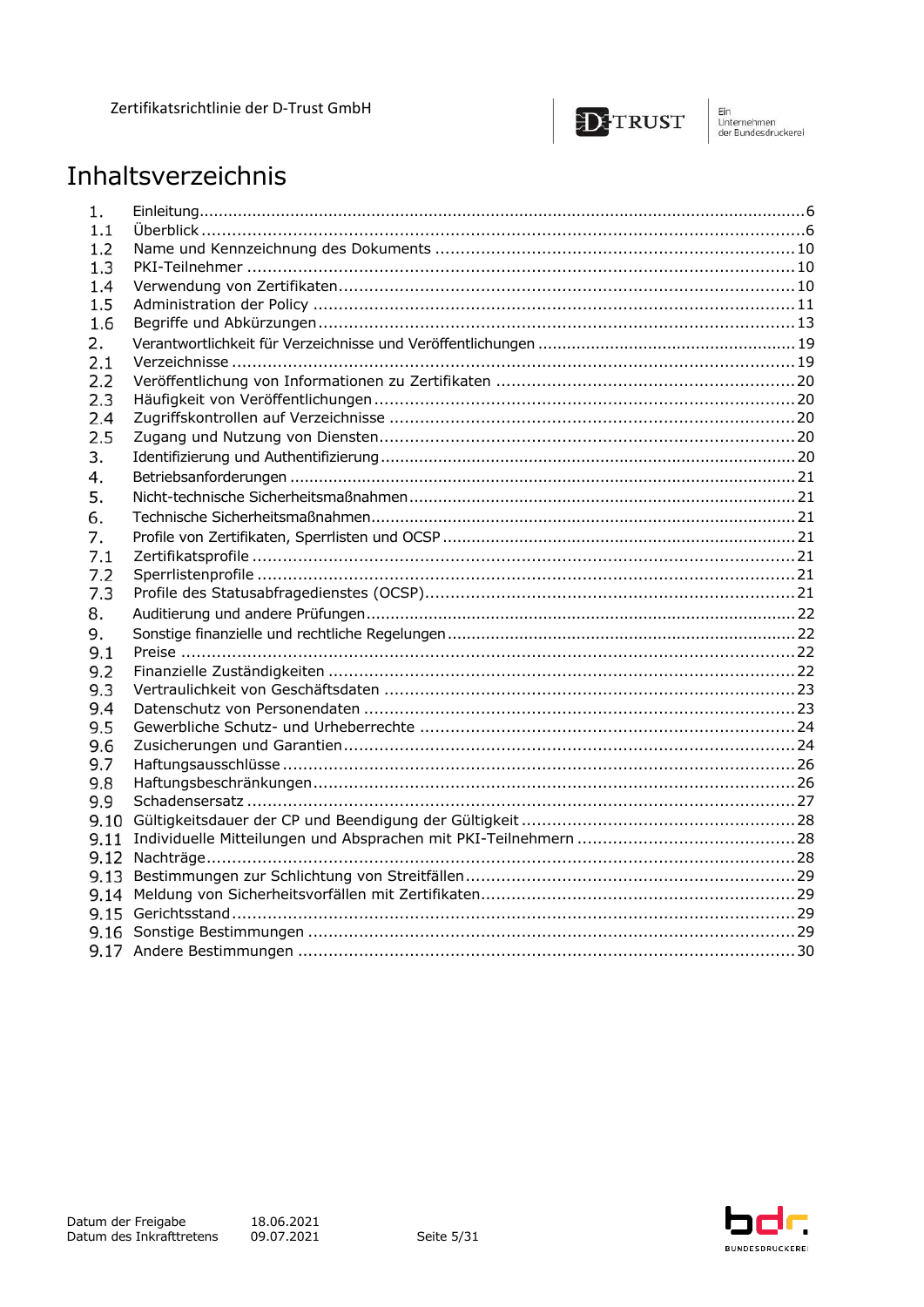

#### $1.$ **Einleitung**

#### $1.1$ Überblick

Dieses Dokument beschreibt die Zertifikatsrichtlinie (engl. *Certificate Policy*, im Folgenden CP genannt) der von D-Trust GmbH betriebenen Vertrauensdienste.

1.1.1 Vertrauensdiensteanbieter

Der Vertrauensdiensteanbieter (Trust Service Provider, im Folgenden TSP genannt) ist – auch im juristischen Sinne – die

D-Trust GmbH Kommandantenstr. 15 10969 Berlin.

Der TSP kann Teilaufgaben an Partner oder externe Anbieter auslagern.

Für die Einhaltung der Verfahren im Sinne dieses Dokuments bzw. etwaiger gesetzlicher oder zertifizierungstechnischer Anforderungen an den TSP, bleibt der TSP, vertreten durch die Geschäftsführung oder deren Beauftragte, verantwortlich.

Die D-Trust GmbH stellt auch Zertifikate für eigene Zwecke aus. Hierbei werden ebenfalls die entsprechenden gesetzlichen bzw. zertifizierungstechnischen Anforderungen eingehalten.

#### Über dieses Dokument

Die folgende Grafik skizziert die Dokumentenhierarchie der D-TRUST GmbH. Die grüne Markierung hebt das Dokument hervor, indem Sie sich befinden. Aktuell sind die drei genannten CPS dem TSPS untergeordnet. Die anderen CPS unterliegen direkt der CP. Schrittweise werden auch diese unter die TSPS gehängt.



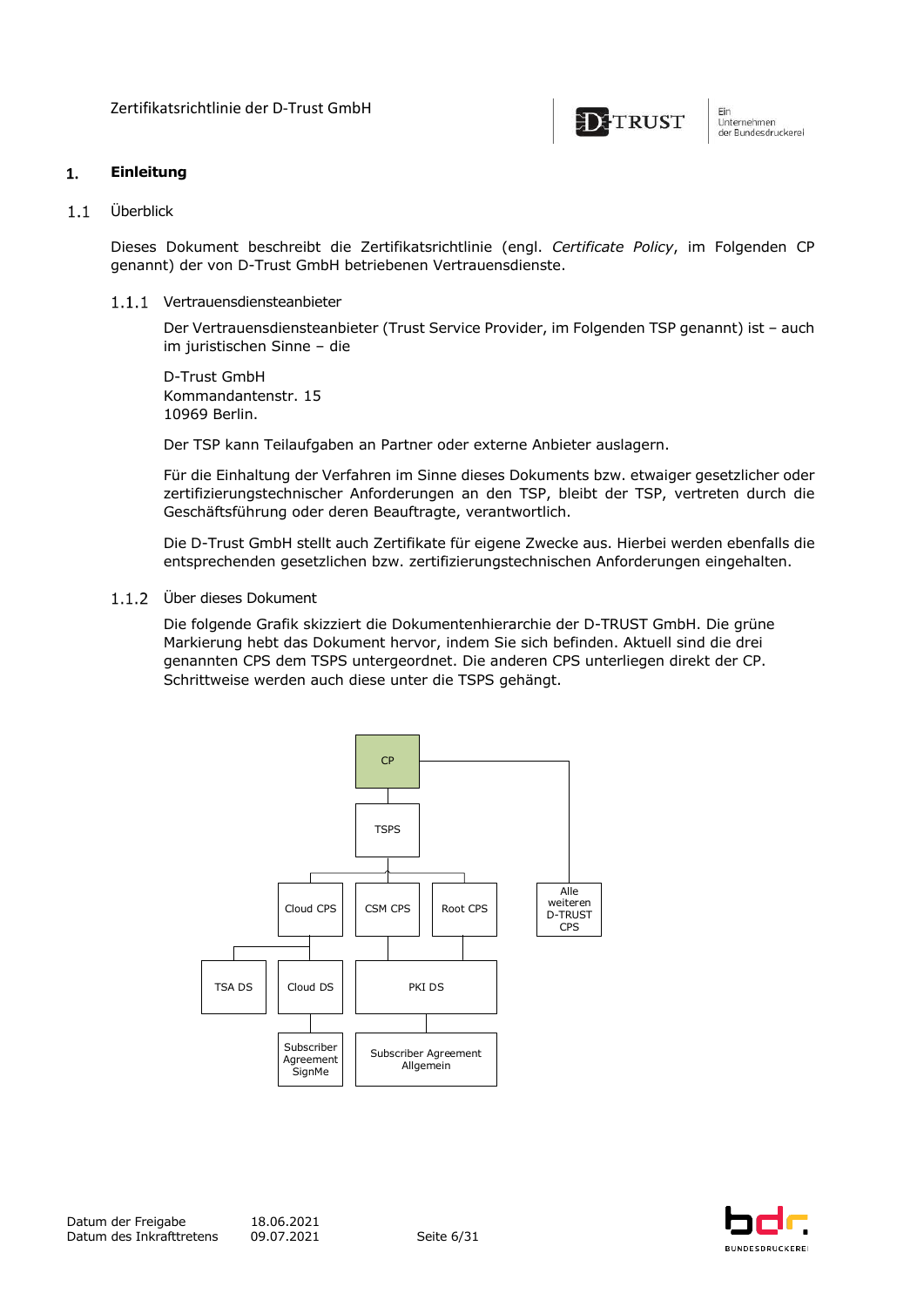

unternehmen<br>der Bundesdruckerel

Diese CP stellt Vorgaben und Anforderungen an die PKI und regelt somit den Zertifizierungsprozess während der gesamten Lebensdauer der End-Entity-Zertifikate (EE-Zertifikate) sowie das Zusammenwirken, Rechte und Pflichten der PKI-Teilnehmer<sup>1</sup>.

Die gesamte CP ist rechtsverbindlich, soweit dies im Rahmen der deutschen bzw. europäischen Gesetzgebung zulässig ist. Sie enthält Aussagen über Pflichten, Gewährleistung und Haftung für die PKI-Teilnehmer. Soweit Garantien oder Zusicherungen betroffen sind, enthält die CP ausschließlich die für diesen Bereich ausdrücklich eingeräumten Garantien oder Zusicherungen.

Die Kenntnis der in dieser CP beschriebenen Zertifizierungsverfahren und -regeln sowie der rechtlichen Rahmenbedingungen erlaubt es Zertifikatsnutzern, Vertrauen in die Komponenten und PKI-Teilnehmer aufzubauen und Entscheidungen zu treffen, inwieweit das durch die PKI gewährte Vertrauens- und Sicherheitsniveau für Anwendungen geeignet ist.

Die Struktur dieses Dokumentes folgt dem Internet-Standard RFC 3647 "Internet X.509 Public Key Infrastructure: *Certificate Policy and Certification Practices Framework"*.

#### 1.1.3 Eigenschaften der PKI und Notation

Diese Regelungen sind in dem zum Zertifikat gehörenden Certification Practice Statement (im Folgenden CPS genannt) beschrieben.

Die D-Trust GmbH bietet unter dieser Policy diverse Produkte an, die die Anforderungen aus dieser Zertifikatsrichtlinie in ihren speziellen Produkteigenschaften erfüllen. Die Dienste werden nach Möglichkeit barrierefrei angeboten.

Die Erfüllung dieser Anforderungen wird in einem CPS beschrieben, welches zu einem Produkt oder einer Produktgruppe zugeordnet werden kann.

Die D-Trust GmbH verwendet mehrere CPS-Dokumente. Welches CPS zu dem jeweiligen Zertifikat gehört, ist in jedem Endanwenderzertifikat im Zertifikatsfeld "cpsURI" ersichtlich.

Vertrauensdienste die mit dem Zusatz "qualifiziert" genannt werden, sind qualifizierte Vertrauensdienste im Sinne der eIDAS. Vertrauensdienste die nicht mit dem Zusatz "qualifiziert" genannt werden, sind nichtqualifizierte Vertrauensdienste im Sinne der eIDAS.

**Sollte in dem vorliegenden Zertifikat kein CPS hinterlegt sein, so liegt die Umsetzung der in dieser CP geforderten Regelungen im Ermessen des TSP. Zertifikate, in denen keine CPS eingetragen wurde, unterliegen keiner Zertifizierung im Sinne EN 319 411-1, EN 319 411-2, bzw. der eIDAS.**

**Dienste, die mit Zertifikaten ohne CP (PolicyOID) oder/und CPS-Eintrag (cpsURI) betrieben werden, sind im eigentlichen Sinne keine Vertrauensdienste im Sinne der eIDAS sondern Dienste für technische Verfahren.**

<sup>&</sup>lt;sup>1</sup> Im Interesse einer leichteren Lesbarkeit wird in diesem Dokument auf die weibliche Form der PKI-Teilnehmer und sonstigen genannten Personengruppen verzichtet. Es wird gebeten, die weibliche Form jeweils als eingeschlossen anzusehen.

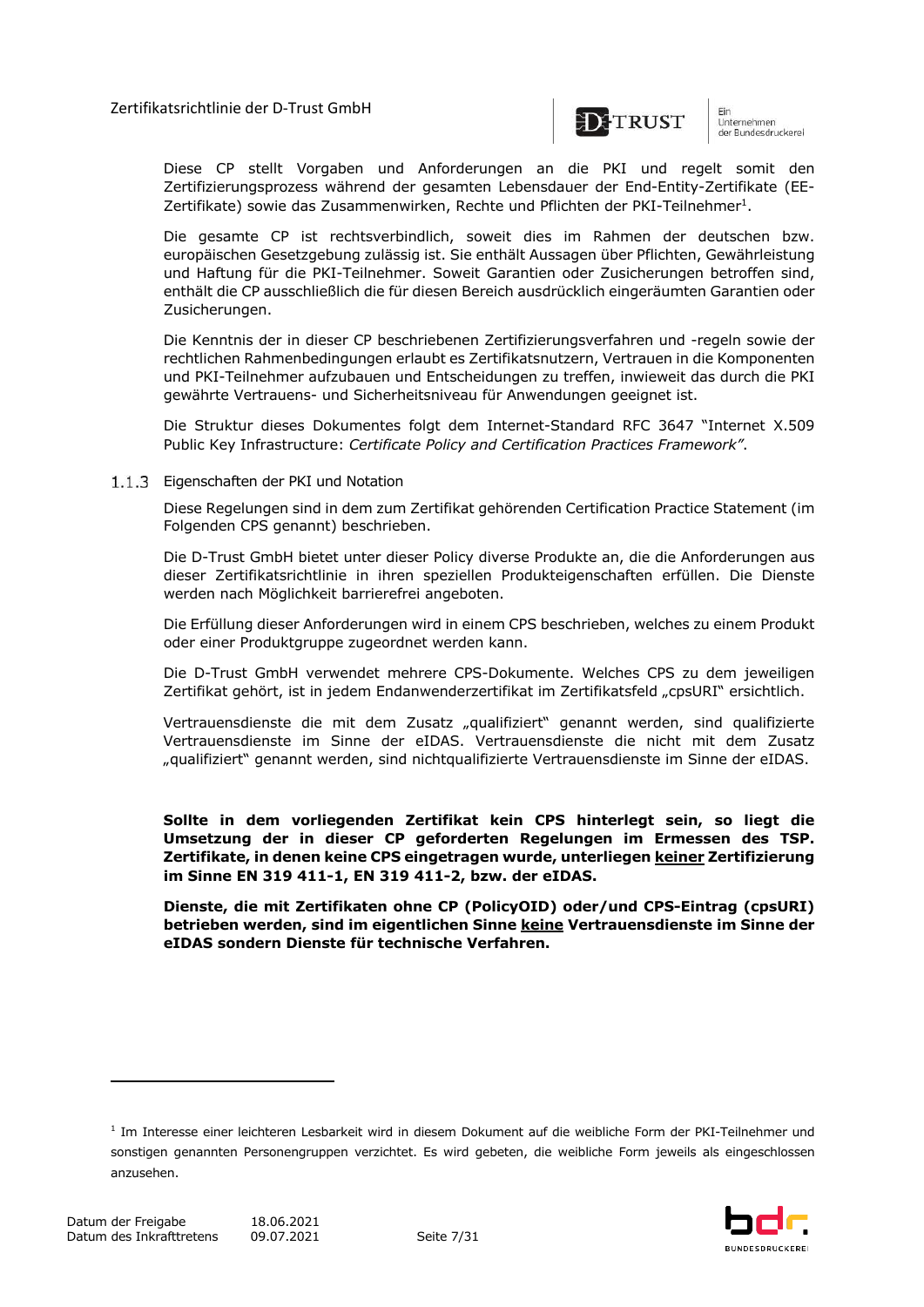

um<br>Unternehmen<br>der Bundesdruckerel

Die Zugehörigkeit der Zertifikate zu dieser Policy ist durch die eingetragen OID zu erkennen:

*Qualifizierte Personenzertifikate auf qualifizierter Signaturerstellungseinheit* Für Zertifikate der Zertifizierungsklasse EN 319 411-2 QCP-n-qscd wird die folgende D-TRUST Policy-OID vergeben: 1.3.6.1.4.1.4788.2.150.1

Für qualifizierte Zertifikate der Telematikinfrastruktur des Gesundheitswesens (eHBA) Für Zertifikate der Zertifizierungsklasse EN 319 411-2 QCP-n-qscd wird die folgende D-TRUST Policy-OID vergeben: 1.3.6.1.4.1.4788.2.211.1

*Qualifizierte Siegelzertifikate auf qualifizierter Signaturerstellungseinheit* Für Zertifikate der Zertifizierungsklasse EN 319 411-2 QCP-l-qscd wird die folgende D-TRUST Policy-OID vergeben: 1.3.6.1.4.1.4788.2.150.2

*Qualifizierte Siegelzertifikate ohne qualifizierter Signaturerstellungseinheit* Für Zertifikate der Zertifizierungsklasse EN 319 411-2 QCP-l wird die folgende D-TRUST Policy-OID vergeben: 1.3.6.1.4.1.4788.2.150.5

*Qualifizierte Webseitenzertifikate (TLS)* Für Zertifikate der Zertifizierungsklasse EN 319 411-2 QCP-w wird die folgende D-TRUST Policy-OID vergeben: 1.3.6.1.4.1.4788.2.150.4

*Nichtqualifizierte Webseitenzertifikate (TLS)* Für EV-Zertifikate gemäß EN 319 411-1 und [EVGL] wird die folgende D-TRUST EV-Policy-OID vergeben: 1.3.6.1.4.1.4788.2.202.1

CA/Browser Forum EV OID: 2.23.140.1.1

Für EV-Zertifikate aus der SubCA "VR IDENT EV SSL CA 2020" gemäß EN 319 411-1 und [EVGL]wird die D-TRUST Policy-OID vergeben: 1.3.6.1.4.1.4788.2.230.1

CA/Browser Forum EV OID: 2.23.140.1.1

Für OV-Zertifikate gemäß EN 319 411-1 wird die D-TRUST Policy-OID vergeben: 1.3.6.1.4.1.4788.2.200.1. Für alle neuen OV-Zertifikate aus der SubCA "D-TRUST BR CA 1-20-1 2020" gemäß EN 319 411-1 wird die folgende D-TRUST Policy-OID vergeben: 1.3.6.1.4.1.4788.2.202.2

CA/Browser Forum OV OID: 2.23.140.1.2.2

Für OV-Zertifikate aus der SubCA "VR IDENT SSL CA 2020" gemäß EN 319 411-1 wird die D-TRUST Policy-OID vergeben: 1.3.6.1.4.1.4788.2.230.2

CA/Browser Forum OV OID: 2.23.140.1.2.2

Für DV-Zertifikate gemäß [EN 319 411-1] und [BRG] wird die D-TRUST Policy-OID vergeben: 1.3.6.1.4.1.4788.2.202.3

CA/Browser Forum DV OID: 2.23.140.1.2.1

#### *Nichtqualifizierte Zertifikate*

Für Zertifikate der Zertifizierungsklasse EN 319 411-1 LCP wird die folgende D-TRUST Policy-OID vergeben: 1.3.6.1.4.1.4788.2.200.2

Für Zertifikate der E.ON SE PKI der Zertifizierungsklasse EN 319 411-1 LCP wird die folgende D-TRUST Policy-OID vergeben: 1.3.6.1.4.1.4788.2.210.1

Für Zertifikate der Uniper PKI der Zertifizierungsklasse EN 319 411-1 LCP wird die folgende D-TRUST Policy-OID vergeben: 1.3.6.1.4.1.4788.2.212.1

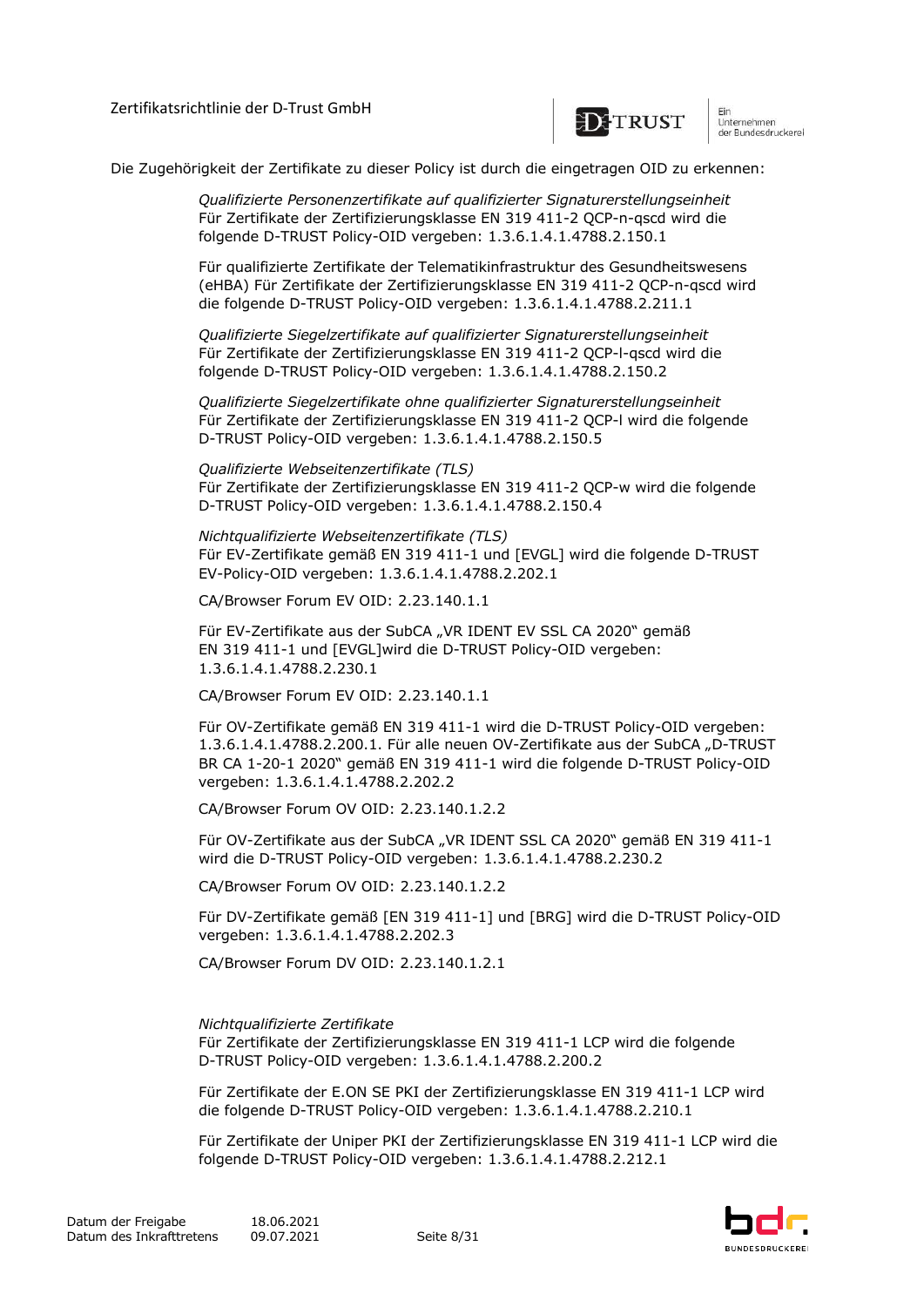

ein<br>Unternehmen<br>der Bundesdruckerel

Für Zertifikate aus der V-PKI (Verwaltungs-PKI) der Zertifizierungsklasse TR-03145-1 wird durch das BSI die Policy-OID 0.4.0.127.0.7.3.6.1.1.4.4 und durch die D-TRUST wird die Policy OID 1.3.6.1.4.1.4788.2.201.2 vergeben.

Für Zertifikate der Zertifizierungsklasse EN 319 411-1 NCP wird die folgende D-TRUST Policy-OID vergeben: 1.3.6.1.4.1.4788.2.200.3

Für Maschinen-Zertifikate der Zertifizierungsklasse TR-03145 wird die folgende D-TRUST Policy-OID vergeben: 1.3.6.1.4.1.4788.2.400.1.

Für Zertifikate ohne Zertifizierungsklasse wird die folgende D-TRUST Policy-OID vergeben: 1.3.6.1.4.1.4788.2.500<sup>2,3</sup>

Für Zertifikate, die ausschließlich zu Testzwecken ausgestellt wurden, wird die folgende D-TRUST Policy-OID vergeben: 1.3.6.1.4.1.4788.2.2.2<sup>2</sup>

Alle anderen Zertifikate unter dieser Policy enthalten die D-TRUST Policy-OID: 1.3.6.1.4.1.4788.2.200.1

#### *Nichtqualifizierte Zertifikate der Cloud PKI*

Die geheimen Schlüssel für Zertifikate aus der Cloud PKI verbleiben in der gesicherten Umgebung des Trust Service Provider. Für solche Zertifikate werden zusätzlich die folgenden OIDs vergeben.

Für Zertifikate der Zertifizierungsklasse EN 319 411-1 LCP wird zusätzlich die folgende D-TRUST Policy-OID vergeben: 1.3.6.1.4.1.4788.2.250.1

#### *Qualifizierte Zertifikate der Cloud PKI*

Die geheimen Schlüssel für Zertifikate aus der Cloud PKI verbleiben in der gesicherten Umgebung des Trust Service Provider. Für solche Zertifikate werden zusätzlich die folgenden OIDs vergeben.

Für Zertifikate der Zertifizierungsklasse EN 319 411-2 QCP-n-qscd wird zusätzlich die folgende D-TRUST Policy-OID vergeben: 1.3.6.1.4.1.4788.2.100.1

Für Zertifikate der Zertifizierungsklasse EN 319 411-2 QCP-l-qscd wird zusätzlich die folgende D-TRUST Policy-OID vergeben: 1.3.6.1.4.1.4788.2.100.2

Für den qualifizierten Zeitstempeldienst gemäß EN 319 421 BTSP wird zusätzlich die folgende D-TRUST Policy-OID vergeben: 1.3.6.1.4.1.4788.2.100.3

Zertifikate, die Produkteigenschaften eines Produktes oder einer Produktgruppe der zuvor aufgeführten Policies besitzen, können unter folgendem Link abgerufen werden:

https://www.bundesdruckerei.de/de/2833-repository



<sup>&</sup>lt;sup>2</sup> Hierbei handelt es sich um Zertifikate, die alleine für technische Anwendungen oder Testzwecke vorgesehen sind. Es handelt sich somit NICHT um einen Vertrauensdienst im Sinne der eIDAS.

<sup>&</sup>lt;sup>3</sup> Diese OID kann weitere dienstespezifische Unterebenen enthalten.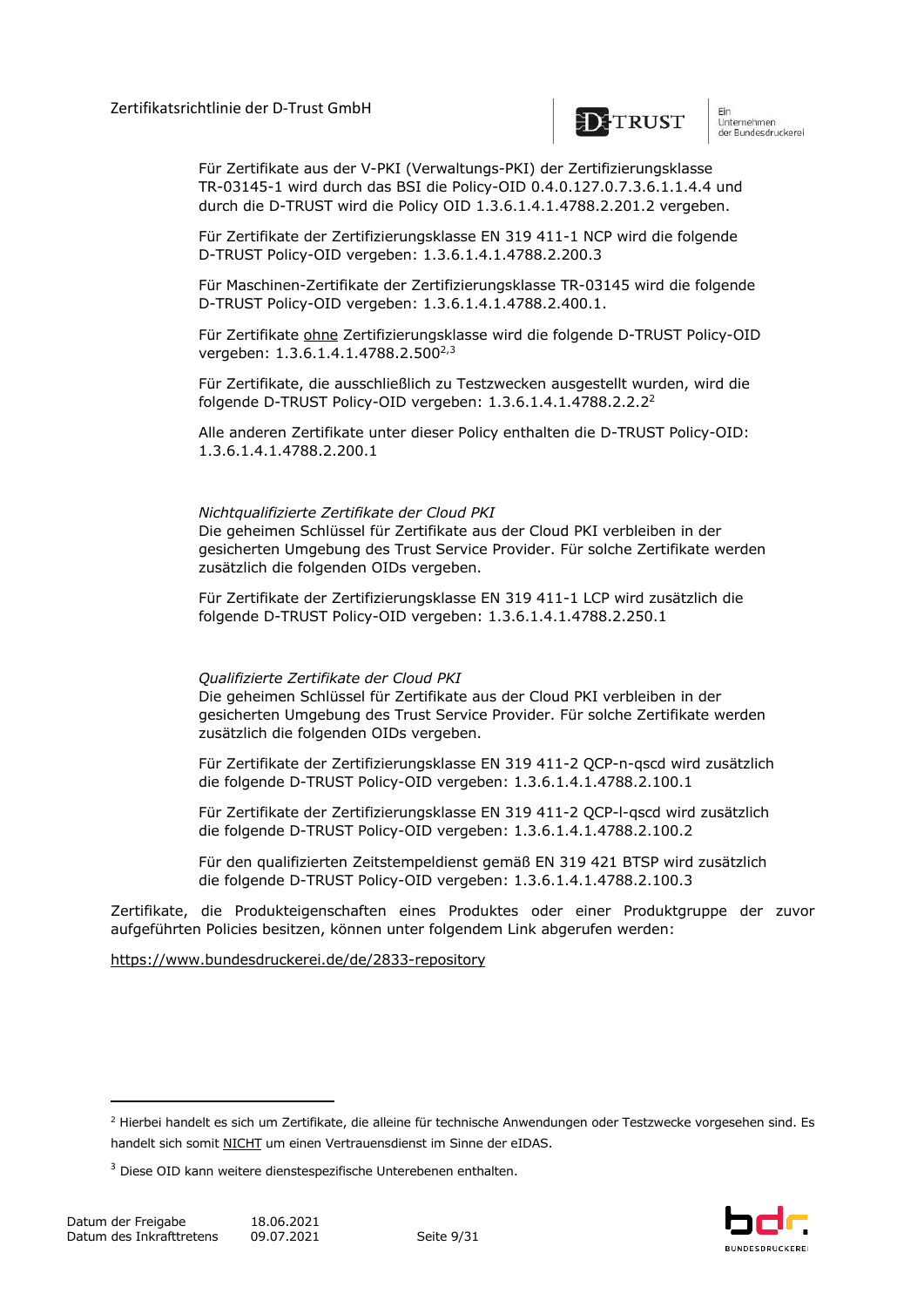

#### $1.2$ Name und Kennzeichnung des Dokuments

| Dokumentname:        | Zertifikatsrichtlinie der D-Trust GmbH                                     |
|----------------------|----------------------------------------------------------------------------|
| Kennzeichnung (OID): | Dieses Dokument erhält die D-TRUST Policy-OID:<br>1.3.6.1.4.1.4788.2.200.1 |
| Version              | 42                                                                         |

#### $1.3$ PKI-Teilnehmer

1.3.1 Zertifizierungsstellen (CA)

Die Zertifizierungsstellen (Certification Authority – CA) stellen Zertifikate sowie Sperrlisten aus. Möglich sind folgende Arten von Zertifikaten:

- ¡ Personenzertifikate für natürliche Personen (EE-Zertifikat),
- ¡ Siegelzertifikate für juristische Personen (EE-Zertifikat),
- ¡ Gruppenzertifikate für Personengruppen, Funktionen und IT-Prozesse (EE-Zertifikat),
- ¡ Zertifikate für Webserver (TLS-Zertifikate / EE-Zertifikat), die einen technischen Einsatzzweck haben aber auch das End-Entity-System (subject) entsprechend authentisieren können,
- ¡ Zertifikate für Geräte oder Maschinen, die einen rein technischen Einsatzzweck haben. Zertifikatsinhalte werden hierbei nicht verifiziert,
- ¡ Zertifizierungsinstanzen (untergeordnete CA-Zertifikate des TSP) und
- ¡ Dienstezertifikate für juristische Personen (EE-Zertifikat sowie Dienstezertifikate für Zeitstempel) unter denen unter anderem auch der qualifizierte Zeitstempel ausgestellt wird.

Die Wurzelinstanzen stellen Zertifikate ausschließlich mit der Erweiterung basicConstraints: CA=TRUE (CA-Zertifikat) aus. Untergeordnete CAs stellen EE-Zertifikate und/oder weitere CA-Zertifikate aus. Die Zertifizierungsstelle ist in den ausgestellten Zertifikaten und CRLs namentlich im Feld issuer benannt.

Die Zertifizierungsstelle betreibt als TSP Dienste im Sinne Kapitel III Verordnung (EU) Nr. 910/2014 i.V.m. (52) der Erwägungsgründe (Service für fernausgelöste Signaturen)

#### 1.3.2 Registrierungsstellen (RA)

Diese Regelungen sind in der zum Zertifikat gehörenden CPS beschrieben.

1.3.3 Zertifikatsnehmer (ZNE) und Endanwender (EE)

Diese Regelungen sind in der zum Zertifikat gehörenden CPS beschrieben.

1.3.4 Zertifikatsnutzer (ZNU)

Zertifikatsnutzer (englisch *relying parties*) sind natürliche oder juristische Personen, die die Zertifikate der D-Trust GmbH nutzen und Zugang zu den Diensten des TSP haben.

#### 1.4 Verwendung von Zertifikaten

1.4.1 Erlaubte Verwendungen von Zertifikaten

Zertifikate, die dieser Certificate Policy unterliegen, können im Allgemeinen für alle Zwecke verwendet werden. Der Zertifikatsnehmer ist dafür verantwortlich, Zertifikate so zu verwenden, dass die Verwendung den anwendbaren gesetzlichen Bestimmungen entspricht.

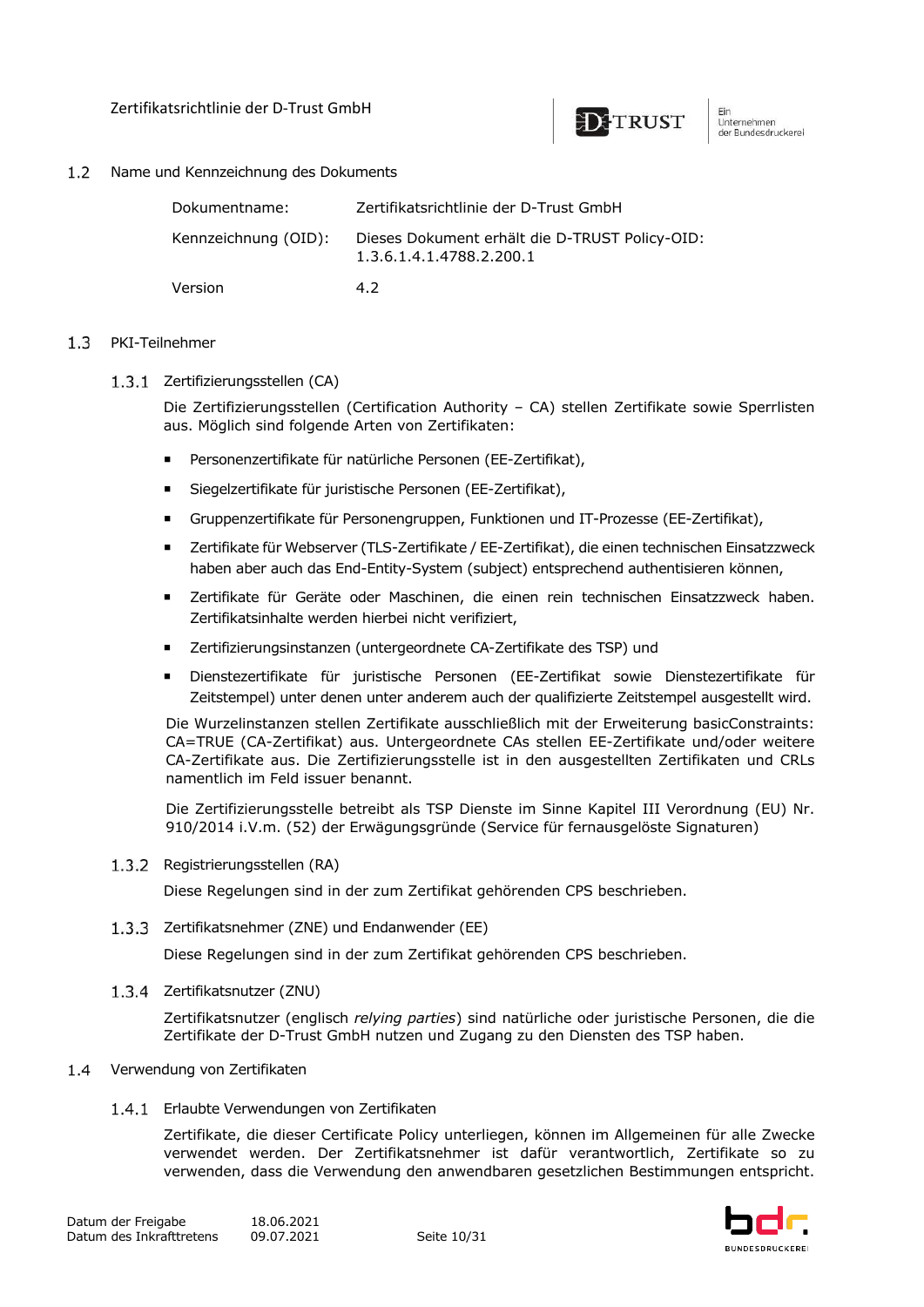

um<br>Unternehmen<br>der Bundesdruckerel

Dies gilt insbesondere für die Einhaltung der jeweils anwendbaren Ausfuhr- oder Einfuhrbestimmungen.

Weitere Regelungen sind in dem zum Zertifikat gehörenden CPS beschrieben.

1.4.2 Verbotene Verwendungen von Zertifikaten

Die Verwendung von Zertifikaten für Dienste und Systeme, die bei Störungen oder Ausfällen zu großen materiellen oder immateriellen Schäden führen sowie Schäden an Leib und Leben verursachen können, ist nicht gestattet.

Hierzu zählen u.a. Atomkraftwerke, Chemieproduktionsanlagen oder Luftfahrtsysteme sowie insbesondere Dienste und Systeme, die in Zusammenhang mit kritischen Infrastrukturen stehen.

Hiervon abweichende Regelungen können im Einzelnen mit dem Vertrauensdiensteanbieter schriftlich vereinbart werden.

Andere Verwendungsarten als die im Zertifikat festgelegten, sind nicht zulässig.

1.4.3 Verwendung von Dienstezertifikaten

Der TSP verwendet Dienstezertifikate zur Erbringung von Vertrauensdienste gemäß [eIDAS]. Dienstezertifikate werden durch den TSP selbst und zur eigenen Verwendung ausgestellt. Sie unterliegen den Anforderungen der jeweilig anwendbaren Zertifizierung.

Zu den Verwendungsarten zählen:

- ¡ CA-Zertifikate zur CA- und Zertifikatserstellung,
- **E** Signatur von Statusauskünften<sup>4</sup>,
- Signatur von Zeitstempeln<sup>5</sup>.

#### $1.5$ Administration der Policy

#### 1.5.1 Zuständigkeit für das Dokument

Diese CP wird durch die D-Trust GmbH gepflegt und aktualisiert. Der Beauftragte der Geschäftsführung übernimmt die Abnahme des Dokuments.

Diese CP wird jährlich durch den TSP überprüft und aktualisiert. Eine Änderung wird durch eine neue Versionsnummer dieses Dokumentes kenntlich gemacht.

Kontaktdaten:

D-Trust GmbH Redaktion CP und CPS Kommandantenstr. 15

Tel: +49 (0)30 259391 0 E-Mail: info@d-trust.net

10969 Berlin, Germany



<sup>4</sup> OCSP-Auskünfte werden durch gesonderte OCSP-Dienstezertifikate signiert.

<sup>5</sup> Zeitstempel werden durch gesonderte Dienstezertifikate signiert.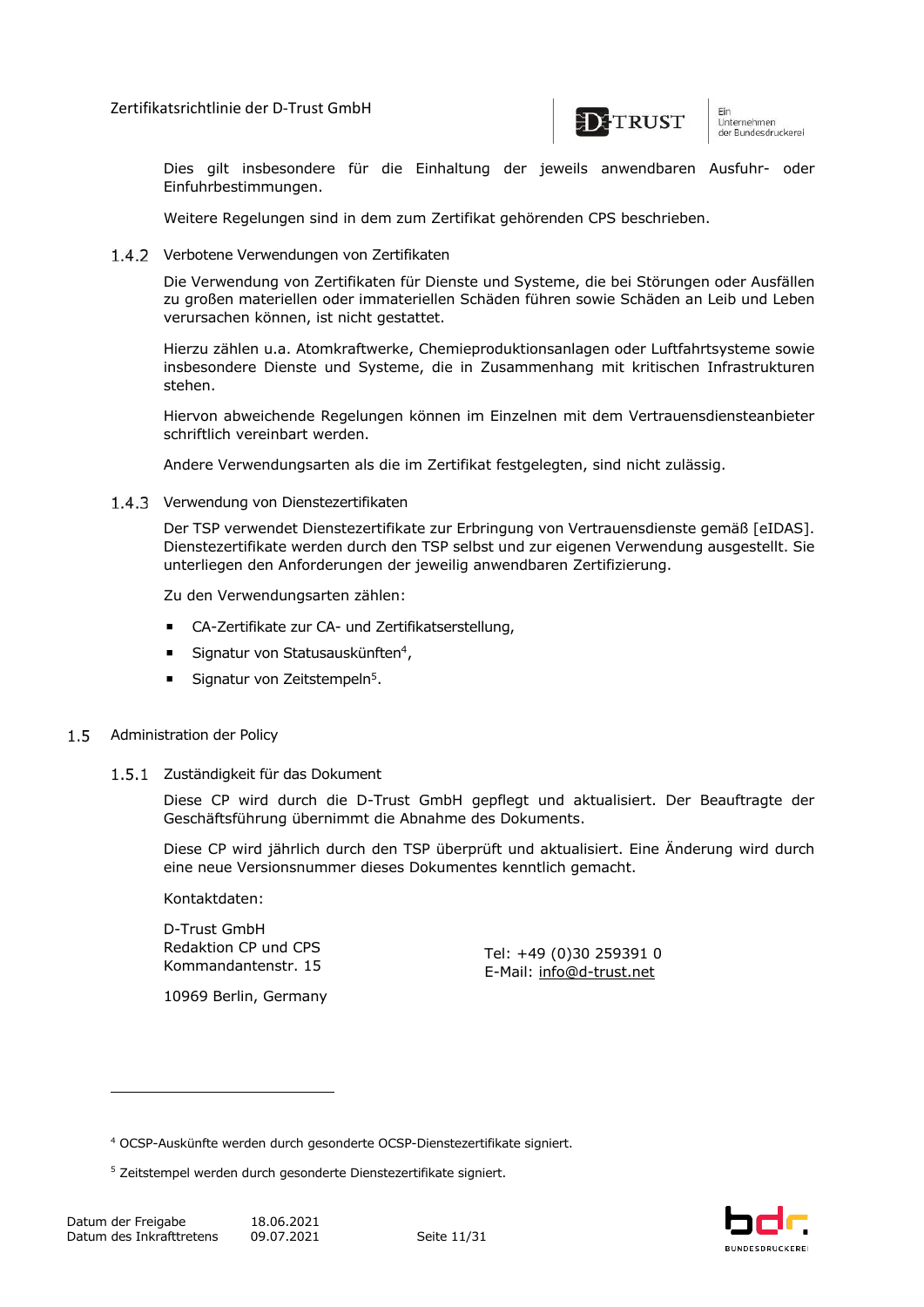

#### 1.5.2 Meldung von Sicherheitsvorfällen mit Zertifikaten

Der Zertifikatsnehmer sollte für einen Widerruf den schnellsten Weg wählen. Der schnellste Sperrweg für den Zertifikatsnehmer ist der Widerruf durch eine eindeutige Authentifizierung über die Online-Schnittstelle.

Zur Meldung von Sicherheitsvorfällen mit Zertifikaten (z.B. im Fall eines Missbrauchsverdachts), hält der TSP folgende Kontakte bereit:

#### **EVCP, OVCP, DVCP und QCP-w (TLS-Zertifikate)**

Im Fall von TLS-Zertifikaten steht folgende Internetseite bereit:

https://www.bundesdruckerei.de/de/Service-Support/Support/Meldung-eines-Zertifikatsproblems

Das Formular "Certificate Problem Report" ist zur Meldung des Sicherheitsvorfalls mit Zertifikaten zu beschreiben und an den genannten E-Mail-Kontakt zu versenden.

Die D-Trust GmbH nimmt innerhalb von 24 Stunden nach Erhalt des Certificate Problem Reports sowohl mit dem Verfasser Certificate Problem Reports als auch dem Zertifikatsnehmer Kontakt (preliminary report) auf. Der Certificate Problem Report muss vollständig und inhaltlich nachvollziehbar ausgefüllt werden.

- § Sobald ein dringender Sicherheitsvorfall bei einem End-Entity Zertifikat (Subscriber Certificate/ TLS-Zertifikat) festgestellt wird, erfolgt der Widerruf des Zertifikats innerhalb von 24 Stunden.
- § Sobald ein berechtigter, nicht dringender Sperrgrund bei einem End-Entity Zertifikat (Subscriber Certificate) festgestellt wird, erfolgt der Widerruf innerhalb von fünf Tagen.
- § Sobald ein berechtigter Sperrgrund für eine Subordinate CA festgestellt wird, erfolgt der Widerruf innerhalb von sieben Tagen.

Der konkrete Sperrzeitpunkt wird in Abstimmung zwischen der D-Trust GmbH, Zertifikatsnehmer und dem Sperrantragsteller festgelegt.

Gründe, die einen Widerruf von Zertifikaten bedingen, werden in den Baseline Requirements (BRG) des CA/Browser Forums aufgeführt, siehe Abschnitt 4.9. Certificate Revocation and Suspension.

### **QCP-n, QCP-l, LCP, V-PKI (non-TLS-Zertifikate)**

In allen anderen Fällen, wie z.B. S/MIME, Signaturkarte, Siegel mit oder ohne Karte, steht folgende E-Mail Adresse bereit: support@d-trust.net

1.5.3 Verträglichkeit von CPs fremder CAs mit dieser CP

In dieser CP werden Mindestanforderungen beschrieben, die von allen PKI-Teilnehmern erfüllt werden müssen.

Sowohl in CA- als auch in EE-Zertifikaten können weitere CPs über Policy-OIDs referenziert werden, die dieser CP nicht widersprechen. Die Referenz einer Policy-OID in den Zertifikatserweiterungen bestätigt seitens der CA die Kompatibilität der Zertifizierungspraktiken mit der referenzierten CP (z.B. NCP 0.4.0.2042.1.1 gemäß EN 319 411-1).

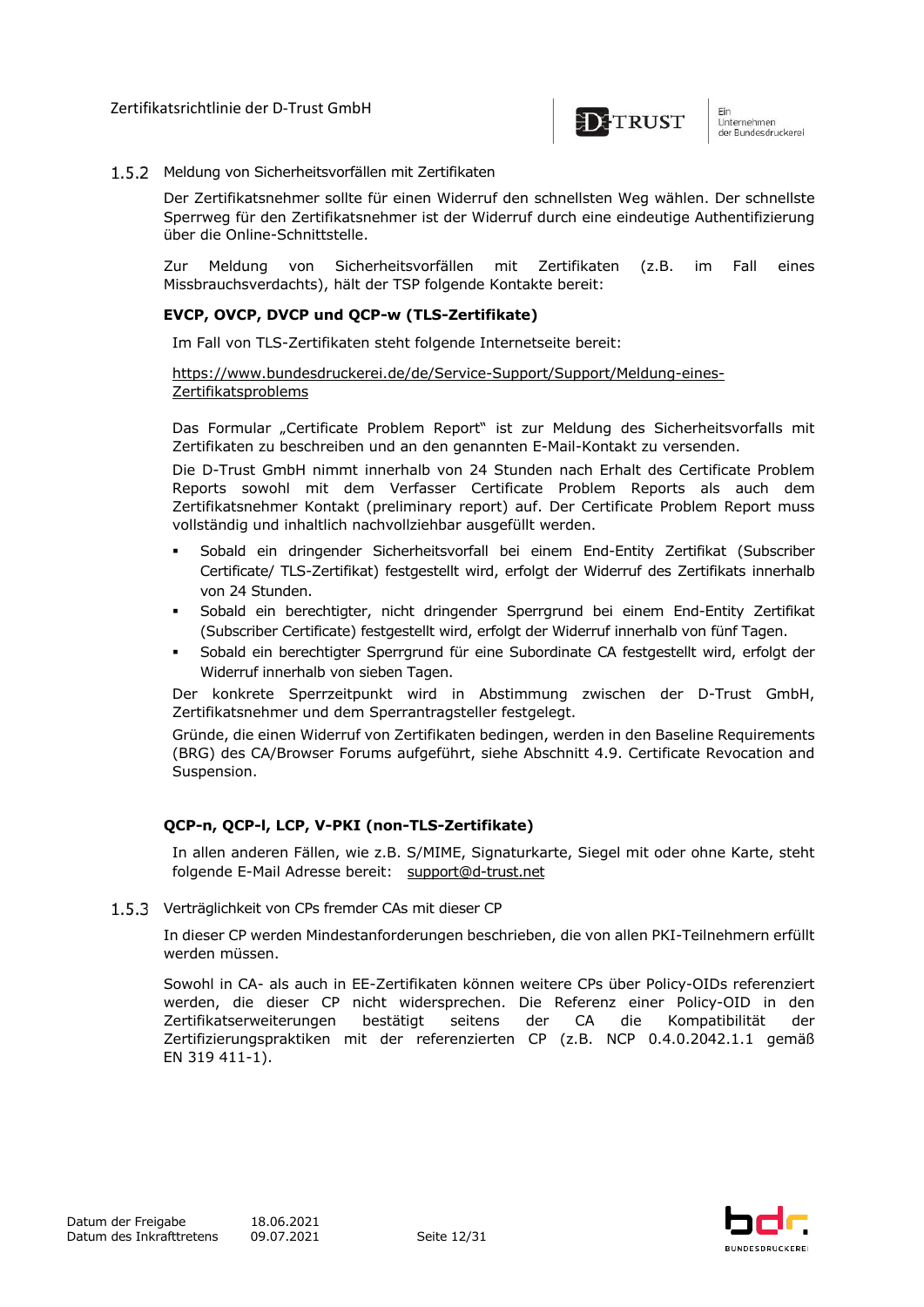

## 1.6 Begriffe und Abkürzungen

| 1.6.1 | Begriffe und Namen                                    |                                                                                                                                                                                                                                                                 |
|-------|-------------------------------------------------------|-----------------------------------------------------------------------------------------------------------------------------------------------------------------------------------------------------------------------------------------------------------------|
|       | <b>Betroffene Dritte</b><br>(Third parties concerned) | Enthält ein Zertifikat Angaben über die<br>Vertretungsmacht des Zertifikatsnehmers für dritte<br>Personen, so werden diese Stellen als "Betroffene<br>Dritte" bezeichnet.                                                                                       |
|       | CA Root Inclusion Prozess                             | Aufnahme von CAs in Softwareanwendungs-<br>komponenten von prüfenden Drittherstellern.                                                                                                                                                                          |
|       | CA-Zertifikat<br>(CA certificate)                     | das für eine Zertifizierungsinstanz ausgestellte<br>Zertifikat zum Signaturschlüssel der CA                                                                                                                                                                     |
|       | Certification Authority (CA)                          | Instanz der Root PKI, siehe Abschnitt 1.3.1.                                                                                                                                                                                                                    |
|       | Certificate Policy (CP)                               | Zertifikatsrichtlinie.                                                                                                                                                                                                                                          |
|       | <b>Certification Practice Statement</b><br>(CPS)      | Umsetzungserklärung der CA                                                                                                                                                                                                                                      |
|       | Certificate Service Manager<br>(CSM)                  | Dienst der D-TRUST für die Erstellung und<br>Verwaltung von Zertifikaten.                                                                                                                                                                                       |
|       | Cross-Zertifikat                                      | Zertifikat, das verwendet wird, um andere CAs für<br>vertrauenswürdig zu bestätigen.                                                                                                                                                                            |
|       | <b>D-TRUST Root CA</b>                                | Wurzelzertifizierungsstelle, siehe Abschnitt 1.3.1.                                                                                                                                                                                                             |
|       | D-TRUST Root PKI                                      | Von der D-Trust GmbH betriebene PKI.                                                                                                                                                                                                                            |
|       | Distinguished Name                                    | Ein aus mehreren Namensbestandteilen<br>bestehender technischer Name, der in Zertifikaten<br>die ausstellende CA und/oder den<br>Zertifikatsnehmer innerhalb der Root PKI eindeutig<br>beschreibt. Der Distinguished Name ist im<br>Standard [X.501] definiert. |
|       | EE-Zertifikat                                         | Siehe End-Entity-Zertifikat.                                                                                                                                                                                                                                    |
|       | Elektronisches Siegel                                 | Ein elektronisches Siegel dient als Nachweis, dass<br>ein elektronisches Dokument von einer juristischen<br>Person ausgestellt wurde und belegt den Ursprung<br>und die Unversehrtheit des Dokuments.                                                           |
|       | Endanwender<br>(End-Entity /Subject)                  | Subject, die Identität des Endanwenders ist mit<br>dem Zertifikat und dem zugehörigen Schlüsselpaar<br>verknüpft, siehe auch Abschnitt 1.3.3.                                                                                                                   |
|       | End-Entity-Zertifikat                                 | Zertifikat, das nicht zum Zertifizieren anderer<br>Zertifikate oder CRLs verwendet werden darf.                                                                                                                                                                 |
|       | EV-Zertifikate                                        | Zertifikat mit erweiterter Validierung des<br>Zertifikatsnehmers (extended validation)                                                                                                                                                                          |
|       | HR-DB                                                 | Human-Resource Datenbank (Personaldatenbank<br>einer Organisation)                                                                                                                                                                                              |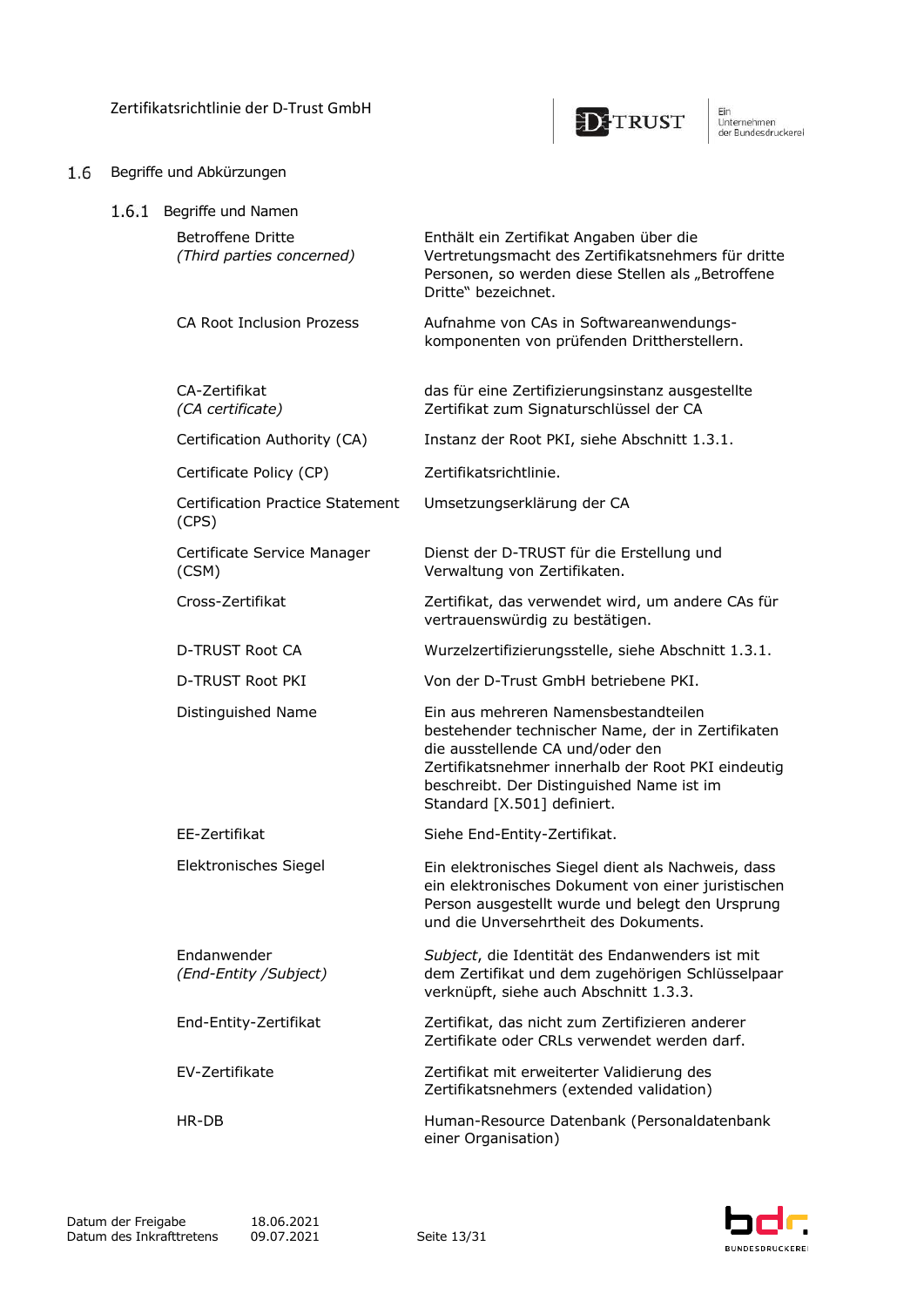

Ein<br>Unternehmen<br>der Bundesdruckerel

| Postident Basic                                                    | Verfahren zur Identifizierung, angeboten von der<br>Deutschen Post AG.                                                                                                              |
|--------------------------------------------------------------------|-------------------------------------------------------------------------------------------------------------------------------------------------------------------------------------|
| publicly trusted (PT)<br>Vertrauensdienste                         | sind Vertrauensdienste gemäß den Vorgaben der<br>Certificate Consumer Mitglieder des CA<br>Browser/Forums in Kombination mit den Vorgaben<br>des CA Browser/Forums.                 |
| publicly trusted certificate (PTC)                                 | ist ein von einem publicly trusted (PT)<br>Vertrauensdienst ausgestelltes Zertifikat.                                                                                               |
| Qualifizierter Vertrauensdienst                                    | Elektronischer Dienst entsprechend Art. 3 Abs. 17<br>eIDAS                                                                                                                          |
| Qualifiziertes Zertifikat                                          | ist ein von einem qualifizierten<br>Vertrauensdiensteanbieter ausgestelltes Zertifikat,<br>das die Anforderungen des Anhangs I der eIDAS<br>erfüllt                                 |
| Registrierungsstelle<br>(Registration Authority - RA)              | Registration Authority - (RA), Einrichtung der PKI,<br>die die Teilnehmeridentifizierung vornimmt, siehe<br>Abschnitt 1.3.2.                                                        |
| Root Store                                                         | Der Speicher von vertrauenswürdigen Root CA<br>Zertifikaten in Softwareanwendungskomponenten<br>von prüfenden Drittherstellern.                                                     |
| sign-me                                                            | Ist ein Service der D-Trust GmbH für<br>fernausgelöste Signaturprozesse                                                                                                             |
| Signaturkarte                                                      | Prozessorchipkarte, die für die Erzeugung<br>elektronischer Signaturen und für andere PKI-<br>Anwendungen benutzt werden kann.                                                      |
| Soft-PSE                                                           | Software Personal Security Environment, auch<br>Software-Token genannt, enthalten das EE-<br>Schlüsselpaar, das EE-Zertifikat sowie das<br>Zertifikat der ausstellenden CA-Instanz. |
| Sonstige dritte Partei                                             | Natürliche oder juristische Person, die z.B. den<br>Widerruf eines Zertifikats beantragt.                                                                                           |
| Sperrung                                                           | Die Sperrung eines Zertifikats kann nicht<br>rückgängig gemacht werden und ist daher einem<br>Widerruf gleichzusetzen.                                                              |
| Sperrberechtigter Dritter<br>(Third party authorized to<br>revoke) | Natürliche oder juristische Person, die zum<br>Widerruf eines Zertifikats berechtigt ist.                                                                                           |
| Statusabfragedienst                                                | PKI-Dienstleistung zur Online-Abfrage über den<br>Status eines Zertifikats (OCSP)                                                                                                   |
| Subordinate CA (Sub-CA) bzw.<br>Intermediate CA                    | Ist eine untergeordnete CA, die EE-Zertifikate<br>und/oder weitere CA-Zertifikate ausstellt.                                                                                        |
| Token                                                              | Trägermedium für Zertifikate und<br>Schlüsselmaterial.                                                                                                                              |
| Trustcenter                                                        | Der Sicherheitsbereich in den Räumen der D-Trust<br>GmbH.                                                                                                                           |

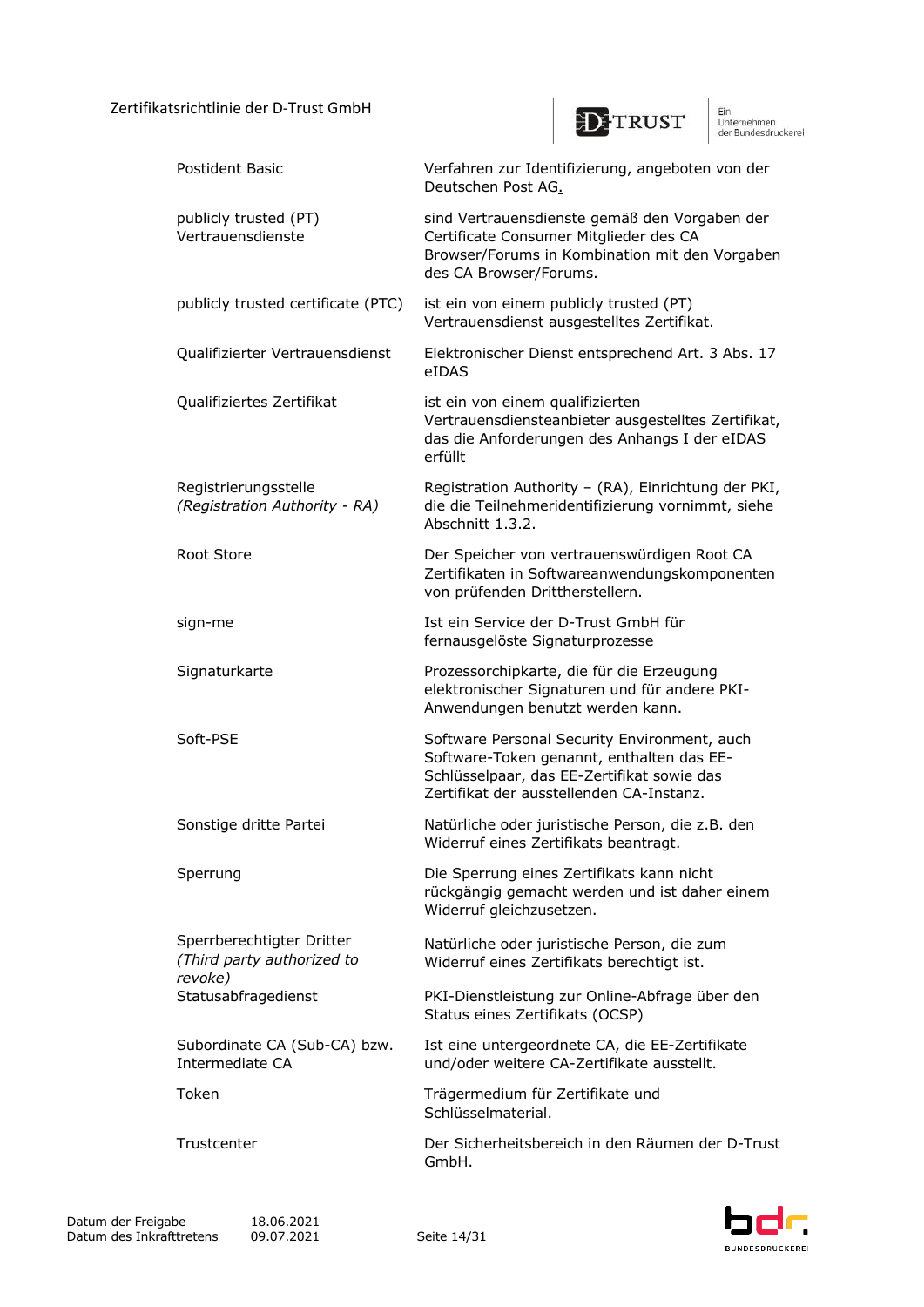

Ein<br>Unternehmen<br>der Bundesdruckerel

| Trust Service Provider                                      | Vertrauensdiensteanbieter (ehem. Zertifizierungs-<br>diensteanbieter)                                                                                                       |
|-------------------------------------------------------------|-----------------------------------------------------------------------------------------------------------------------------------------------------------------------------|
| Verzeichnisdienst<br>(Repository service)                   | PKI-Dienstleistung zum Online-Abrufen von<br>Informationen, wie Zertifikaten und Sperrlisten,<br>erfolgt i.d.R. über das LDAP-Protokoll.                                    |
| Vertrauensdienst                                            | Elektronischer Dienst entsprechend Art. 3 Abs. 16<br>eIDAS                                                                                                                  |
| Vertrauensdiensteanbieter<br>(Trust Service Provider - TSP) | Anbieter von Vertrauensdiensten entsprechend<br>Art. 3 Abs. 19 eIDAS                                                                                                        |
| VideoIdent                                                  | Verfahren zur Identifizierung, angeboten von<br><b>Identity TM AG</b>                                                                                                       |
| Widerruf                                                    | Zwischen den Begriffen Widerruf und Sperrung<br>wird nicht unterschieden. Der Widerruf bzw. die<br>Sperrung eines Zertifikats kann nicht mehr<br>rückgängig gemacht werden. |
| Zertifikatsnehmer<br>(Subscriber)                           | Subscriber, natürliche oder juristische Personen,<br>die EE-Zertifikate beantragen und inne haben,<br>siehe Abschnitt 1.3.3.                                                |
| Zertifikatsnutzer<br>(Relying Party)                        | Relying Party, natürliche oder juristische Personen,<br>die Zertifikate nutzen, siehe Abschnitt 1.3.4.                                                                      |
| Zertifikatsrichtlinie                                       | Certificate Policy - (CP), siehe Abschnitt 1.1.                                                                                                                             |
| Zertifizierungsdiensteanbieter                              | Anbieter von Zertifizierungsdiensten. Wird<br>gleichbedeutend mit dem Begriff<br>Vertrauensdiensteanbieter verwendet.                                                       |
| Zertifizierungsstelle                                       | Certification Authority - (CA), Instanz der Root<br>PKI, siehe Abschnitt 1.3.1.                                                                                             |

## 1.6.2 Abkürzungen

| <b>BAFIN</b> | Bundesanstalt für Finanzdienstleistungsaufsicht             |
|--------------|-------------------------------------------------------------|
| <b>BDSG</b>  | Bundesdatenschutzgesetz                                     |
| <b>BRG</b>   | <b>Baseline Requirements Guidelines</b>                     |
| <b>BSI</b>   | Bundesamt für Sicherheit in der Informationstechnik         |
| CA           | Certification Authority                                     |
| Cloud CPS    | Certification Practice Statement der D-TRUST Cloud PKI      |
| <b>CN</b>    | Common Name                                                 |
| CP.          | Certificate Policy (Zertifikatsrichtlinie der D-Trust GmbH) |
| <b>CPS</b>   | Certification Practice Statement                            |
| CSM CPS      | Certification Practice Statement der D-TRUST CSM PKI        |

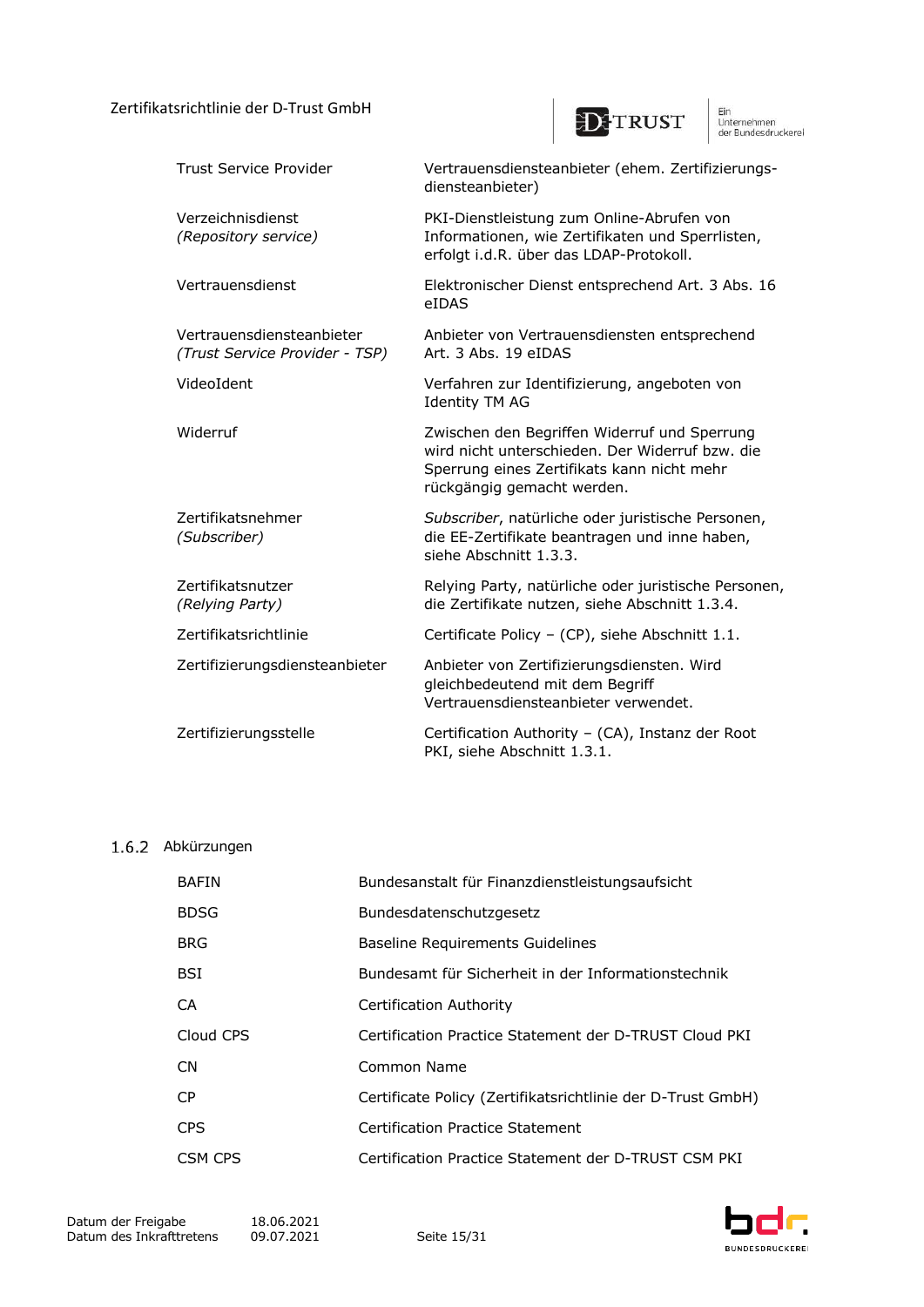

Ein<br>Unternehmen<br>der Bundesdruckerel

| <b>CRL</b>       | Certificate Revocation List                                        |
|------------------|--------------------------------------------------------------------|
| DN               | Distinguished Name                                                 |
| <b>DSGVO</b>     | Datenschutz-Grundverordnung                                        |
| <b>DVCP</b>      | Domain Validation Certificate Policy                               |
| EBA.             | European Banking Authority                                         |
| <b>EVCP</b>      | <b>Extended Validation Certificate Policy</b>                      |
| <b>FIPS</b>      | Federal Information Processing Standard                            |
| <b>FQDN</b>      | Fully qualified domain name                                        |
| <b>HSM</b>       | Hardware Security Module                                           |
| <b>ISO</b>       | International Organization for Standardization                     |
| <b>LCP</b>       | Lightweight Certificate Policy                                     |
| LDAP             | Lightweight Directory Access Protocol                              |
| <b>NCA</b>       | National Competent Authority                                       |
| NetSec-CAB       | Network Security Requirements- CA/Browser Forum                    |
| NCP              | Normalized Certificate Policy                                      |
| $NCP+$           | Normalized Certificate Policy requiring a secure user device       |
| <b>OCSP</b>      | Online Certificate Status Protocol                                 |
| OID              | Object Identifier                                                  |
| <b>OVCP</b>      | Organizational Validation Certificate Policy                       |
| PIN              | Personal Identification Number                                     |
| PKI.             | Public Key Infrastructure                                          |
| PSD <sub>2</sub> | Payment Services Directive 2                                       |
| <b>PSE</b>       | Personal Security Environment                                      |
| <b>PSP</b>       | Payment Service Provider                                           |
| PSP_AI           | <b>Account Information Service Provider</b>                        |
| PSP AS           | Account Servicing Payment Service Provider                         |
| PSP_IC           | Payment Service Provider Issuing Card-based payment<br>instruments |
| PSP_PI           | Payment Initiation Service Provider                                |
| <b>PUK</b>       | Personal Unblocking Key                                            |
| <b>QCP</b>       | Qualified Certificate Policy                                       |
| QCP-I            | Qualified Certificate Policy for Legal Persons                     |
| QCP-n            | Qualified Certificate Policy for Natural Persons                   |

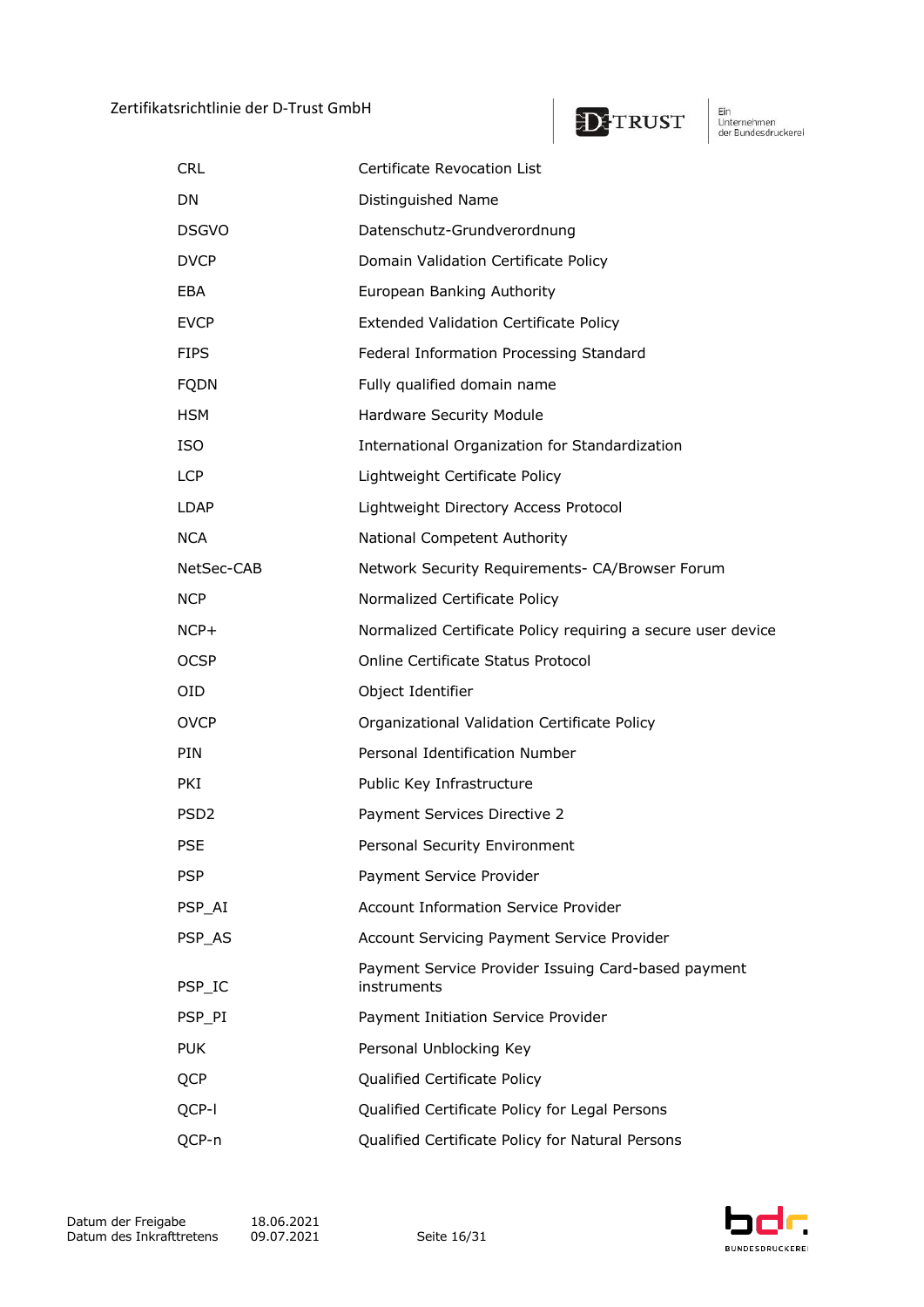

Ein<br>Unternehmen<br>der Bundesdruckerel

| OCP-w       | Qualified Certificate Policy for Qualified Website-Authentication                                                                 |
|-------------|-----------------------------------------------------------------------------------------------------------------------------------|
| QSCD        | Qualified Signature Creation Device                                                                                               |
| QSealC      | Qualified electronic Seal Certificate                                                                                             |
| QWAC        | Qualified Website Authentication Certificate                                                                                      |
| <b>RA</b>   | <b>Registration Authority</b>                                                                                                     |
| <b>RFC</b>  | Request for Comment                                                                                                               |
| Root CPS    | Certification Practice Statement der D-TRUST Root PKI                                                                             |
| <b>RTS</b>  | Regulatory Technical Standard for PSD2 strong customer<br>authentication and common and secure open standards of<br>communication |
| <b>SSCD</b> | Secure Signature Creation Device                                                                                                  |
| <b>SUD</b>  | Secure User Device                                                                                                                |
| <b>TLS</b>  | Transport Layer Security, auch bekannt unter der<br>Vorgängerbezeichnung Secure Sockets Layer (SSL)                               |
| <b>TSP</b>  | <b>Trust Service Provider</b>                                                                                                     |
| <b>TSPS</b> | Trust Service Practice Statement                                                                                                  |
| URL         | Uniform Resource Locator                                                                                                          |
| UTF8        | Unicode Transformation Format-8                                                                                                   |
| V-PKI       | Verwaltungs-PKI                                                                                                                   |
| <b>VDA</b>  | Vertrauensdiensteanbieter                                                                                                         |

## 1.6.3 Referenzen

| [AGB]          | Allgemeine Geschäftsbedingungen der D-Trust GmbH, aktuelle<br>Version                                                                                                                                                                            |
|----------------|--------------------------------------------------------------------------------------------------------------------------------------------------------------------------------------------------------------------------------------------------|
| [BRG]          | Baseline Requirements des CA/Browser Forum, CA/Browser Forum,<br>Version 1.7.6, 2021-06-03                                                                                                                                                       |
| [CP V-PKI BSI] | "Sicherheitsleitlinien der Wurzelzertifizierungsinstanz der<br>Verwaltung" Version 3.2 vom 09.01.2003 und die dazugehörigen<br>Ergänzungen und Änderungen Version 1.1 vom 29.01.2013 vom<br>Bundesamt für Sicherheit in der Informationstechnik. |
|                | https://www.bsi.bund.de/DE/Themen/DigitaleGesellschaft/EGovern<br>ment/VerwaltungsPKIVPKI/Dokumente/dokumente node.html                                                                                                                          |
| [CPS]          | Certification Practice Statement der D-TRUST PKI, D-Trust GmbH,<br>aktuelle Version. Die geltende CPS wird im jeweiligen Zertifikat<br>referenziert.                                                                                             |

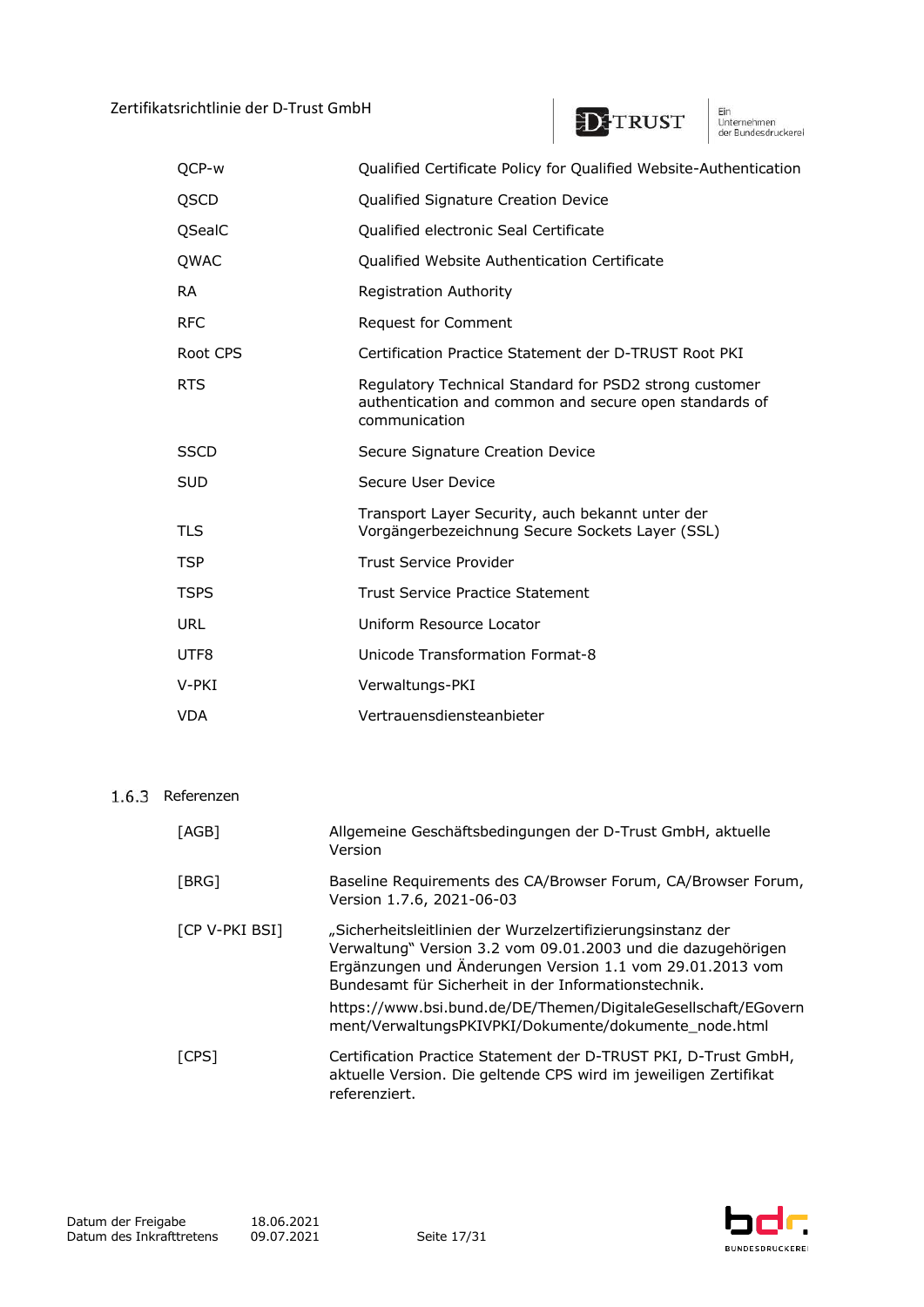

| [eHealth Network] | eHealth Network Guidelines                                                                                                                                                                                                                                          |
|-------------------|---------------------------------------------------------------------------------------------------------------------------------------------------------------------------------------------------------------------------------------------------------------------|
|                   | Technical Specifications for Digital Green Certificates; Volume 1;<br>V1.0.5 (2021-04-21);                                                                                                                                                                          |
|                   | Technical Specifications for Digital Green Certificates; Volume 5;<br>Public Key Certificate Governance; V1.02 (2021-05-12)                                                                                                                                         |
| [eIDAS]           | Verordnung (EU) Nr. 910/2014 des europäischen Parlaments und<br>des Rates vom 23. Juli 2014 über elektronische Identifizierung und<br>Vertrauensdienste für elektronische Transaktionen im Binnenmarkt<br>und zur Aufhebung der Richtlinie 1999/93/EG               |
| [ETSI-ALG]        | Electronic Signatures and Infrastructures (ESI); Cryptographic<br>Suites; ETSI TS 119 312 V1.3.1 (2019-02)                                                                                                                                                          |
| [EN 319 401]      | Electronic Signatures and Infrastructures (ESI);<br>General Policy Requirements for Trust Service Providers;<br>ETSI EN 319 401 V2.2.1 (2018-04)                                                                                                                    |
| [EN 319 411-1]    | Electronic Signatures and Infrastructures (ESI); Policy and security<br>requirements for Trust Service Providers issuing certificates; Part<br>1: General requirements; ETSI EN 319 411-1 V1.2.2 (2018-04)                                                          |
| [EN 319 411-2]    | Electronic Signatures and Infrastructures (ESI); Policy and security<br>requirements for Trust Service Providers issuing certificates; Part<br>2: Requirements for trust service providers issuing EU qualified<br>certificates; ETSI EN 319 411-2 V2.2.2 (2018-04) |
| [EN 319 412]      | Electronic Signatures and Infrastructures (ESI); Certificate Profiles;<br>Part 1: Overview and common data structures; ETSI EN 319 412-1<br>$V1.1.1 (2016-02),$                                                                                                     |
|                   | Electronic Signatures and Infrastructures (ESI); Certificate Profiles;<br>Part 2: Certificate profile for certificates issued to natural persons;<br>ETSI EN 319 412-2 V2.1.1 (2016-02),                                                                            |
|                   | Electronic Signatures and Infrastructures (ESI); Certificate Profiles;<br>Part 3: Certificate profile for certificates issued to legal persons;<br>ETSI EN 319 412-3 V1.1.1 (2016-02),                                                                              |
|                   | Electronic Signatures and Infrastructures (ESI); Certificate Profiles;<br>Part 4: Certificate profile for web site certificates; ETSI EN 319<br>412-4 V1.1.1 (2016-02),                                                                                             |
|                   | Electronic Signatures and Infrastructures (ESI); Certificate Profiles;<br>Part 5: QCStatements; ETSI EN 319 412-5 V2.2.3 (2020-01)                                                                                                                                  |
| [EN 319 421]      | Electronic Signatures and Infrastructures (ESI); Policy and Security<br>Requirements for Trust Service Providers issuing Time-Stamps;<br>ETSI EN 319 421 V1.1.1 (2016-03)                                                                                           |
| [EN 319 422]      | Electronic Signatures and Infrastructures (ESI); Time-stamping<br>protocol and time-stamp token profiles; ETSI EN 319 422 V1.1.1<br>$(2016-03)$                                                                                                                     |
| [EVGL]            | Guidelines for Extended Validation Certificates, CA/Browser Forum,<br>Version 1.7.6, 2021-06-02                                                                                                                                                                     |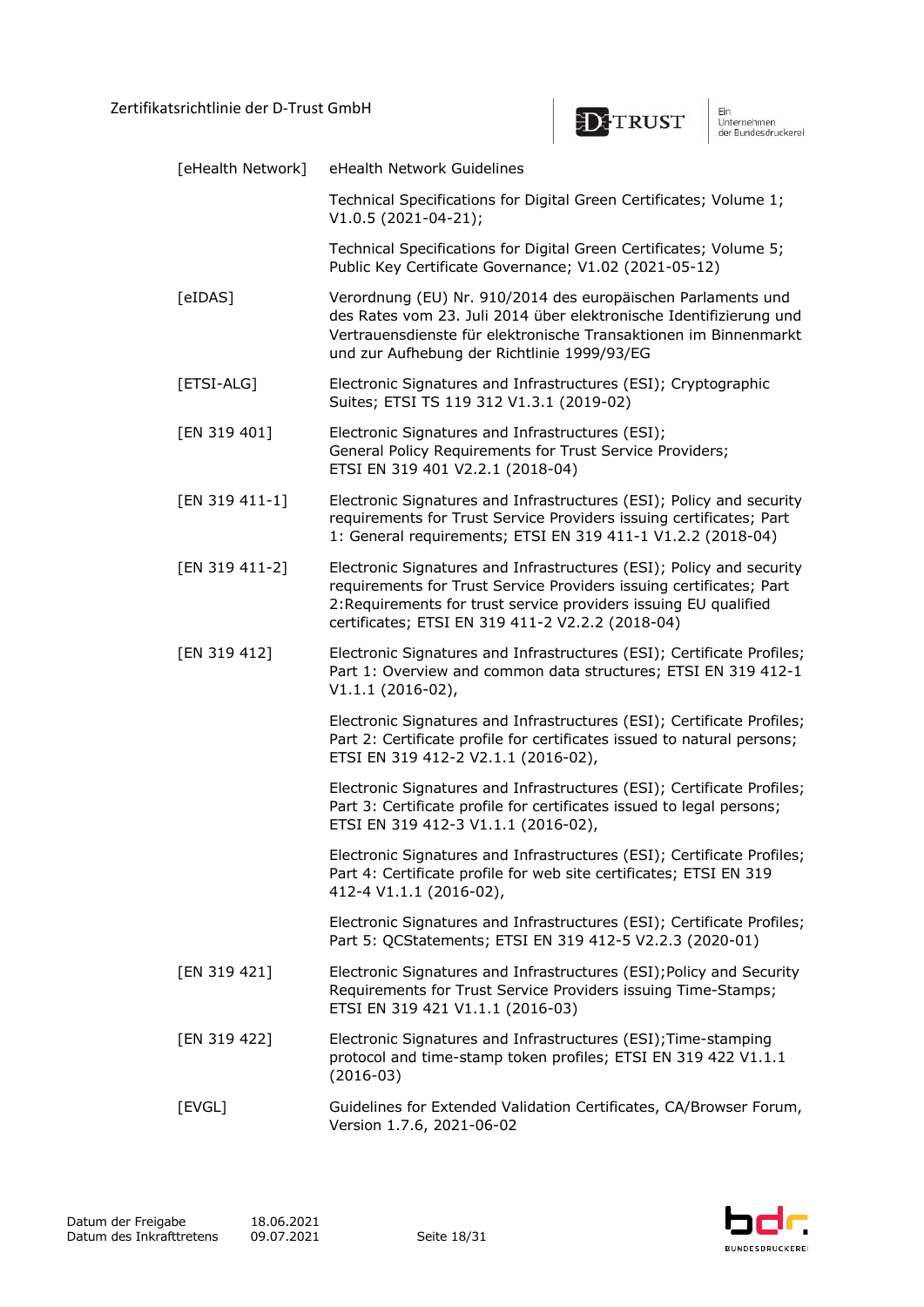

| <b>HADDEX</b><br>Sanktionsliste | https://www.awr-portal.de/SubBoy/pdf.jsp?site=ReadMe⟨=en                                                                                                                                                |
|---------------------------------|---------------------------------------------------------------------------------------------------------------------------------------------------------------------------------------------------------|
| $[ISO 3166]$                    | ISO 3166-1:1997: Codes for the representation of names of<br>countries and their subdivisions - Part 1: Country codes                                                                                   |
| [NetSec-CAB]                    | CA / Browser Forum Network and Certificate System Security<br>Requirements, Version 1.7, 05. April 2021                                                                                                 |
| [RFC 2247]                      | Using Domains in LDAP/X.500 Distinguished Names, January 1998                                                                                                                                           |
| [RFC 3647]                      | Internet X.509 Public Key Infrastructure - Certificate Policy and<br>Certification Practices Framework, November 2003                                                                                   |
| [RFC 5280]                      | Internet X.509 Public Key Infrastructure Certificate and Certificate<br>Revocation List (CRL) Profile, Mai 2008                                                                                         |
| [RFC $6818$ ]                   | Updates to the Internet X.509 Public Key Infrastructure Certificate<br>and Certificate Revocation List (CRL) Profile, January 2013                                                                      |
| [RFC 6960]                      | X.509 Internet Public Key Infrastructure Online Certificate Status<br>Protocol - OCSP, June 2013                                                                                                        |
| [RFC 6962]                      | Certificate Transparency, June 2013                                                                                                                                                                     |
| $[TR-03145-1]$                  | Secure CA operation, Part 1:<br>Generic requirements for Trust Centers instantiating as Certification<br>Authority (CA) in a Public-Key Infrastructure (PKI) with security<br>level 'high', Version 1.1 |
| $[TR-02102-1]$                  | "Kryptographische Verfahren: Empfehlungen und Schlüssellängen",<br>Version 2020-01                                                                                                                      |
| [VDG]                           | Vertrauensdienstegesetz (Vertrauensdienstegesetz vom 18. Juli<br>2017 (BGBI. I S. 2745), das durch Artikel 2 des Gesetzes vom 18.<br>Juli 2017 (BGBI. I S. 2745) geändert worden ist)                   |
| $[X.501]$                       | ITU-T RECOMMENDATION X.501, Information technology - Open<br>Systems Interconnection - The Directory: Models, Version Oktober<br>2019                                                                   |
| $[X.509]$                       | ITU-T Recommendation X.509 (1997 E): Information Technology -<br>Open Systems Interconnection - The Directory: Authentication<br>Framework, Oktober 2019                                                |

#### $2.$ **Verantwortlichkeit für Verzeichnisse und Veröffentlichungen**

#### $2.1$ Verzeichnisse

Der TSP veröffentlicht CRLs und Zertifikate im LDAP-Verzeichnis<sup>6</sup> unter: *ldap://directory.d-trust.net* 

Der vollständige zertifikatsspezifische Link ist dem Zertifikat selbst zu entnehmen.

CA-Zertifikate werden auf den Webseiten der D-Trust GmbH veröffentlicht und können über den folgenden Link im Repository abgefragt werden: https://www.d-trust.net/repository

<sup>6</sup> Der Abruf von Zertifikaten und Sperrlisten erfolgt über LDAPv3 gemäß RFC4511 ohne Security Layer.

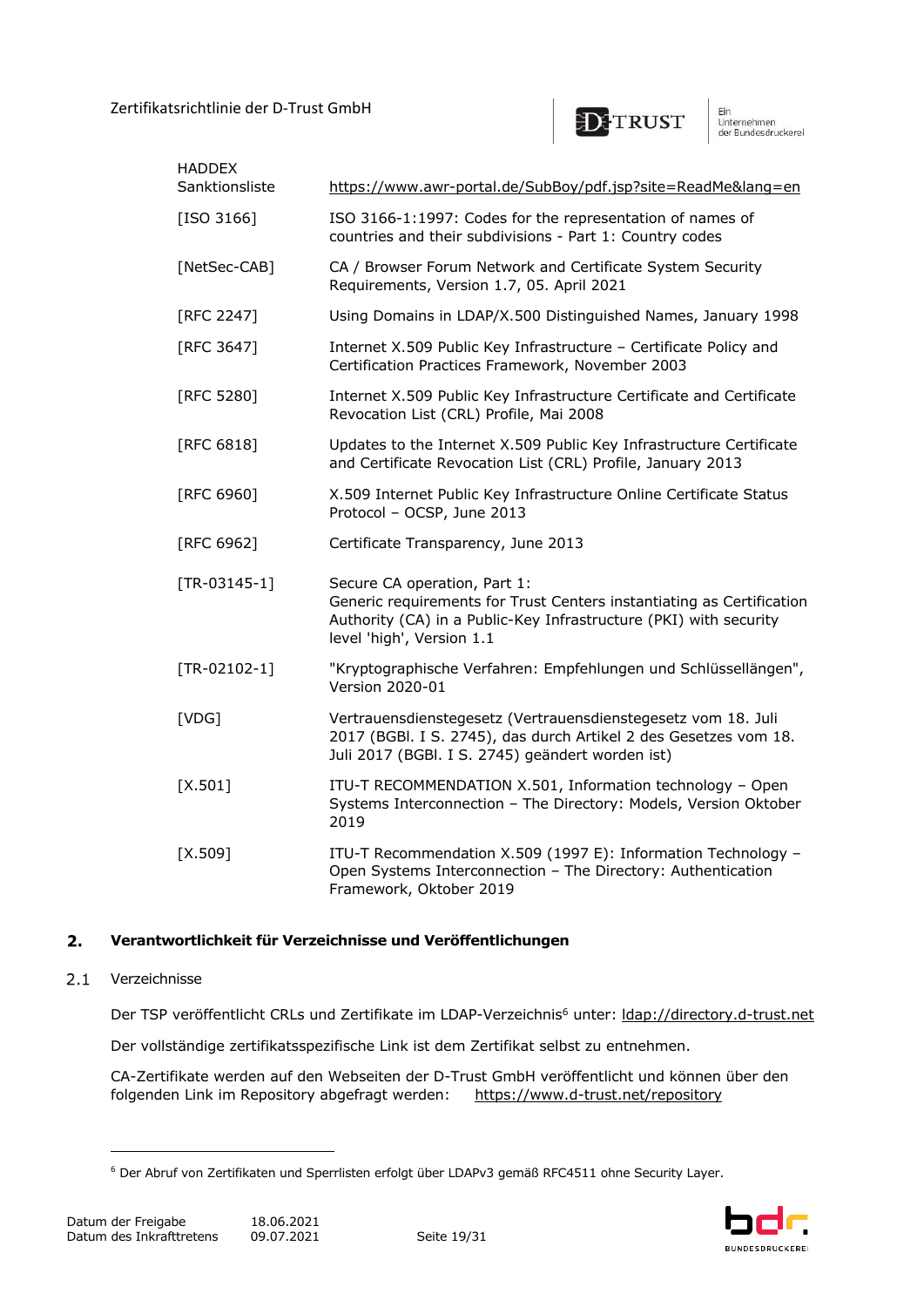

unternehmen<br>der Bundesdruckerei

Zusätzlich sind im Repository Test-Webseiten für TLS Zertifikate sowie weitere Demozertifikate für weitere Produkte hinterlegt, über die der Zertifikatsstatus abgerufen werden kann.

Der TSP stellt einen Online-Dienst (OCSP) zur Abfrage des Sperrstatus von Zertifikaten der D-TRUST zur Verfügung. Der Link ist dem Zertifikat zu entnehmen. Zusätzlich können Endanwender den Status ihrer Zertifikate über die folgende Webseite abfragen:

https://www.bundesdruckerei.de/de/2720-ocsp-abfrage.

Diese CP, TSPS, CPS und die Verpflichtungserklärung (Subscribers Agreement) können im PDF-Format von den Antragsseiten des TSP heruntergeladen werden:

#### https://www.d-trust.net/repository.

Kundenspezifisch können abweichende Verfahren für die Übermittlung der Verpflichtungserklärung vereinbart werden.

 $2.2$ Veröffentlichung von Informationen zu Zertifikaten

Diese Regelungen sind im jeweiligen zum Zertifikat gehörenden CPS beschrieben.

 $2.3$ Häufigkeit von Veröffentlichungen

Diese Regelungen sind im jeweiligen zum Zertifikat gehörenden CPS beschrieben.

 $2.4$ Zugriffskontrollen auf Verzeichnisse

> Zertifikate, Sperrlisten, TSPS, CPS und CPs können öffentlich und unentgeltlich 24x7 abgerufen werden. Es gibt keine Zugriffsbeschränkungen für lesenden Zugriff. Änderungen der Verzeichnis- und Webinhalte werden ausschließlich vom TSP vorgenommen.

> Weitere, nicht öffentliche Dokumente, können bei begründetem Interesse auf Nachfrage in den relevanten Teilen ausgegeben werden.

2.5 Zugang und Nutzung von Diensten

Die Dienste der D-Trust GmbH werden öffentlich angeboten und sind für jedermann zugänglich. Sie können grundsätzlich von allen genutzt werden, die der AGB, der Verpflichtungserklärung, der Certificate Policy und dem jeweiligen Dienst zugehörigen Certification Practice Statemet der D-Trust GmbH zugestimmt haben (zusammengefasst: Terms & Conditions). Die D-Trust GmbH ist bestrebt ihre Dienste barrierearm anzubieten.

Als Richtlinie zur Erstellung weitgehend barrierefreier Internetinhalte dienen in erster Linie die Web Content Accessibility Guidelines (WCAG) des W3C.

#### $3.$ **Identifizierung und Authentifizierung**

Die Identifizierung und Authentifizierung für Zertifikate der D-Trust GmbH erfolgt gemäß produktund kundenspezifischen Anforderungen sowie den Anforderungen der entsprechenden Zertifizierungen (z.B. eIDAS, EN 319 411-1 oder EN 319 411-2)

Diese Regelungen sind im jeweiligen zum Zertifikat gehörenden CPS beschrieben.

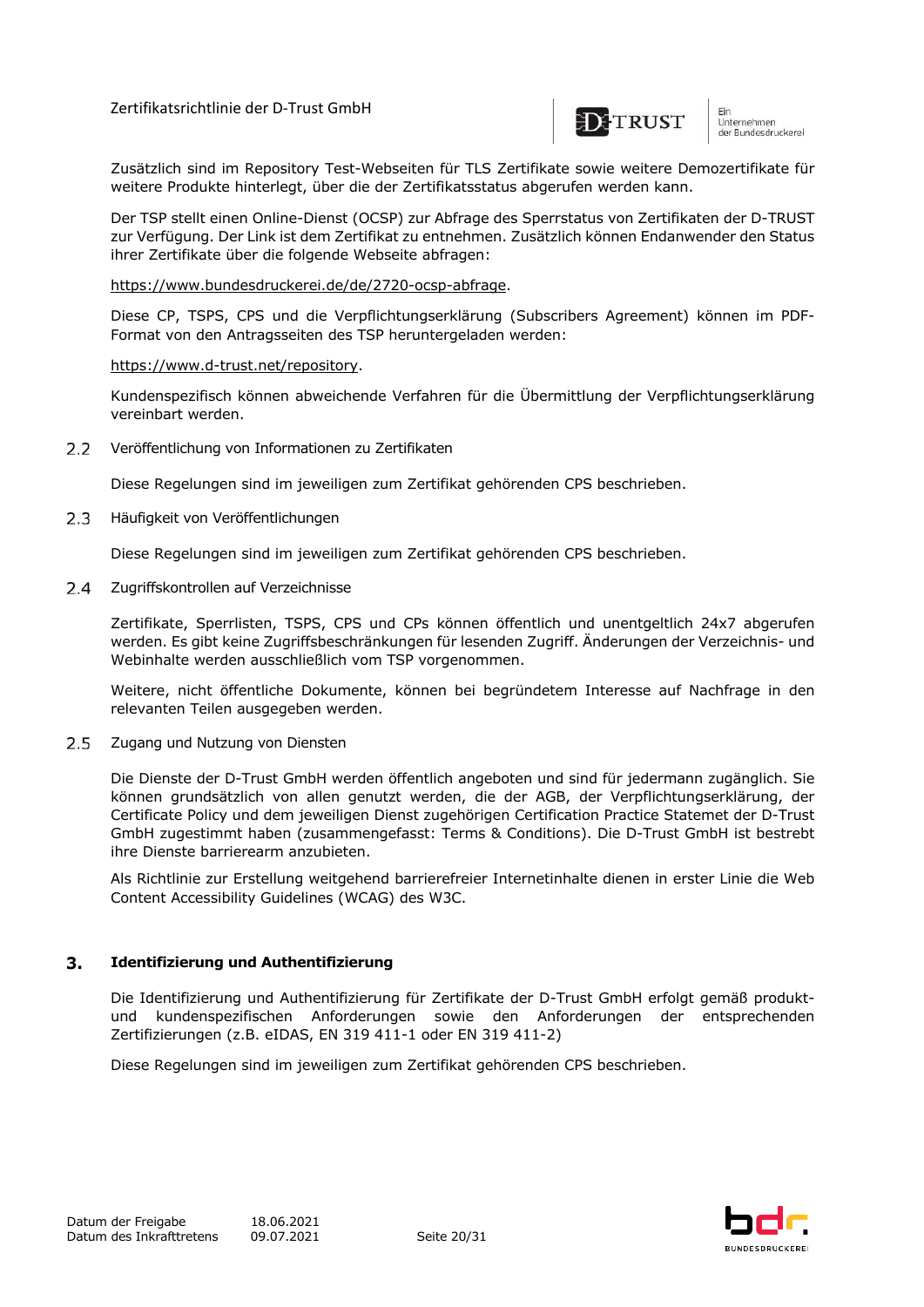

#### 4. **Betriebsanforderungen**

Die Betriebsanforderung für Zertifikate der D-Trust GmbH erfolgt gemäß produkt- und kundenspezifischen Anforderungen sowie den Anforderungen der entsprechenden Zertifizierungen (z.B. eIDAS, EN 319 411-1 oder EN 319 411-2)

Diese Regelungen sind im jeweiligen zum Zertifikat gehörenden CPS beschrieben.

#### 5. **Nicht-technische Sicherheitsmaßnahmen**

Der TSP etabliert nicht-technische Sicherheitsmaßnahmen, die die Anforderungen aus [EN 319 411- 1], [EN 319 411-2], [EVGL] und [eIDAS] erfüllen.

Diese Regelungen sind im jeweiligen zum Zertifikat gehörenden CPS beschrieben.

#### **Technische Sicherheitsmaßnahmen** 6.

Der TSP etabliert technische Sicherheitsmaßnahmen, die die Anforderungen aus [EN 319 411-1], [EN 319 411-2], [EVGL] und [eIDAS] erfüllen. Aktuelle Angaben zu verwendeten Signatur- und Verschlüsselungsalgorithmen sind dem CPS Abschnitt 7.1.3 zu entnehmen.

Zertifikatsnehmer und Zertifikatsnutzer müssen vertrauenswürdige Computer und Software verwenden.

Diese Regelungen sind im jeweiligen zum Zertifikat gehörenden CPS beschrieben.

#### 7. **Profile von Zertifikaten, Sperrlisten und OCSP**

 $7.1$ Zertifikatsprofile

> Die von CAs der D-TRUST-PKI ausgestellten Zertifikate erfüllen die Anforderungen der Standards ITU [X.509], IETF [RFC 5280] und IETF [RFC 6818], sowie der ETSI [ETSI EN 319 412]. Abweichungen werden ggf. in einem referenzierten Dokument beschrieben.

#### **QCP**

Die ausgestellten qualifizierten Zertifikate erfüllen die Anforderungen aus [eIDAS] Anhang I, III und IV.

#### **EVCP**

Die ausgestellten EV-Zertifikate erfüllen die Anforderungen aus[EVGL].

Die Profile sind im jeweiligen zum Zertifikat gehörenden CPS beschrieben.

 $7.2$ Sperrlistenprofile

> Die ausgestellten Sperrlisten erfüllen die Anforderungen der Standards ITU [X.509], IETF [RFC 5280] und IETF [RFC 6818].

Die Profile sind im jeweiligen zum Zertifikat gehörenden CPS beschrieben.

7.3 Profile des Statusabfragedienstes (OCSP)

Der Statusabfragedienst ist konform zum Standard [RFC 6960].

Die Profile sind im jeweiligen zum Zertifikat gehörenden CPS beschrieben.

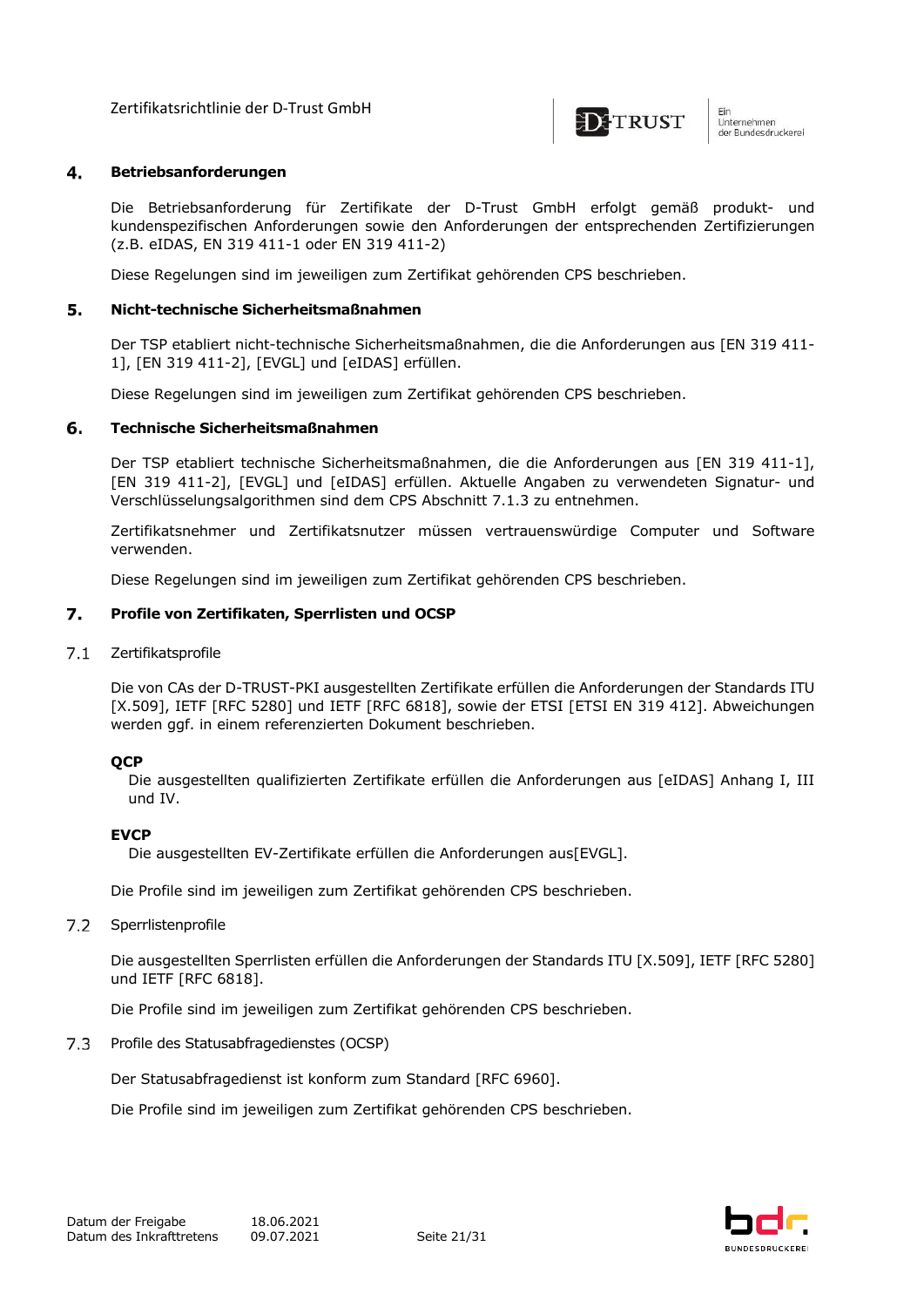

Ein um<br>Unternehmen<br>der Bundesdruckerel

#### 8. **Auditierung und andere Prüfungen**

Diese Regelungen sind im jeweiligen zum Zertifikat gehörenden CPS beschrieben.

#### 9. **Sonstige finanzielle und rechtliche Regelungen**

- $9.1$ Preise
	- 9.1.1 Preise für Zertifikate

Die Vergütung für die in diesem Dokument beschriebenen Leistungen ist in der Preisliste bzw. in der jeweiligen Vereinbarung festgelegt.

- 9.1.2 Preise für den Zugriff auf Zertifikate Die Abfrage von Zertifikaten im Verzeichnisdienst ist kostenlos.
- Preise für den Widerruf oder Statusinformationen

Der Widerruf und das Abrufen von Statusinformationen sind kostenlos.

Ersatz für ein widerrufenes Zertifikat wird nicht geleistet.

#### 9.1.4 Preise für andere Dienstleistungen

Soweit angeboten siehe Preisliste bzw. in der jeweiligen Vereinbarung.

Ist der Erwerb oder die zeitweise Überlassung von Hard- oder Software, insbesondere von Kartenlesegeräten, vereinbart, ist die vereinbarte Überlassung mit der Zahlung der vereinbarten Preise abgegolten einschließlich der erforderlichen einfachen Nutzungslizenz.

9.1.5 Regeln für Kostenrückerstattungen

Es gelten die jeweiligen Vereinbarungen mit dem Kunden bzw. [AGB].

- $9.2$ Finanzielle Zuständigkeiten
	- 9.2.1 Versicherungsdeckung

Die D-Trust GmbH verfügt über die nötigen Mittel sowie die finanzielle Stabilität, den Betrieb von Vertrauensdiensten ordnungsgemäß durchzuführen.

Der TSP erfüllt die Anforderung gemäß Artikel 24 Absatz 2 Buchstabe c [eIDAS] in Verbindung mit § 10 VDG und verfügt in Bezug auf das Haftungsrisiko für Schäden gemäß Artikel 13 über eine Haftpflichtversicherung gemäß § 10 VDG (jeweils 250 000 Euro für einen Schaden, der durch ein haftungsauslösendes Ereignis verursacht worden ist). Nicht-qualifizierte Vertrauensdienste sind durch eine Betriebshaftpflichtversicherung abgedeckt.

Der TSP erfüllt die Anforderungen von [EVGL] 8.4.

9.2.2 Andere Ressourcen für Betriebserhaltung und Schadensdeckung

Keine Vorgaben.

9.2.3 Versicherung oder Gewährleistung für Endnutzer Keine Vorgaben.

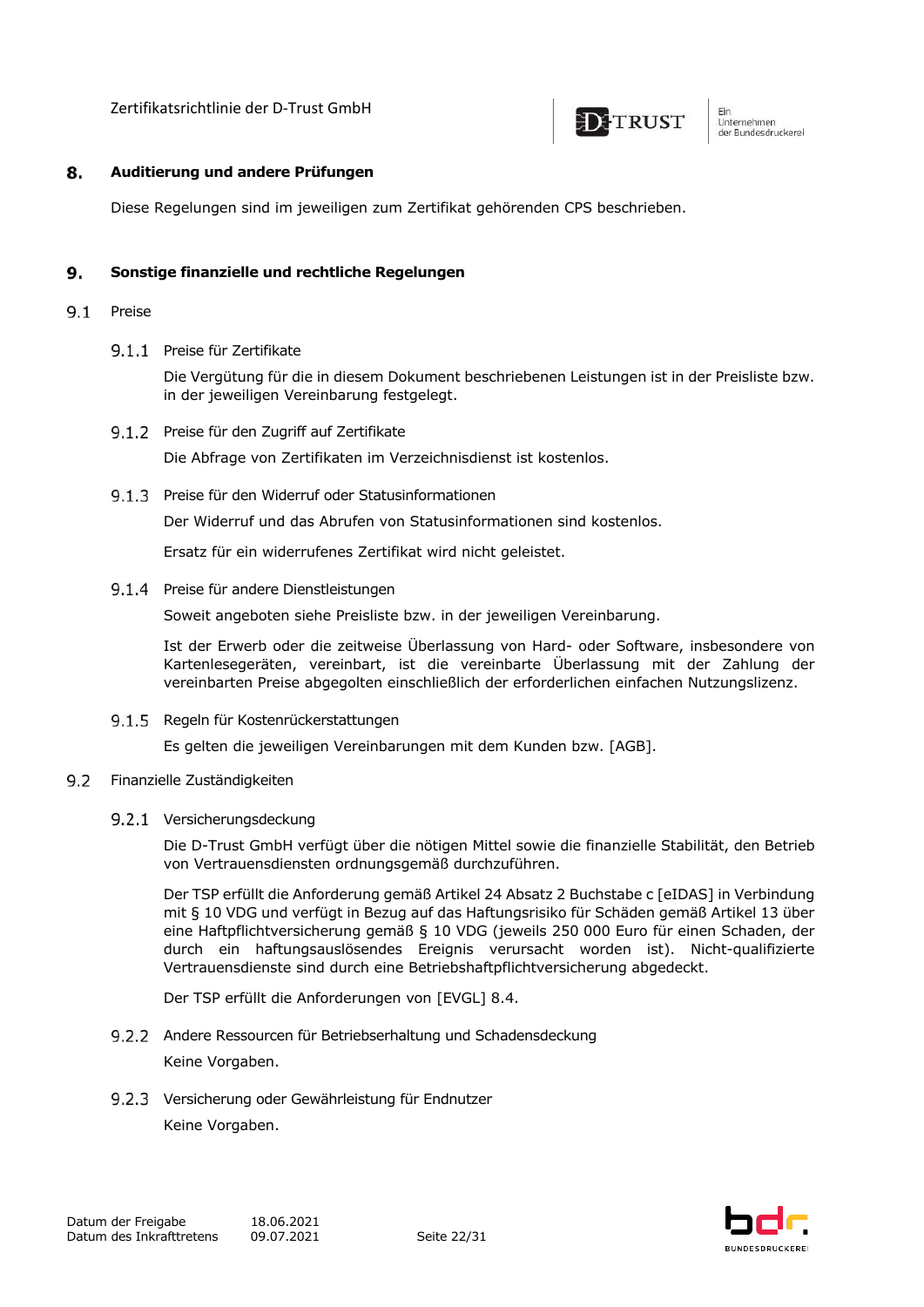

- Vertraulichkeit von Geschäftsdaten
	- 9.3.1 Definition von vertraulichen Geschäftsdaten

Die Vertraulichkeit von Informationen kann vereinbart werden, sofern sie nicht bereits durch geltendes Recht definiert ist.

9.3.2 Geschäftsdaten, die nicht vertraulich behandelt werden

Als öffentlich gelten alle Informationen in ausgestellten und veröffentlichten Zertifikaten sowie die unter Abschnitt 2.2 genannten Daten.

9.3.3 Zuständigkeiten für den Schutz vertraulicher Geschäftsdaten

Der TSP kann im Einzelfall verpflichtet werden, die ihm als vertrauliche Geschäftsdaten benannten Daten durch entsprechende technische und organisatorische Maßnahmen gegen Preisgabe und Ausspähung zu schützen, und zu unterlassen, diese Daten zweckentfremdet zu nutzen oder sie Drittpersonen offen zu legen, soweit eine solche Verpflichtung nicht gegen das Gesetz verstößt. Im Rahmen der organisatorischen Maßnahmen werden die vom TSP eingesetzten Mitarbeiter in dem gesetzlich zulässigen Rahmen zur Geheimhaltung der vertraulichen Daten verpflichtet.

- $9.4$ Datenschutz von Personendaten
	- 9.4.1 Datenschutzkonzept

Der TSP arbeitet auf Basis eines Datenschutzkonzeptes, das den Schutz der personenbezogenen Daten regelt. Der TSP erfüllt die Anforderungen nach den Bundesdatenschutzgesetzen (BDSG) sowie ab dem 25.5.2018 der Datenschutz-Grundverordnung (DSGVO).

9.4.2 Definition von Personendaten

Es gilt Art. 4 Abs. 1 DSGVO.

9.4.3 Daten, die nicht vertraulich behandelt werden

Daten, die für ihre Zweckerfüllung veröffentlicht werden müssen (Sperrlisten, Statusinformationen, veröffentlichte Zertifikate), gehören nicht zu den vertraulich behandelten Daten.

9.4.4 Zuständigkeiten für den Datenschutz

Der TSP gewährleistet die Einhaltung des Datenschutzes. Alle Mitarbeiter des TSP sind auf die Einhaltung des Datenschutzes verpflichtet worden. Die interne Kontrolle erfolgt durch den betrieblichen Datenschutzbeauftragten, die externe Kontrolle erfolgt durch die Berliner Beauftragte für Datenschutz und Informationsfreiheit.

9.4.5 Hinweis und Einwilligung zur Nutzung persönlicher Daten

Dem Zertifikatsnehmer wird spätestens bei Antragstellung kenntlich gemacht, welche persönlichen Daten im Zertifikat enthalten sein werden. Zertifikate werden nur veröffentlicht, wenn der Zertifikatsnehmer dem bei der Antragstellung zustimmt.

Soweit keine andere Rechtsgrundlage herangezogen wird, willigt der Zertifikatsnehmer spätestens mit der Antragstellung in die Verwendung seiner personenbezogenen Daten ein bzw. hat die Einwilligung von ggf. betroffenen Dritten zu diesem Zeitpunkt eingeholt.

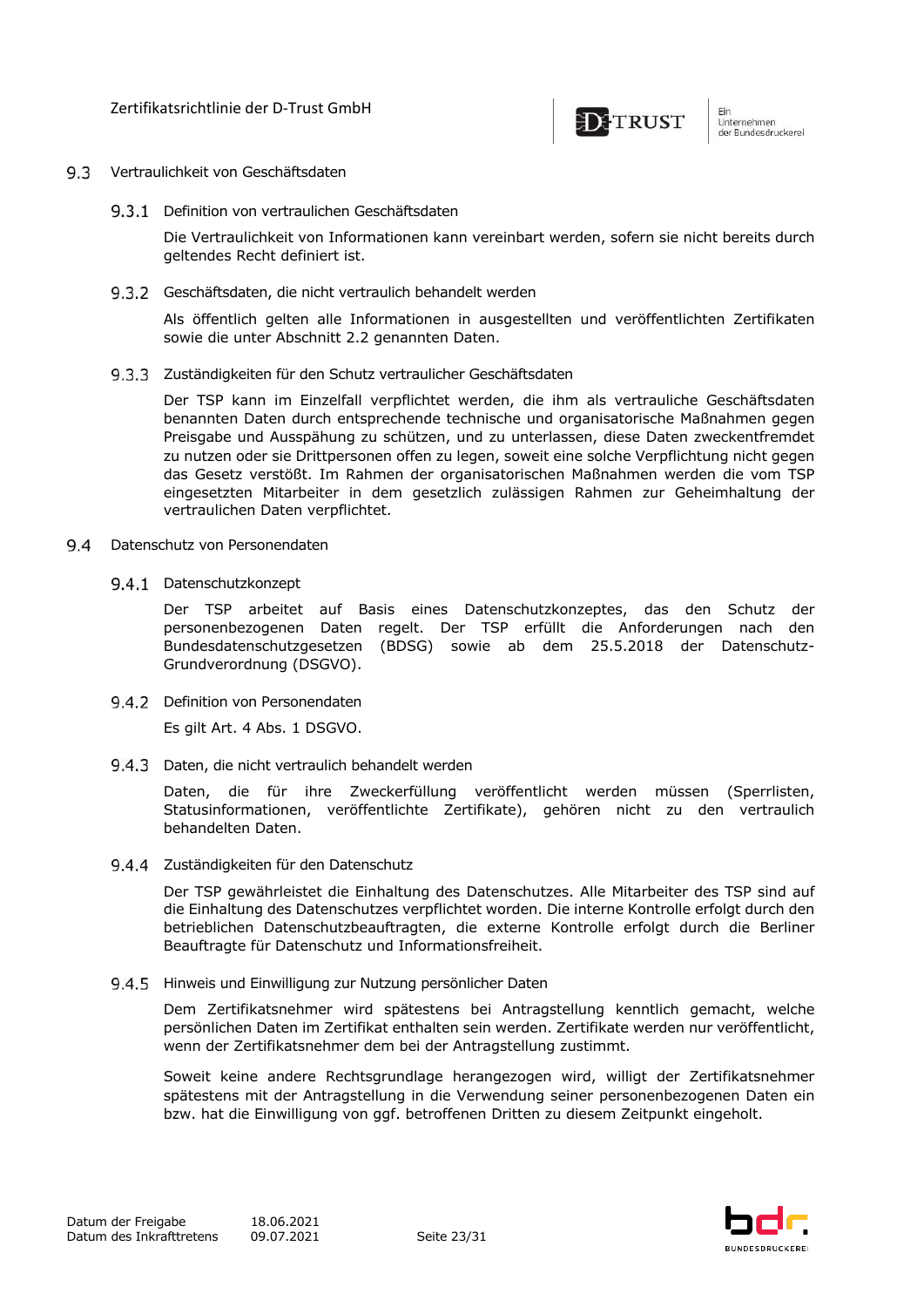

unternehmen<br>der Bundesdruckerei

Alle für die Bereitstellung des Services nicht mehr benötigten personenbezogenen Daten werden umgehend gelöscht. Für personenbezogene Daten, die zum Zertifikatsnachweis benötigt werden, gelten die Fristen nach Abschnitt 5.5.2 des CPS.

#### 9.4.6 Auskunft gemäß rechtlicher oder staatlicher Vorschriften

Der TSP, als privatrechtliches Unternehmen, unterliegt der DSGVO, dem BDSG, dem Vertrauensdienstgesetz sowie den Gesetzen der Bundesrepublik Deutschland. Auskünfte werden entsprechend erteilt.

Eine Herausgabe von Informationen erfolgt bei einem gesetzlichen Anspruch gemäß §8 Abs. 2 VDG.

Endanwender wenden sich bei Auskunftsanfragen gemäß BDSG an die jeweils verantwortliche Stelle im Sinne des BDSG.

9.4.7 Andere Bedingungen für Auskünfte

Auskünfte anderer Art als unter Abschnitt 9.4.6 beschrieben werden nicht erteilt.

#### 9.5 Gewerbliche Schutz- und Urheberrechte

9.5.1 TSP

Bestand und Inhalt von Urheber- und sonstigen Immaterialgüterrechten richten sich nach den allgemeinen gesetzlichen Vorschriften.

#### 9.5.2 Zertifikatsnehmer

Der Zertifikatsnehmer verpflichtet sich zur Einhaltung geistiger Eigentumsrechte in den Antrags- und Zertifikatsdaten.

#### 9.6 Zusicherungen und Garantien

#### 9.6.1 Leistungsumfang des TSP

Es gelten die jeweiligen Vereinbarungen und [AGB] und diese CP. Soweit Garantien oder Zusicherungen betroffen sind, enthält die CP und das jeweils relevante CPS ausschließlich die für diesen Bereich ausdrücklich eingeräumten Garantien oder Zusicherungen.

Der TSP stellt sicher, dass die in dem jeweils zugehörigen CPS bzw. TSPS beschriebenen Verfahren implementiert sind und eingehalten werden.

### **QCP, EVCP, OVCP, DVCP, LCP, V-PKI**

Der TSP sorgt für die eindeutige Identifizierung der Zertifikatsnehmer und/oder (nach Vereinbarung) des Endanwenders und die Zuordenbarkeit des öffentlichen Schlüssels zum Endanwender gemäß den anwendbaren Vorgaben. Der TSP stellt sicher, dass ein in Zertifikaten verwendeter Name (DistinguishedName im Feld subject) innerhalb der D-TRUST PKI und über den Lebenszyklus des Zertifikats hinaus stets eindeutig ist und stets dem gleichen Zertifikatsnehmer zugeordnet ist. Dadurch ist die eindeutige Identifizierung des Zertifikatsnehmers anhand des im Zertifikat verwendeten Namens (subject) gewährleistet.

Der TSP betreibt die CAs und stellt den Verzeichnisdienst und die Sperrinformationen bereit.

#### **EVCP**

Der TSP übernimmt keine Garantien im gesetzlichen Sinne nach dem BGB, unterwirft sich aber den Bestimmungen gemäß Abschnitt 7.1 [EVGL] hinsichtlich "Legal Existence", "Identity", "Right to Use Domain Name", "Authorization for EV Certificate", "Accuracy of

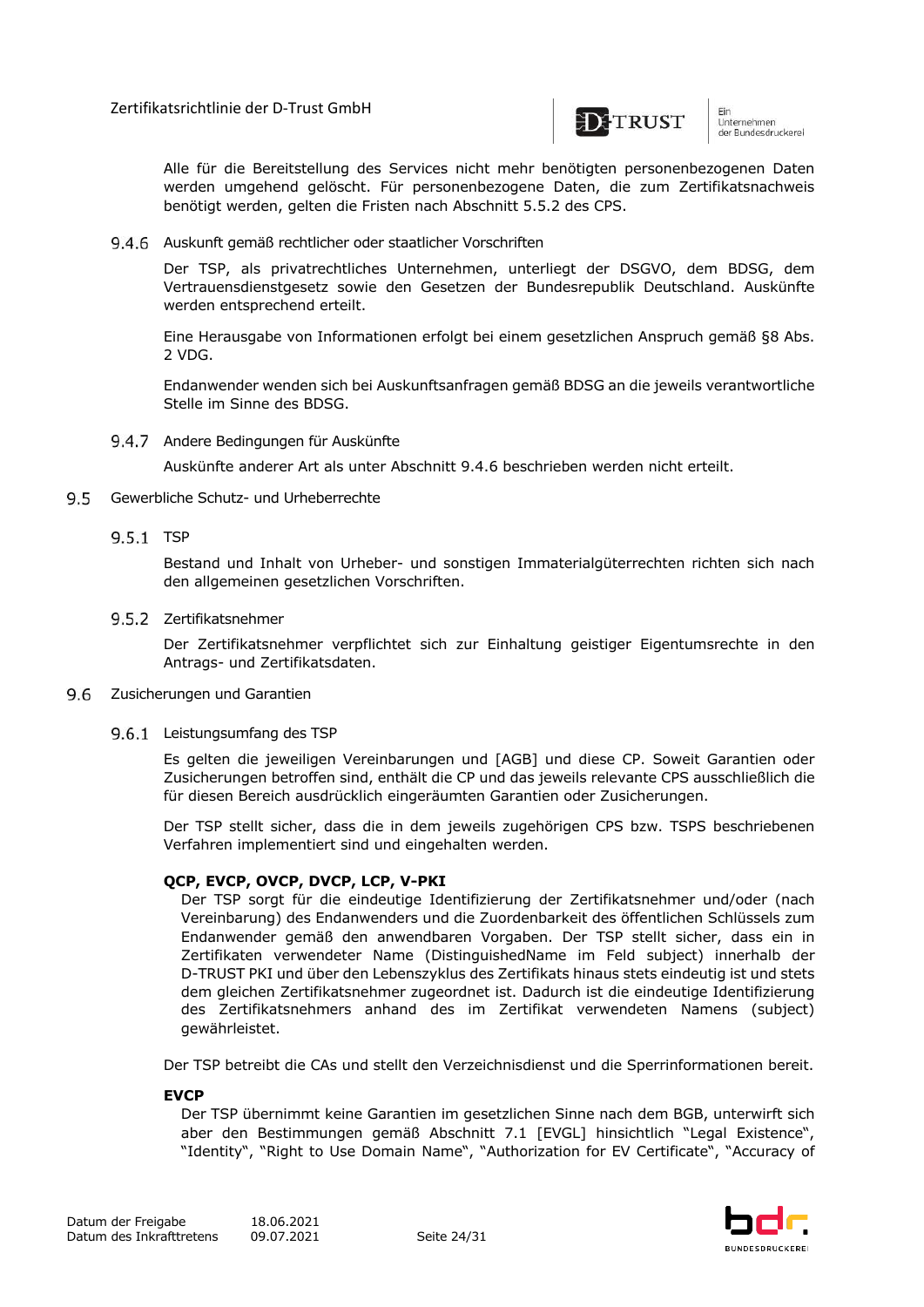

unternehmen<br>der Bundesdruckerei

Information", "Subscriber Agreement", "Status", "Revocation" und gewährleistet deren Einhaltung.

Zusätzlich hält der TSP den Betrieb von Reportingmechanismen gemäß Abschnitt 4.9.3 [BRG] vor. Die Reportingmechanismen bieten Zertifikatsnehmern, Zertifikatsnutzern, Lieferanten von Anwendungssoftware und anderen betroffenen Dritten die Möglichkeit ihnen suspekte Zertifikate des TSP anzuzeigen. Der TSP geht dann dem Verdacht (z. B. Betrug, Phishing etc.) nach.

#### **Austausch von Signaturerstellungseinheiten**

Die D-Trust GmbH behält sich das Recht zum Austausch von Signaturerstellungseinheiten vor Ende des jeweiligen Nutzungszeitraums vor, sofern dies zur Wahrung des geltenden Rechts, berechtigter Interessen von D-Trust GmbH geboten ist oder sonst aus wichtigem Grund erforderlich wird, insbesondere wenn ein Austausch aus Sicherheitsgründen notwendig wird. Die D-Trust GmbH wird hierbei die Interessen der Kunden angemessen berücksichtigen.

#### **Support- und Beratung**

Soweit Support- und Beratungsleistungen erbracht werden, wird die D-Trust GmbH die hierzu eingesetzten Mitarbeiter auswählen und Support und Beratung innerhalb der gewöhnlichen Geschäftszeiten in der Zeit von Montag bis Freitag, 07.00 bis 18.00 Uhr, mit Ausnahme der bundeseinheitlichen Feiertage, im Wege des First Level Supports durch Kontakt via Internet oder Telefon anbieten, sofern nichts anderes vereinbart wurde. Soweit erforderlich ist der D-Trust GmbH zur Erbringung von Support- oder Beratungsleistungen Einsichtnahme in die entsprechenden Unterlagen oder Daten zu gewähren bzw. notwendige Auskünfte zu erteilen.

Der TSP kann Teilaufgaben an Partner oder an externe Anbieter auslagern. Der TSP stellt sicher, dass in diesem Fall die Bestimmungen von CP und CPS eingehalten werden.

9.6.2 Leistungsumfang der RA

Der TSP betreibt Registrierungsstellen (RA). Die RA erbringt Identifizierung und Registrierung. Es gelten die [AGB] sowie die Bestimmungen dieser CP.

9.6.3 Zusicherungen und Garantien des Zertifikatsnehmers

Es gelten die jeweiligen Vereinbarungen und [AGB] und diese CP.

### **QCP, EVCP, OVCP, DVCP, LCP, V-PKI**

Der Zertifikatsnehmer willigt in die Verpflichtungserklärung (Subscriber Agreement) ein, die Zusicherungen und Garantien des Zertifikatsnehmers beinhaltet.

### **EVCP, OVCP, DVCP, LCP, V-PKI**

Der Zertifikatsnehmer verpflichtet sich, den Endanwender über seine Rechte und Pflichten zu informieren. Das Subscriber Agreement entspricht den Anforderungen von [EVGL] und [BRG].

### **EVCP**

Das Subscriber Agreement entspricht den Anforderungen von Abschnitt 10.3 [EVGL].

#### 9.6.4 Zusicherungen und Garantien des Zertifikatsnutzers

Zusicherungen und Garantien des Zertifikatsnutzers werden nach dieser CP nicht geregelt. Es entsteht zwischen dem TSP und dem Zertifikatsnutzer kein Vertragsverhältnis. Im Übrigen gelten die [AGB] sowie gesetzliche Bestimmungen.

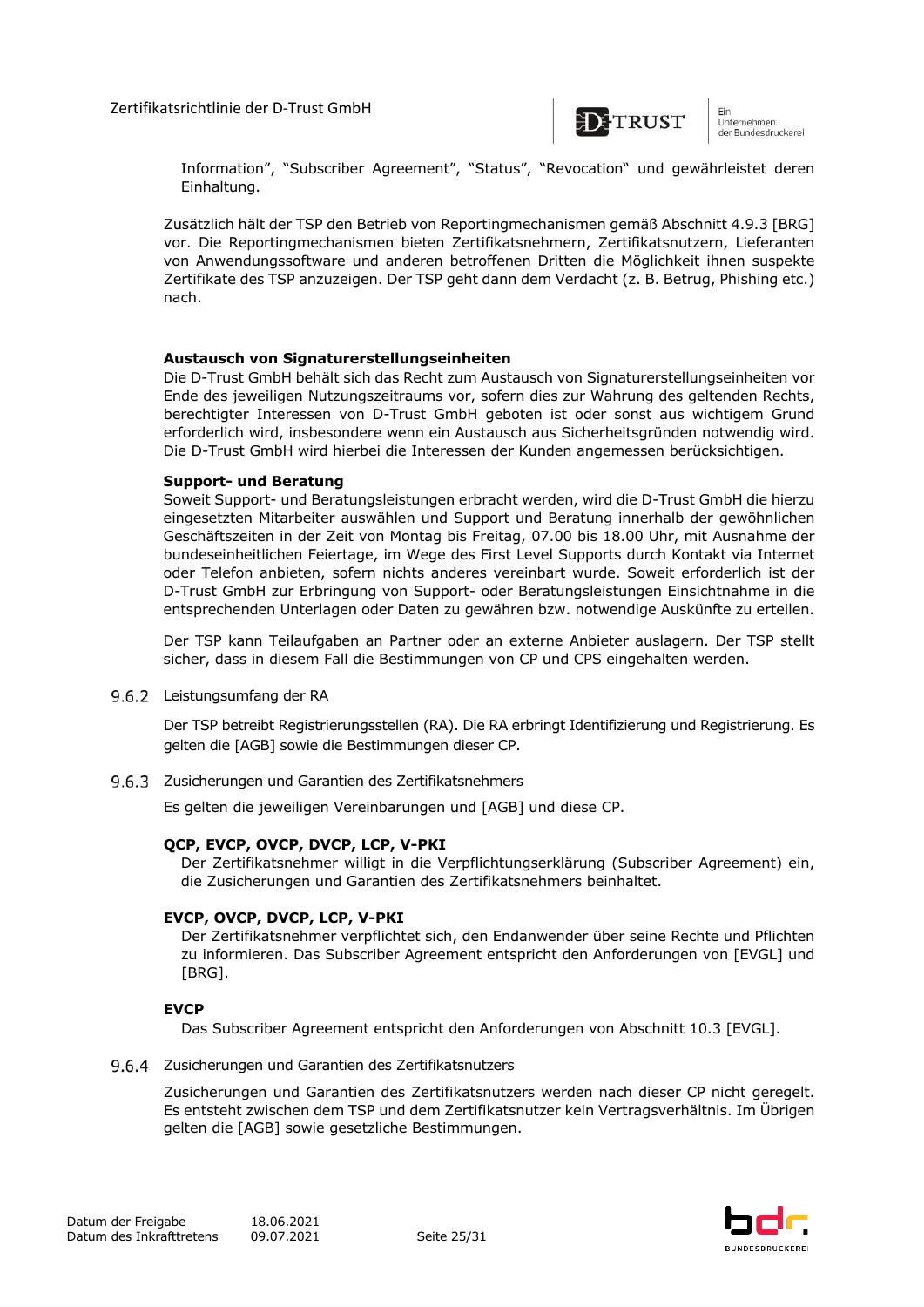

Ein um<br>Unternehmen<br>der Bundesdruckerel

#### 9.7 Haftungsausschlüsse

9.7.1 Haftungsausschlüsse des TSP

Es gelten die jeweiligen Vereinbarungen und [AGB].

#### **EVCP**

Soweit EV-Zertifikate ausgegeben werden, gelten ergänzend die nachfolgenden Bestimmungen gemäß Abschnitt 18 [EVGL]:

Soweit der TSP ohne Abweichungen nach den Bestimmungen dieser Zertifikatsrichtlinie das EV-Zertifikat ausgegeben hat, ist seine Haftung für Schäden ausgeschlossen, die mit dem Zertifikat verursacht wurden.

Der TSP haftet insbesondere und ausdrücklich nicht für Schäden, die durch die Nutzung oder Nicht-Nutzung von Zertifikaten ohne Zertifizierung oder dem verschuldeten, fehlerhaften Einsatz elektronischer Signaturen entstehen.

Beeinträchtigungen der Funktion des Zertifikatsträgers, die sich aus der Nutzung ungeeigneter Hard- oder Software ergeben, fallen in den Risikobereich des Kunden.

#### 9.8 Haftungsbeschränkungen

9.8.1 Beschränkung der Haftung

Die Haftung der D-Trust GmbH für die im Rahmen der Zertifizierungs- und Vertrauensdienste angebotenen Produkte ist entsprechend den Angaben in der Produktbeschreibung beschränkt.

Desweiteren gelten die etwaigen jeweiligen Vereinbarungen und [AGB].

9.8.2 Haftung bei leichter Fahrlässigkeit

Unbeschadet Abschnitt 9.8.1 beschränkt sich die Haftung der D-Trust GmbH bei leicht fahrlässigen Pflichtverletzungen auf den nach der Art der Ware und den Zertifizierungs- und Vertrauensdiensten vorhersehbaren, vertragstypischen, unmittelbaren Durchschnittsschaden. Dies gilt auch bei leicht fahrlässigen Pflichtverletzungen der gesetzlichen Vertreter und Erfüllungsgehilfen. Gegenüber Unternehmern haftet die D-Trust GmbH bei leicht fahrlässiger Verletzung unwesentlicher Vertragspflichten nicht.

9.8.3 Keine Haftungsbeschränkung in besonderen Fällen

Die vorstehenden Haftungsbeschränkungen betreffen nicht Ansprüche des Kunden aus Produkthaftung. Weiter gelten die Haftungsbeschränkungen nicht bei der D-Trust GmbH zurechenbaren Körper- und Gesundheitsschäden oder bei Verlust des Lebens des Kunden. Abschnitt 9.8.1 bleibt unberührt.

9.8.4 Haftung bei Identifizierung

Die Erteilung von Zertifikaten bestätigt nur, dass zum Zeitpunkt der Antragstellung der erforderliche Identitäts- bzw. Legitimationsnachweis nach den in Deutschland anwendbaren gesetzlichen oder vertraglich vereinbarten Bestimmungen gegenüber der D-Trust GmbH ordnungsgemäß prüfbar erbracht wurde. Soweit der Kunde aufgrund des konkreten Vertragsverhältnisses mit der D-Trust GmbH selbst erforderliche Identifizierungen vornimmt, hat der Kunde die Vorgaben der D-Trust GmbH bei der Identifizierung einzuhalten. Verstößt er gegen diese Vorgaben, so hat er die D-Trust GmbH hinsichtlich der daraus resultierenden Ansprüche Dritter freizustellen.

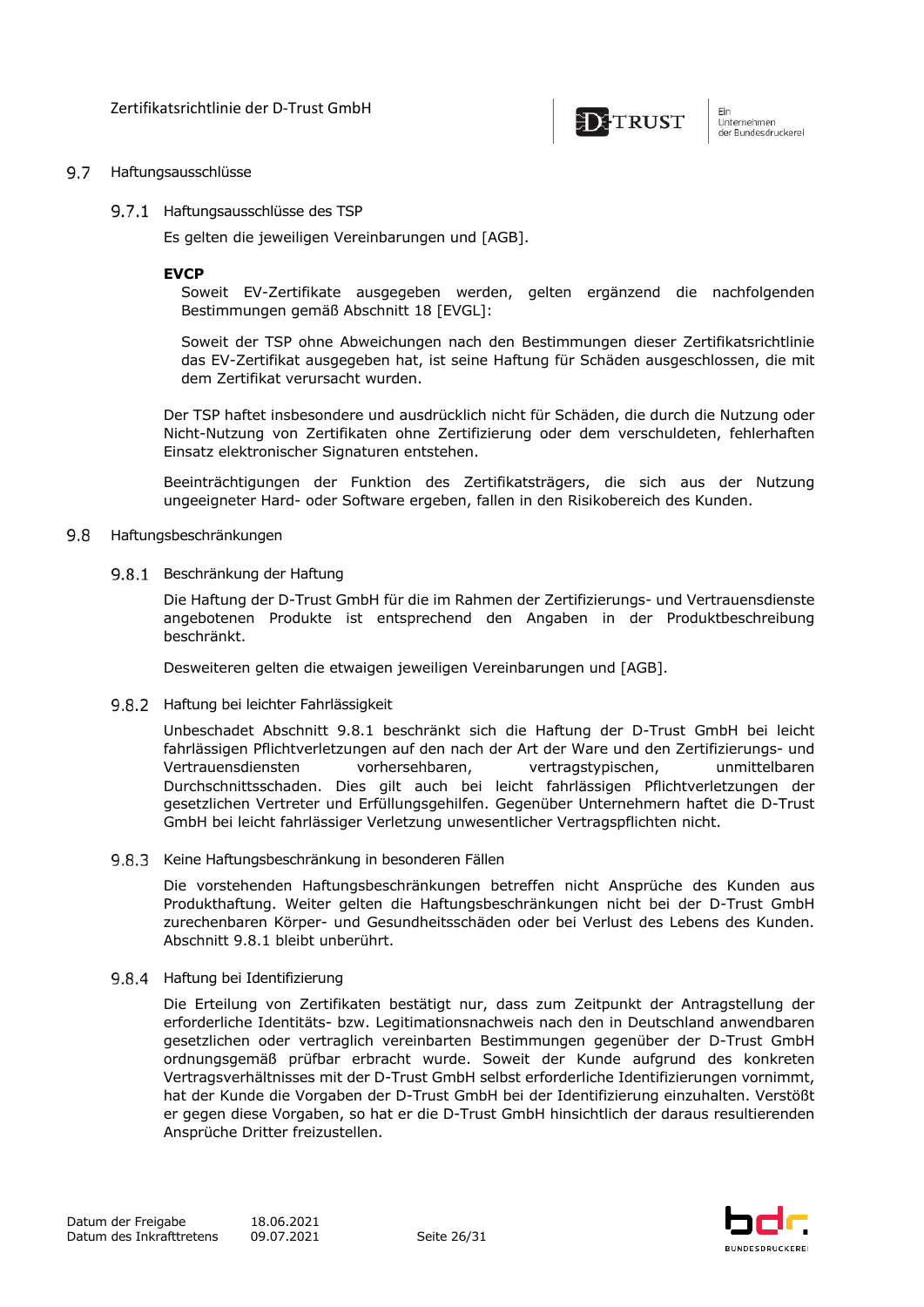

#### 9.8.5 Haftungsbestimmungen bei EV-Zertifikaten

Soweit bei der Ausstellung des EV-Zertifikats von den Bestimmungen dieser Zertifikatsrichtlinie abgewichen wurde, gelten die nachfolgenden Haftungsbestimmungen ebenfalls in Übereinstimmung mit den Vorgaben nach Abschnitt 18 [EVGL]:

Für die korrekte Antragsprüfung und den daraus resultierenden Inhalt der EV-Zertifikate haftet der TSP nur im Rahmen seiner Prüfungsmöglichkeiten. Die Erteilung von EV-Zertifikaten bestätigt nur, dass D-TRUST zum Zeitpunkt der Antragstellung der erforderliche Identitäts- bzw. Legitimationsnachweis nach den Vorgaben dieser Zertifikatsrichtlinie erbracht wurde. Soweit eine ausgelagerte Registrierungsstelle erforderliche Identitätsprüfungen bezogen auf den Zertifikatsnehmer vornimmt, hat diese Registrierungsstelle die Vorgaben der D-TRUST im Einklang mit den Bestimmungen dieser Zertifikatsrichtlinie bei der Identitätsprüfung einzuhalten, wozu sie sich verpflichtet. Verstößt die Registrierungsstelle gegen diese Vorgaben, so hat sie die D-Trust GmbH und die Bundesdruckerei GmbH hinsichtlich der daraus resultierenden Ansprüche des Zertifikatsnehmers oder sonstiger Dritter freizustellen. Selbiges gilt für die Fälle, dass der Zertifikatsnehmer als Registrierungsstelle selbst Identifizierung von Zertifikatsnehmern vornimmt, die zu seiner eigenen Organisation gehören.

Der Zertifikatsnehmer haftet für Schäden, die D-Trust GmbH und/ oder der Bundesdruckerei GmbH durch von ihm verursachte fehlerhafte Angaben im EV-Zertifikat, sowie durch von ihm verschuldeten, fehlerhaften Einsatz der EV-Zertifikate entstehen.

Im Übrigen ist in den vorgenannten Fällen die Haftung des TSP auf einen Betrag von maximal 2.000,00 US Dollars bzw. auf den entsprechenden EURO Betrag am Tag des Schadenseintritts pro EV-Zertifikat begrenzt.

9.8.6 Haftung des Kunden

Der Kunde haftet für Schäden, die der D-Trust GmbH durch von ihm verursachte fehlerhafte Angaben im Zertifikat, sowie durch verschuldeten, fehlerhaften Einsatz elektronischer Signaturen entstehen. Der Kunde haftet auch für Schäden, die durch die befugte oder unbefugte Benutzung der von der D-Trust GmbH erbrachten Dienste entstehen, wenn und soweit er diese Schäden zu vertreten hat.

9.8.7 Verjährung

Ist der Kunde Unternehmer verjähren Schadenersatzansprüche wegen eines Mangels an gelieferten Waren nach einem Jahr ab Ablieferung der Ware. Ist der Kunde Verbraucher verjähren Schadenersatzansprüche wegen eines Mangels an gelieferten Waren nach zwei Jahren ab Ablieferung der Ware. Dies gilt nicht, wenn der D-Trust GmbH grobes Verschulden vorwerfbar ist, sowie im Falle von der D-Trust GmbH zurechenbaren Körper- und Gesundheitsschäden oder bei Verlust des Lebens des Kunden.

#### 9.9 Schadensersatz

9.9.1 Ansprüche des TSP gegenüber Zertifikatsnehmern

Soweit der Kunde Berichtigungen zu den in seiner Bestellung getätigten Angaben verlangt, ist er zur Tragung der daraus resultierenden Kosten gemäß der vereinbarten Preise verpflichtet, sofern er die Aufnahme der unrichtigen Angaben im Bestellformular zu vertreten hat, beispielweise im Fall verschuldeter, fehlerhafter Übermittlung.

Deweiteren gelten die etwaigen jeweiligen Vereinbarungen und [AGB].

9.9.2 Ansprüche der Zertifikatsnehmer gegenüber dem TSP

Es gelten die etwaigen jeweiligen Vereinbarungen und [AGB].

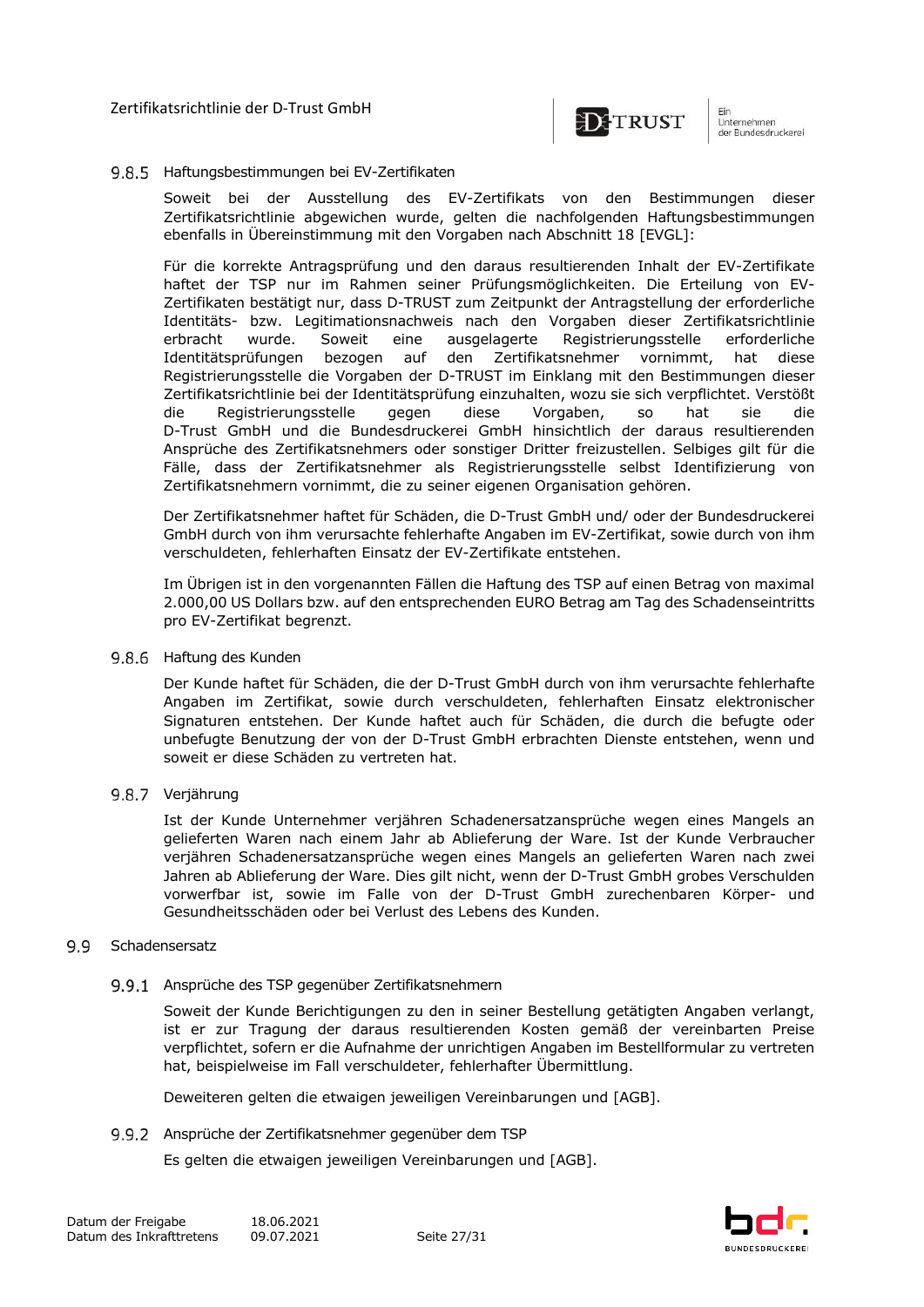

um<br>Unternehmen<br>der Bundesdruckerel

Der Kunde ist zur Aufrechnung nur mit unbestrittenen oder rechtskräftig festgestellten Ansprüchen berechtigt. Ihm steht die Geltendmachung eines Zurückbehaltungsrechts nur wegen Gegenansprüchen aus diesem Vertragsverhältnis zu.

Deweiteren gelten die etwaigen jeweiligen Vereinbarungen und [AGB].

Ansprüche der Anwendungssoftwareanbieter (Application Software Suppliers) gegenüber dem **TSP** 

## **EVCP, OVCP, DVCP, LCP**

Ungeachtet der Haftungsbeschränkungen gegenüber Zertifikatnehmern und Zertifikatsnutzern (Relying Parties) ist sich der TSP darüber im Klaren und erkennt an, dass die Anbieter von Anwendungssoftware, die mit dem TSP einen Distributionsvertrag von Root-Zertifikaten abgeschlossen haben, keine Verpflichtung oder potenzielle Haftung des TSP gemäß diesen Anforderungen, oder anderweitig bestehender Haftung aufgrund der Ausstellung oder Pflege von Zertifikaten oder des Vertrauens darauf durch Zertifikatsnutzer (Relying Parties) oder anderen, übernehmen. Daher muss der TSP jeden Anbieter von Anwendungssoftware gegen Ansprüche Dritter verteidigen, sie entschädigen und schadlos halten gegenüber allen Ansprüchen, Schäden und Verlusten, die dieser Anbieter von Anwendungssoftware im Zusammenhang mit einem von dem TSP ausgestellten Zertifikat erleidet, unabhängig von der Ursache des Anspruchs oder des betroffenen Rechtskreises. Dies gilt jedoch nicht für Ansprüche, Schäden oder Verluste, die ein solcher Anbieter von Anwendungssoftware im Zusammenhang mit einem von dem TSP ausgestellten Zertifikat erleidet, wenn diese Ansprüche, Schäden oder Verluste direkt durch die Software dieses Anbieters von Anwendungssoftware verursacht wurden, die ein noch gültiges Zertifikat als nicht vertrauenswürdig anzeigt oder als vertrauenswürdig anzeigt: (1) ein Zertifikat, das abgelaufen ist, oder (2) ein Zertifikat, das widerrufen wurde (jedoch nur in Fällen, in denen der Status des Widerrufs aktuell online bei dem TSP verfügbar ist und die Anwendungssoftware diesen Status entweder nicht überprüft oder einen Hinweis auf den widerrufenen Status ignoriert hat).

- 9.10 Gültigkeitsdauer der CP und Beendigung der Gültigkeit
	- 9.10.1 Gültigkeitsdauer der CP

Diese CP gilt ab dem Zeitpunkt der Veröffentlichung und bleibt wirksam bis zum Ablauf des letzten, unter dieser CP ausgestellten Zertifikates. Es gilt jeweils die Version der CP, die zum Zeitpunkt der Antragsstellung veröffentlicht ist.

### 9.10.2 Beendigung der Gültigkeit

Siehe Abschnitt 9.10.1.

9.10.3 Auswirkung der Beendigung

Siehe Abschnitt 9.10.1.

9.11 Individuelle Mitteilungen und Absprachen mit PKI-Teilnehmern

Mitteilungen des TSP an Zertifikatsnehmer werden an die letzte in den Unterlagen von D-Trust GmbH verzeichnete Anschrift oder der entsprechenden E-Mail-Adresse aus dem Antrag (elektronisch signiert) versendet.

#### 9.12 Nachträge

### 9.12.1 Verfahren für Nachträge

Nachträge zu dieser CP werden in dieses Dokument eingearbeitet und unter demselben OID veröffentlicht. Editorische Änderungen werden markiert.

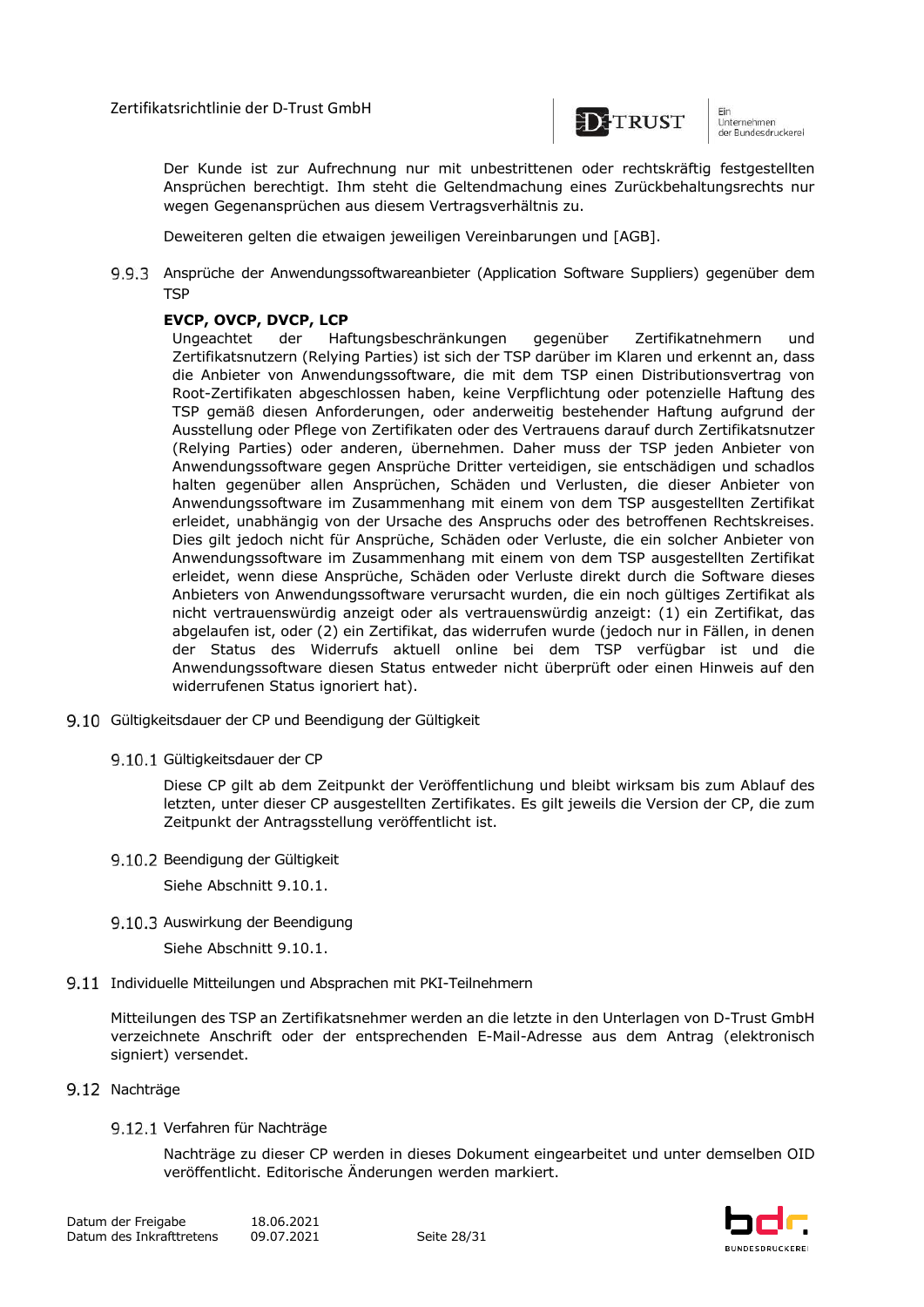

Ein um<br>Unternehmen<br>der Bundesdruckerel

- 9.12.2 Benachrichtigungsmechanismen und -fristen Keine Vorgaben.
- Bedingungen für OID-Änderungen Keine Vorgaben.
- 9.13 Bestimmungen zur Schlichtung von Streitfällen

Beschwerden bezüglich der Einhaltung oder Umsetzung dieser CP sind beim TSP (D-Trust GmbH, Kommandantenstr. 15, 10969 Berlin, Germany) schriftlich einzureichen. Soweit nicht innerhalb einer Frist von 4 Wochen nach Einreichung der Beschwerde abgeholfen wurde, gilt: Für sämtliche Rechtsbeziehungen zwischen der Bundesdruckerei, der D-Trust GmbH und Dritten, die Rechtsbeziehungen aus dieser CP herleiten, findet deutsches Recht unter Ausschluss des UN-Kaufrechts Anwendung.

Meldung von Sicherheitsvorfällen mit Zertifikaten

Siehe Abschnitt 1.5.2

9.15 Gerichtsstand

Der Gerichtstand für alle Rechtsstreitigkeiten ist Berlin, soweit der Kunde Kaufmann, eine juristische Person des öffentlichen Rechts bzw. ein öffentlich-rechtliches Sondervermögen ist oder in der Bundesrepublik Deutschland keinen allgemeinen Gerichtstand hat. Die D-Trust GmbH kann ihre Rechte auch am allgemeinen Gerichtstand des Kunden geltend machen. Ein etwaiger ausschließlicher Gerichtstand bleibt von der vorliegenden Vereinbarung unberührt.

9.15.1 Einhaltung geltenden Rechts

Diese CP unterliegt dem Recht der Bundesrepublik Deutschland sowie dem Recht der Europäischen Union. Für sämtliche Rechtsbeziehungen zwischen der D-Trust GmbH und dem Kunden findet deutsches Recht Anwendung. UN-Kaufrecht ist ausgeschlossen.

9.15.2 Erfüllungsort

Erfüllungsort für die D-Trust GmbH und den Kunden ist Berlin.

### 9.16 Sonstige Bestimmungen

#### 9.16.1 Vollständigkeitserklärung

Folgende Dokumente sind Gegenstand der geltenden Vereinbarungen an denen PKI-Teilnehmer beteiligt sind:

- **■** Vertrags- und Antragsunterlagen,
- ¡ die zum Zeitpunkt der Antragsstellung gültigen [AGB] bzw. die ggf. wirksam einbezogene Fassung derselben,
- ¡ die zum Zeitpunkt der Antragsstellung gültige CP
- ¡ bei qualifizierten Zertifikaten und qualifizierten Zeitstempeldiensten die zum Zeitpunkt der Antragsstellung gültige PKI Nutzerinformation.

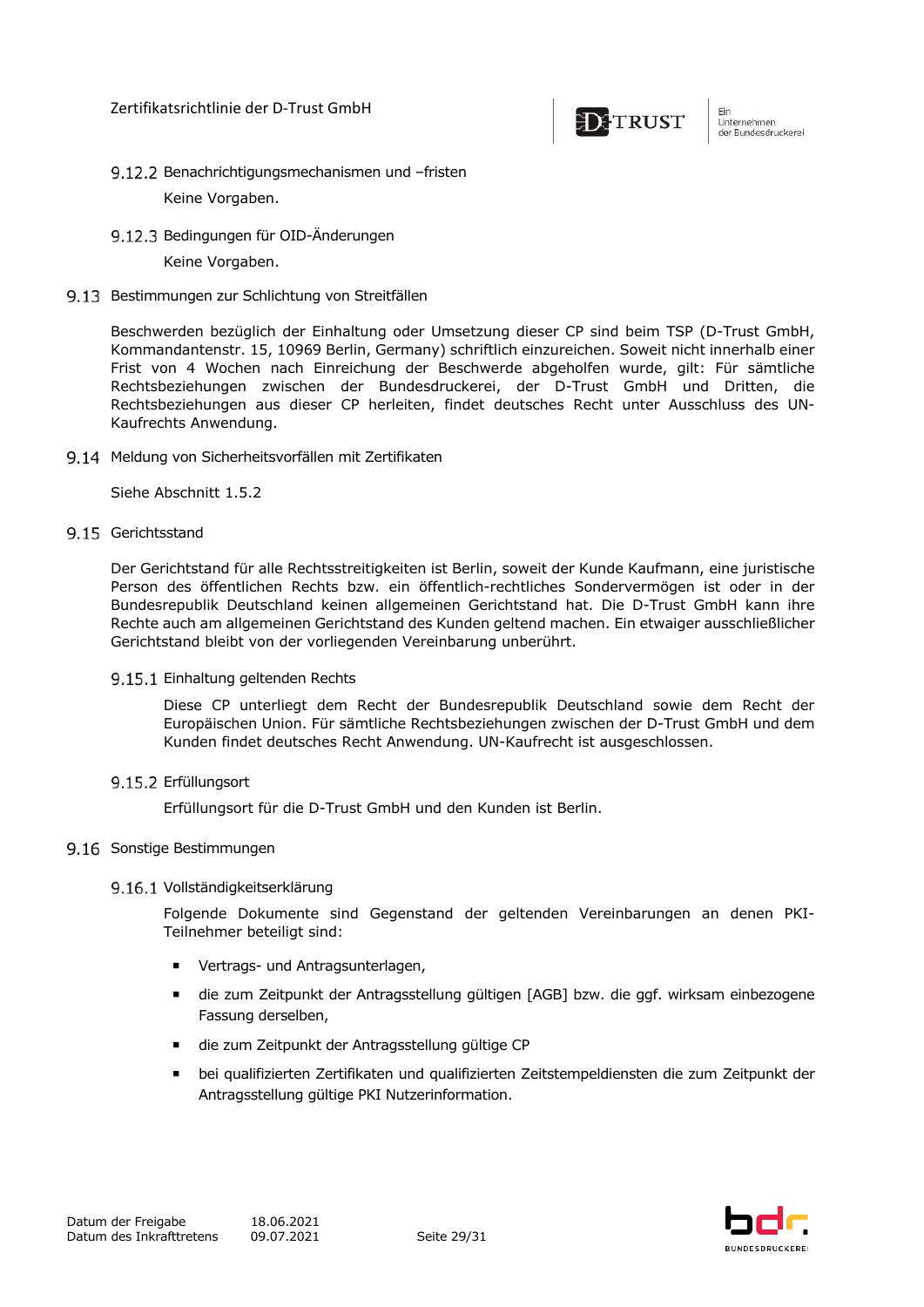

um<br>Unternehmen<br>der Bundesdruckerel

Für TLS CAs, deren Sub- sowie Root-CAs gelten die folgenden Dokumente:

- **■** Vertrags- und Antragsunterlagen,
- ¡ die zum Zeitpunkt der Antragsstellung gültigen [AGB], bzw. die ggf. wirksam einbezogene Fassung derselben,
- ¡ die zum Zeitpunkt der Antragsstellung gültige Version der [EVGL], die zum Zeitpunkt der Antragsstellung gültige CP.
- 9.16.2 Abgrenzungen

Keine Vorgaben.

9.16.3 Salvatorische Klausel

Durch etwaige Unwirksamkeit einer oder mehrerer Bestimmungen dieser CP wird die Wirksamkeit der übrigen Bestimmungen nicht berührt.

#### **QCP-w, EVCP, OVCP, DVCP**

Die Bestimmungen der BRG 9.16.3 finden Anwendung.

9.16.4 Vollstreckung (Anwaltsgebühren und Rechtsmittelverzicht)

Es gelten die etwaigen jeweiligen Vereinbarungen und [AGB].

9.16.5 Höhere Gewalt

Es gelten die etwaigen jeweiligen Vereinbarungen und [AGB].

- 9.17 Andere Bestimmungen
	- 9.17.1 Konflikt von Bestimmungen

Die unter 9.16.1 genannten Regelungen sind abschließend. Sie gelten untereinander in der in 9.16.1 aufgeführten Reihenfolge jeweils nachrangig.

9.17.2 Einhaltung von Ausfuhrgesetzen und -vorschriften

Die D-Trust GmbH lehnt alle Bedingungen des Kunden ab, durch die sich die D-Trust GmbH an einem Boykott, der über die geltenden gesetzlichen EU- und UN-Sanktionsbestimmungen hinausgeht, beteiligen oder hierauf gerichtete Erklärungen abgeben würde.

#### **Leistungsverweigerungsrecht, Kündigung, Rücktritt, Haftungsausschluss**

Setzt die von der D-Trust GmbH zu erbringende Lieferung oder Leistung eine vorherige Ausfuhr- oder Einfuhrgenehmigung einer Regierung und/oder staatlichen Behörde voraus oder ist die Lieferung oder Leistung aufgrund nationaler oder internationaler gesetzlicher Regelungen anderweitig beschränkt oder verboten, ist die D-Trust GmbH berechtigt, die Erfüllung ihrer Liefer-, Leistungs- oder Zahlungsverpflichtung so lange zu suspendieren, bis die Genehmigung erteilt oder die Beschränkung bzw. das Verbot aufgehoben ist. Ist die Lieferung oder Leistung von der Erteilung einer Ausfuhr- oder Einfuhrgenehmigung abhängig und wird diese nicht erteilt, ist die D-Trust GmbH jederzeit berechtigt, den Vertrag zu kündigen bzw. hiervon zurückzutreten. Die D-Trust GmbH haftet nicht für Lieferverzögerungen, die sich aus den in diesem Abschnitt genannten Gründen ergeben, oder dafür, dass eine Lieferung aufgrund von Exportvorschriften überhaupt nicht durchgeführt werden kann, es sei denn sie handelte vorsätzlich oder grob fahrlässig. Das gleiche gilt in Fällen des berechtigten Rücktritts oder der Kündigung.

#### **Zusicherung**

Mit der Annahme des Angebots, spätestens jedoch durch Annahme der Lieferung oder Leistung versichert der Kunde, dass er keine Geschäfte mit diesen Gütern betreiben wird, die